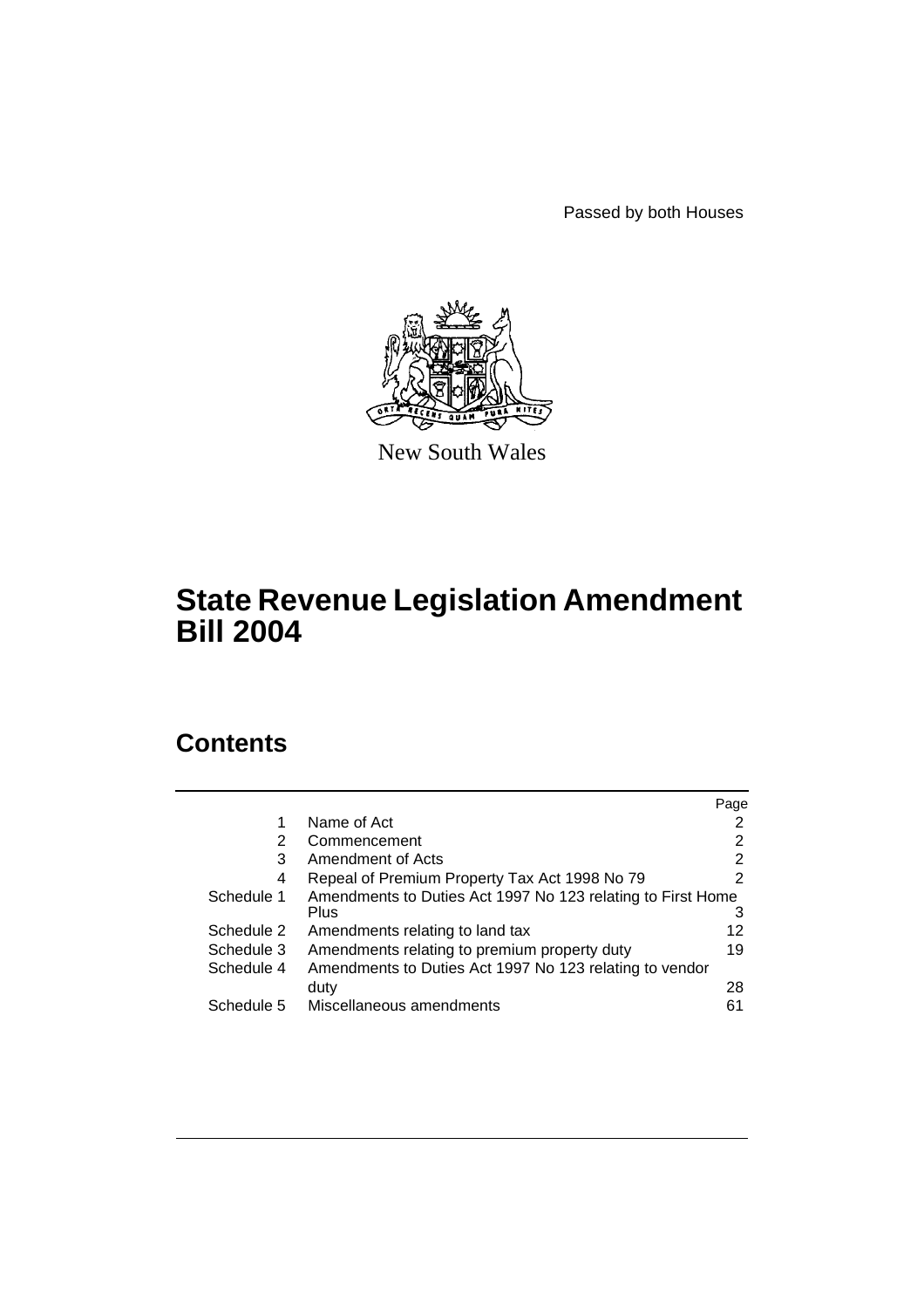*I certify that this PUBLIC BILL, which originated in the LEGISLATIVE ASSEMBLY, has finally passed the LEGISLATIVE COUNCIL and the LEGISLATIVE ASSEMBLY of NEW SOUTH WALES.*

> *Clerk of the Legislative Assembly. Legislative Assembly, Sydney, , 2004*



New South Wales

# **State Revenue Legislation Amendment Bill 2004**

Act No , 2004

An Act to make miscellaneous amendments to certain State revenue legislation; and for other purposes.

*I have examined this Bill, and find it to correspond in all respects with the Bill as finally passed by both Houses.*

*Chairman of Committees of the Legislative Assembly.*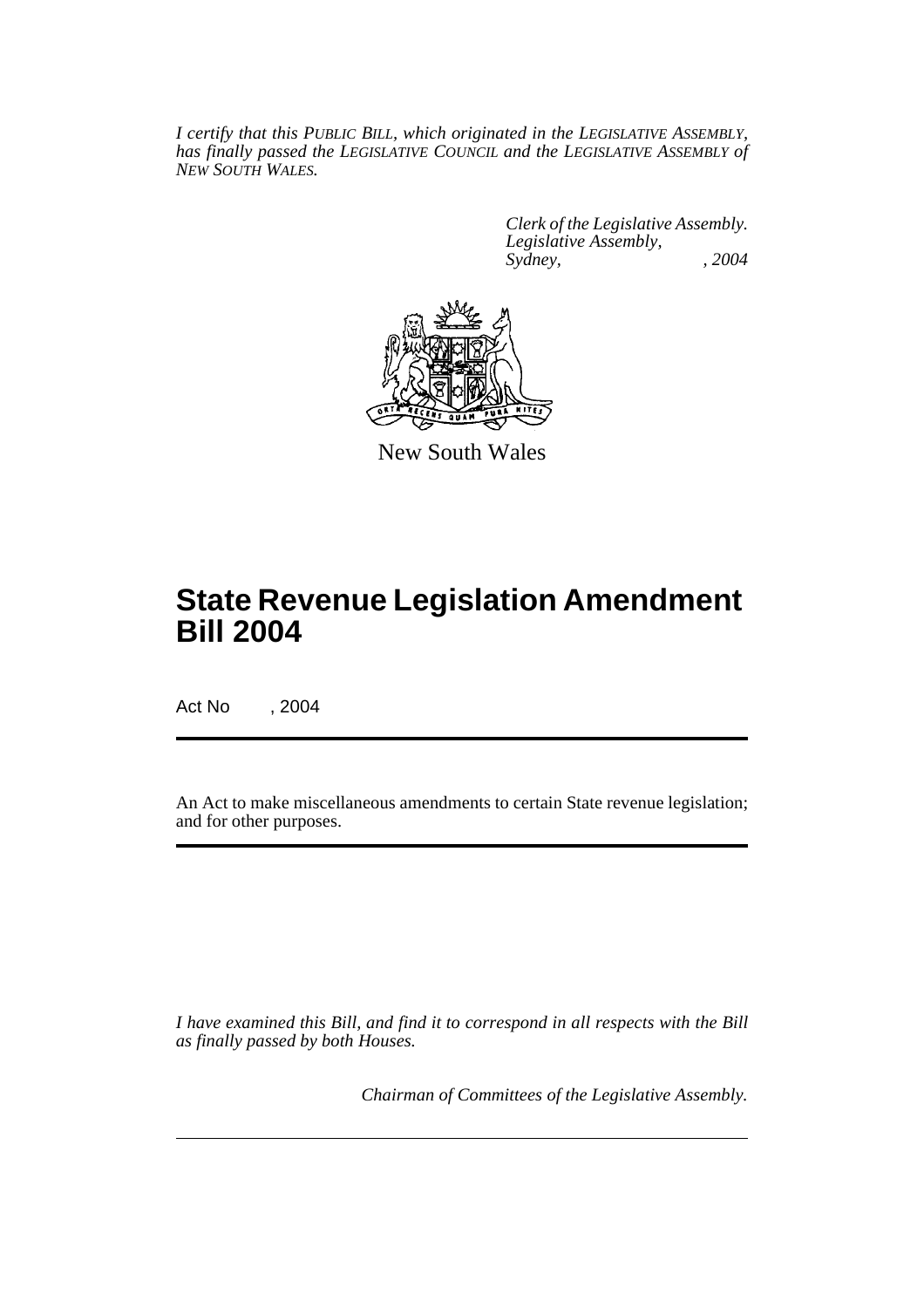## **The Legislature of New South Wales enacts:**

## **1 Name of Act**

This Act is the *State Revenue Legislation Amendment Act 2004*.

## **2 Commencement**

- (1) This Act commences on the date of assent, except as provided by subsection  $(2)$ .
- (2) The following provisions commence, or are taken to have commenced, on the dates specified:

Section 4 and Schedule 3—1 June 2004, or the date of assent, whichever is the later

Schedule 1—4 April 2004

Schedule 2 (except Schedule 2.2 [10])—31 December 2004

Schedule 4—1 June 2004, or the date of assent, whichever is the later

Schedule 5.1 [10]—1 July 2004

## **3 Amendment of Acts**

The Acts specified in Schedules 1–5 are amended as set out in those Schedules.

## **4 Repeal of Premium Property Tax Act 1998 No 79**

The *Premium Property Tax Act 1998* is repealed.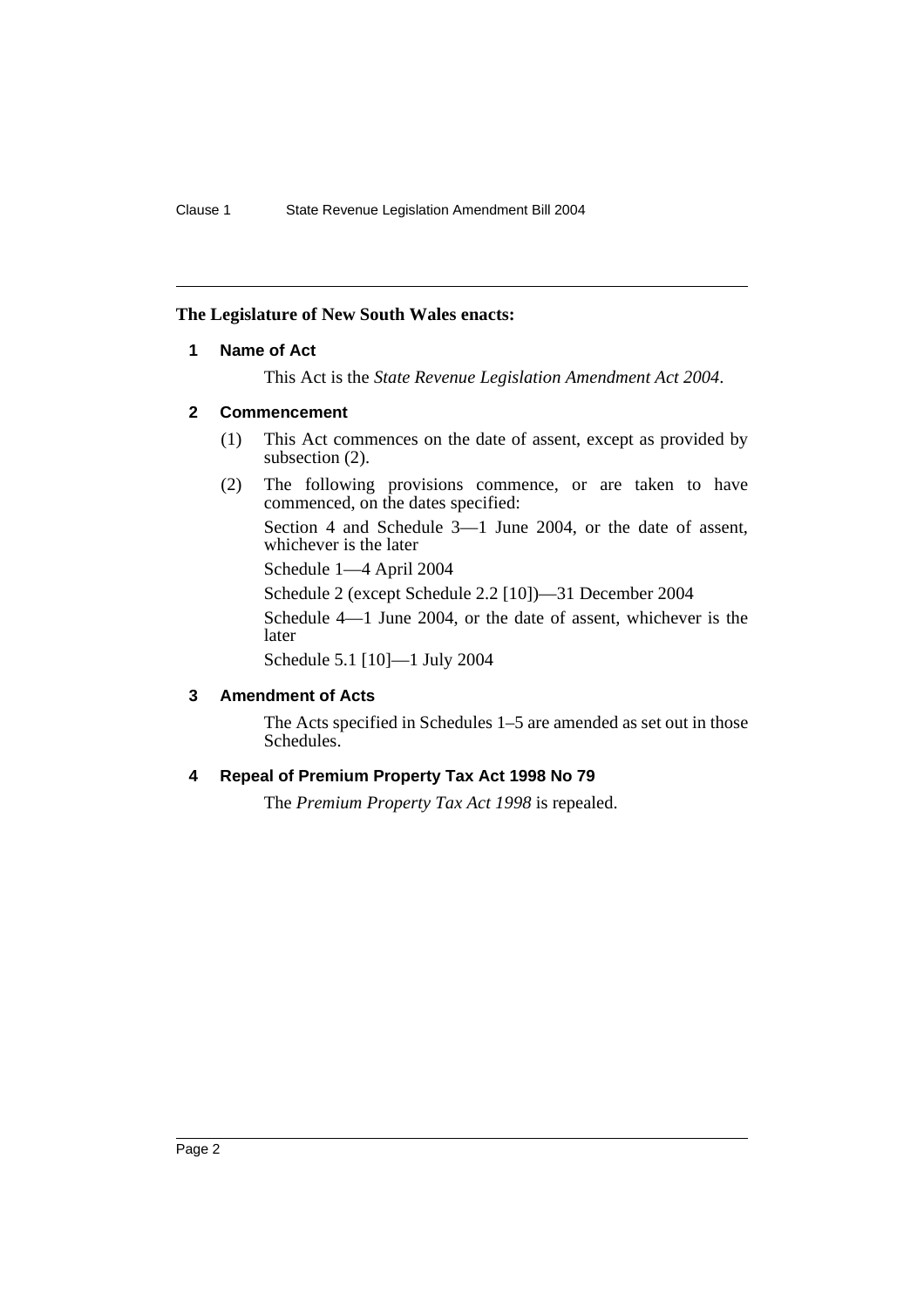Amendments to Duties Act 1997 No 123 relating to First Home Plus Schedule 1

## **Schedule 1 Amendments to Duties Act 1997 No 123 relating to First Home Plus**

(Section 3)

## **[1] Section 70**

Omit the section. Insert instead:

## **70 Commencement**

The following transactions and instruments are eligible for consideration under the scheme:

- (a) agreements for sale or transfer entered into on or after 4 April 2004,
- (b) transfers that occur on or after 4 April 2004 (other than transfers made in conformity with an agreement for sale or transfer entered into before 4 April 2004),
- (c) mortgages over land the subject of those agreements or transfers.

## **[2] Section 71**

Omit the section. Insert instead:

#### **71 Eligible persons must not have owned residential land**

- (1) A purchaser or transferee under an agreement or transfer may apply under the scheme, but will be eligible only if the purchaser or transferee has not at any time owned residential property in Australia (either solely or with someone else).
- (2) If a purchaser or transferee under an agreement or transfer has a spouse, the purchaser or transferee is eligible only if the spouse of the purchaser or transferee has not at any time owned residential property in Australia (either solely or with someone else).
- (3) If there is more than one purchaser or transferee under an agreement or transfer, they may apply under the scheme, but will be eligible only if all of them are eligible under subsections (1) and (2).
- (4) For the purpose of this section, a person is the *spouse* of another person if:
	- (a) they are legally married, or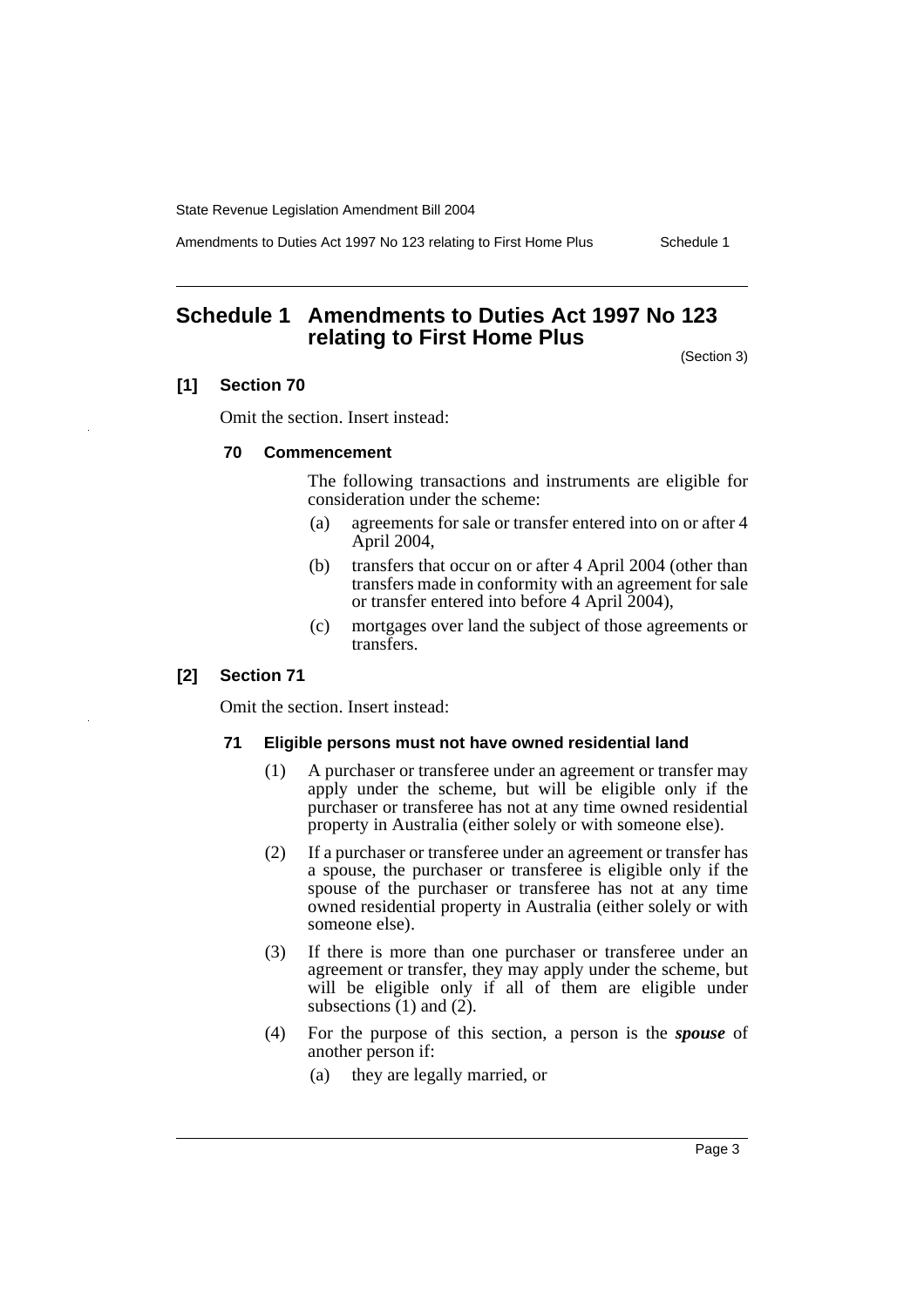Schedule 1 Amendments to Duties Act 1997 No 123 relating to First Home Plus

- (b) they are living together as a couple in a de facto relationship.
- (5) If the Chief Commissioner is satisfied that, at the time of making an application under the scheme, a purchaser or transferee:
	- (a) is legally married but not cohabiting with the person to whom the applicant is legally married, and
	- (b) has no intention of resuming cohabitation,

the person to whom the purchaser or transferee is legally married is not to be regarded as the applicant's spouse.

(6) Despite the other provisions of this section, the Chief Commissioner may determine that the purchasers or transferees are eligible under the scheme if the Chief Commissioner is satisfied that the purchaser or transferee who has previously owned residential property is acquiring an interest in the property that is the subject of the application solely for the purpose of assisting the eligible persons under the scheme in financing the acquisition.

#### **[3] Section 73 Ineligible persons**

Omit section 73 (3)–(5). Insert instead:

- (3) A purchaser or transferee under an agreement or transfer who is under 16 years of age is not eligible.
- (4) Despite subsection (3), the Chief Commissioner may determine that a purchaser or transferee under 16 years of age is eligible if the Chief Commissioner is satisfied that:
	- (a) the home to which the agreement or transfer relates will be occupied by the purchaser or transferee as his or her principal place of residence in accordance with the residence requirement under section 76, and
	- (b) the application does not form part of a scheme to circumvent limitations on, or requirements affecting, eligibility under the scheme.
- (5) A purchaser or transferee under an agreement or transfer is not eligible unless the person is an Australian citizen or a permanent resident, subject to subsection (6).
- (6) If an application under the scheme is made by joint purchasers or transferees and at least one (but not all) of the applicants is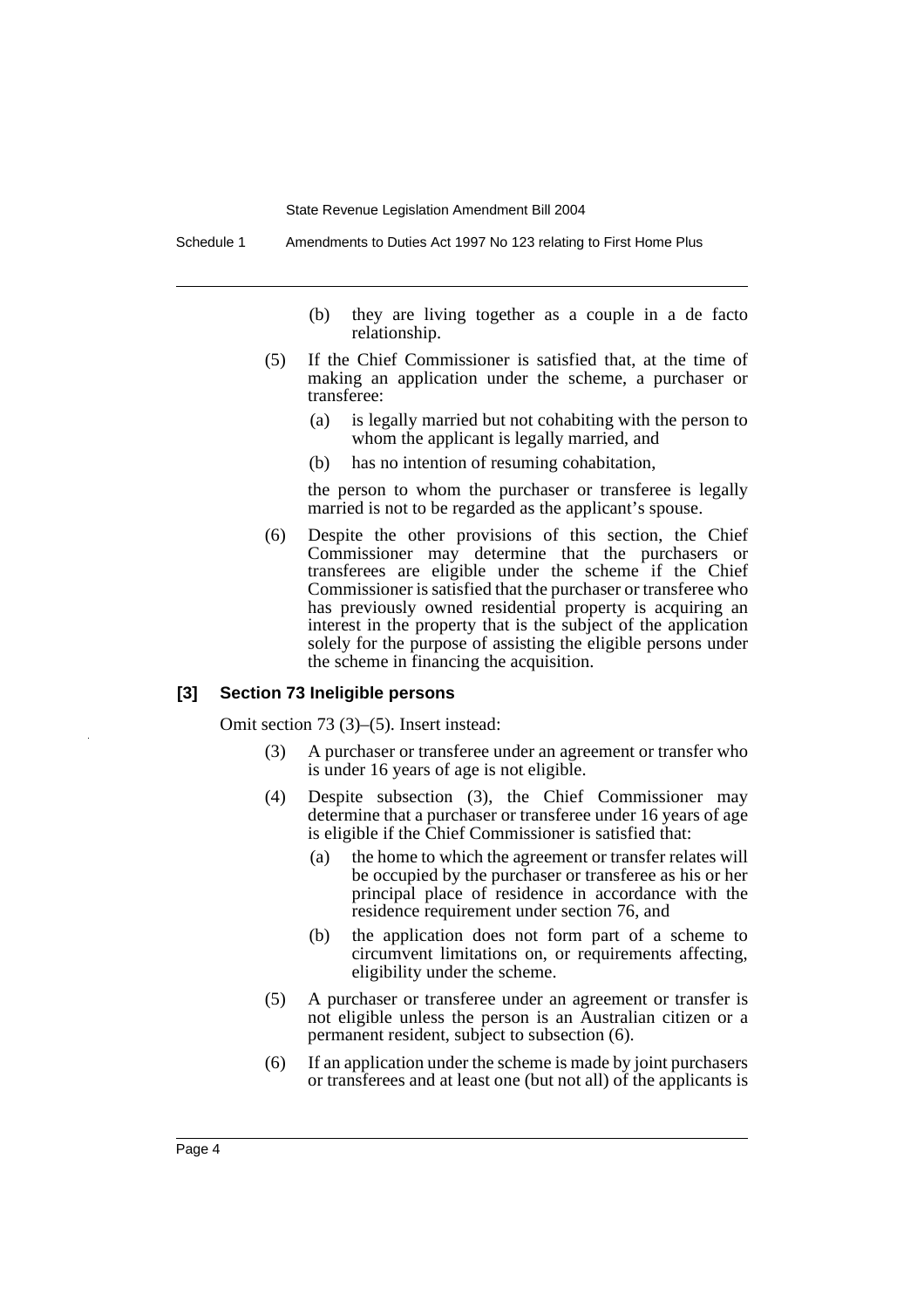Amendments to Duties Act 1997 No 123 relating to First Home Plus Schedule 1

an Australian citizen or permanent resident, the other applicant or applicants are exempted from compliance with subsection  $(5)$ .

(7) In this section:

*Australian citizen* means an Australian citizen as defined in the *Australian Citizenship Act 1948* of the Commonwealth.

#### *permanent resident* means:

- (a) the holder of a permanent visa within the meaning of section 30 of the *Migration Act 1958* of the Commonwealth, or
- (b) a New Zealand citizen who holds a special category visa within the meaning of section 32 of the *Migration Act 1958* of the Commonwealth.

## **[4] Section 74**

Omit the section. Insert instead:

### **74 Eligible agreements or transfers**

- (1) The agreement or transfer must be for the acquisition of a first home or for the acquisition of a vacant block of residential land intended to be used as the site of a first home.
- (2) The agreement or transfer must be for the whole of the property.
- (3) The dutiable value of the dutiable property that is the subject of the agreement or transfer must be less than:
	- (a) \$600,000 if the property has a private dwelling built on it, or
	- (b) \$450,000 if the property comprises a vacant block of residential land.

**Note.** The *dutiable value* of dutiable property is the greater of:

- (a) the consideration (if any) for the dutiable transaction (being the amount of a monetary consideration or the value of a nonmonetary consideration), and
- (b) the unencumbered value of the dutiable property.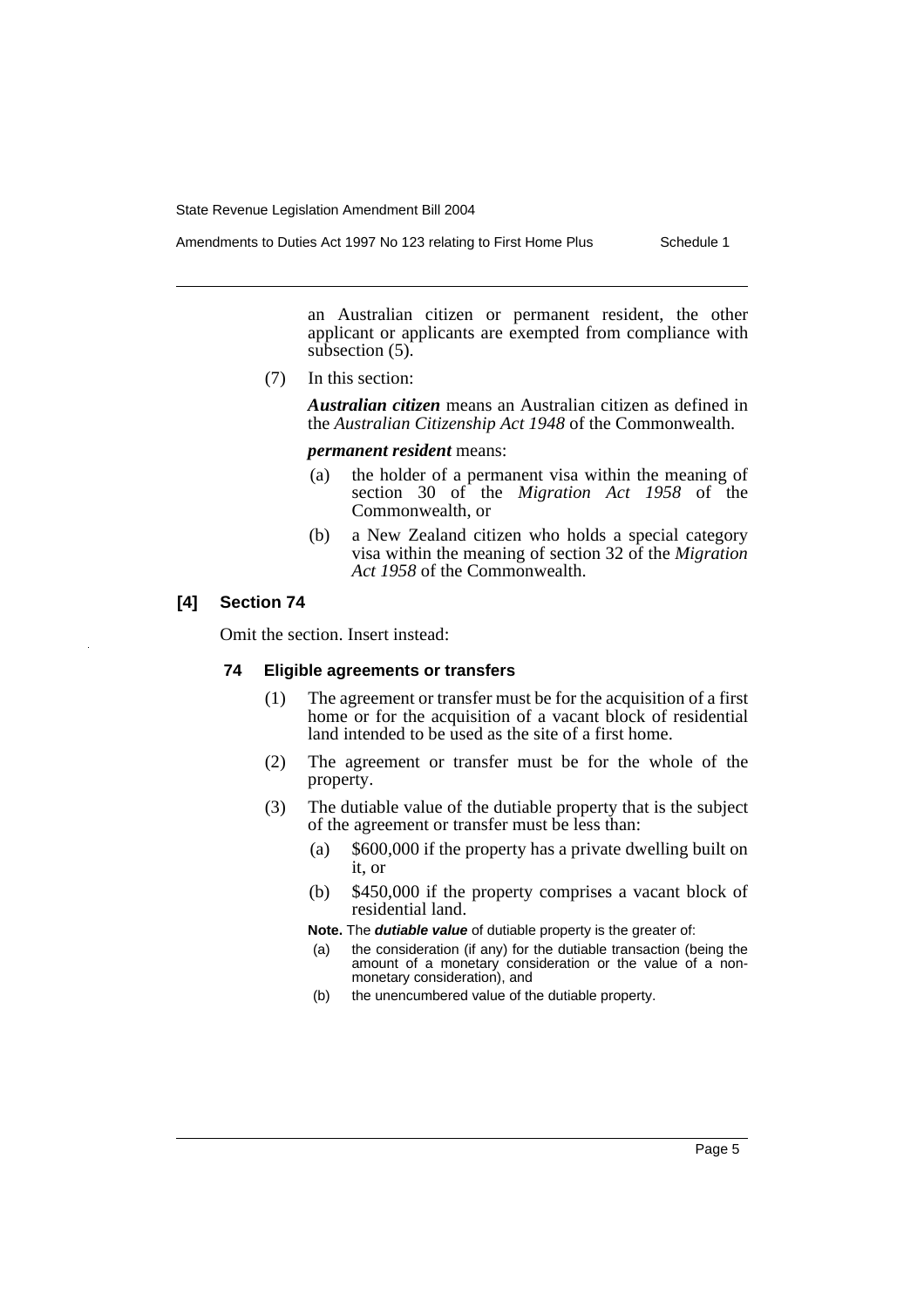Schedule 1 Amendments to Duties Act 1997 No 123 relating to First Home Plus

## **[5] Sections 76 and 76A**

Omit section 76. Insert instead:

### **76 Residence requirement**

- (1) The home must be occupied by the person or persons who are acquiring it as a principal place of residence for a continuous period of at least 6 months, with that occupation starting within 12 months (or such longer period as the Chief Commissioner may approve) after completion of the agreement or transfer. This requirement is referred to as *the residence requirement*.
- (2) The Chief Commissioner may, if satisfied there are good reasons to do so in a particular case:
	- (a) modify the residence requirement by approving a shorter period of occupation by the person or persons, or
	- (b) exempt the person or persons from the requirement to comply with the residence requirement.
- (3) In the case of an agreement or transfer for the acquisition of a vacant block of residential land, it is sufficient that the Chief Commissioner is satisfied that the vacant block is intended to be used as the site of a home to be occupied by the person or persons who are acquiring it in accordance with the residence requirement.
- (4) The residence requirement does not apply to a person who acquires an interest in the property concerned solely for the purpose of assisting the eligible persons under the scheme in financing the acquisition.
- (5) For the purpose of this section, an agreement or transfer is *completed* when a purchaser or transferee becomes entitled to possession of the home and, if the interest in the land acquired by the purchaser or transferee is registrable under a law of the State, the interest is so registered.
- (6) However, an agreement or transfer of a vacant block of residential land is not completed until the home intended to be built on the land is ready for occupation as a place of residence.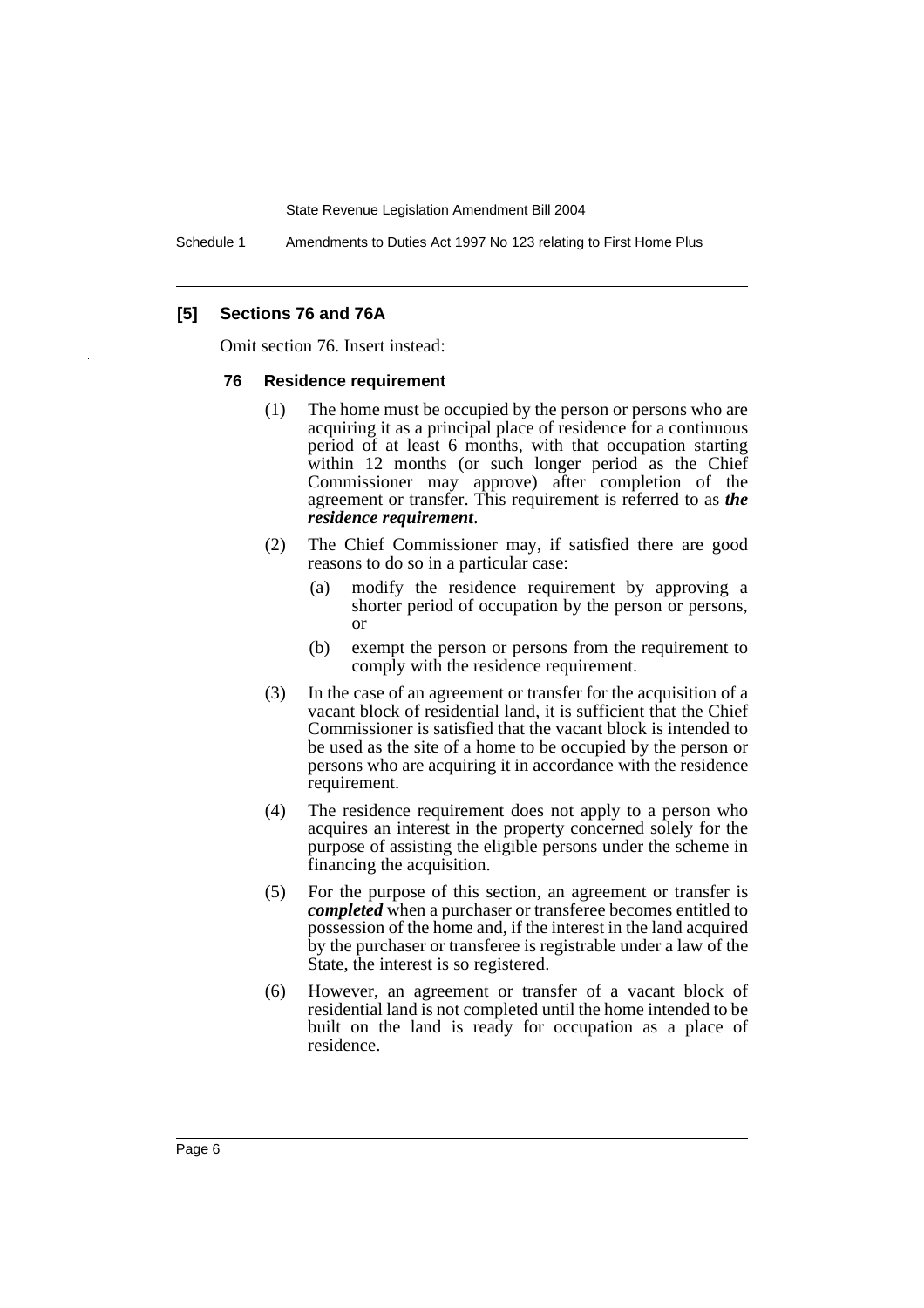**requirement**

Amendments to Duties Act 1997 No 123 relating to First Home Plus Schedule 1

# **76A Approval of application in advance of satisfaction of residence**

- (1) The Chief Commissioner may approve an application in anticipation of compliance with the residence requirement under section 76 if the Chief Commissioner is satisfied that each applicant required to comply with the residence requirement intends to occupy the home as his or her principal place of residence for a continuous period of at least 6 months, with that occupation starting within 12 months after completion of the agreement or transfer or within a longer period approved by the Chief Commissioner.
- (2) If an application is approved in anticipation of compliance with the residence requirement, the approval is given on condition that, if the residence requirement is not complied with, the applicant must within  $14$  days after the end of the period allowed for compliance:
	- (a) give written notice of that fact to the Chief Commissioner, and
	- (b) pay the relevant duty to the Chief Commissioner.
- (3) The *relevant duty* is the difference between the total amount of duty that would have been payable on the transactions and instruments the subject of the application, if they had not been eligible under the scheme, and the total amount of duty (if any) paid in respect of those transactions and instruments.
- (4) A person who fails to comply with the condition prescribed by this section is guilty of an offence.

Maximum penalty: 50 penalty units.

## **[6] Section 77 Eligible mortgages**

Omit section 77 (3) and (4). Insert instead:

(3) In the case of a property that has a private dwelling built on it, the amount of advances secured must not be more than the amount of the dutiable value permitted under section 74 (3) (a).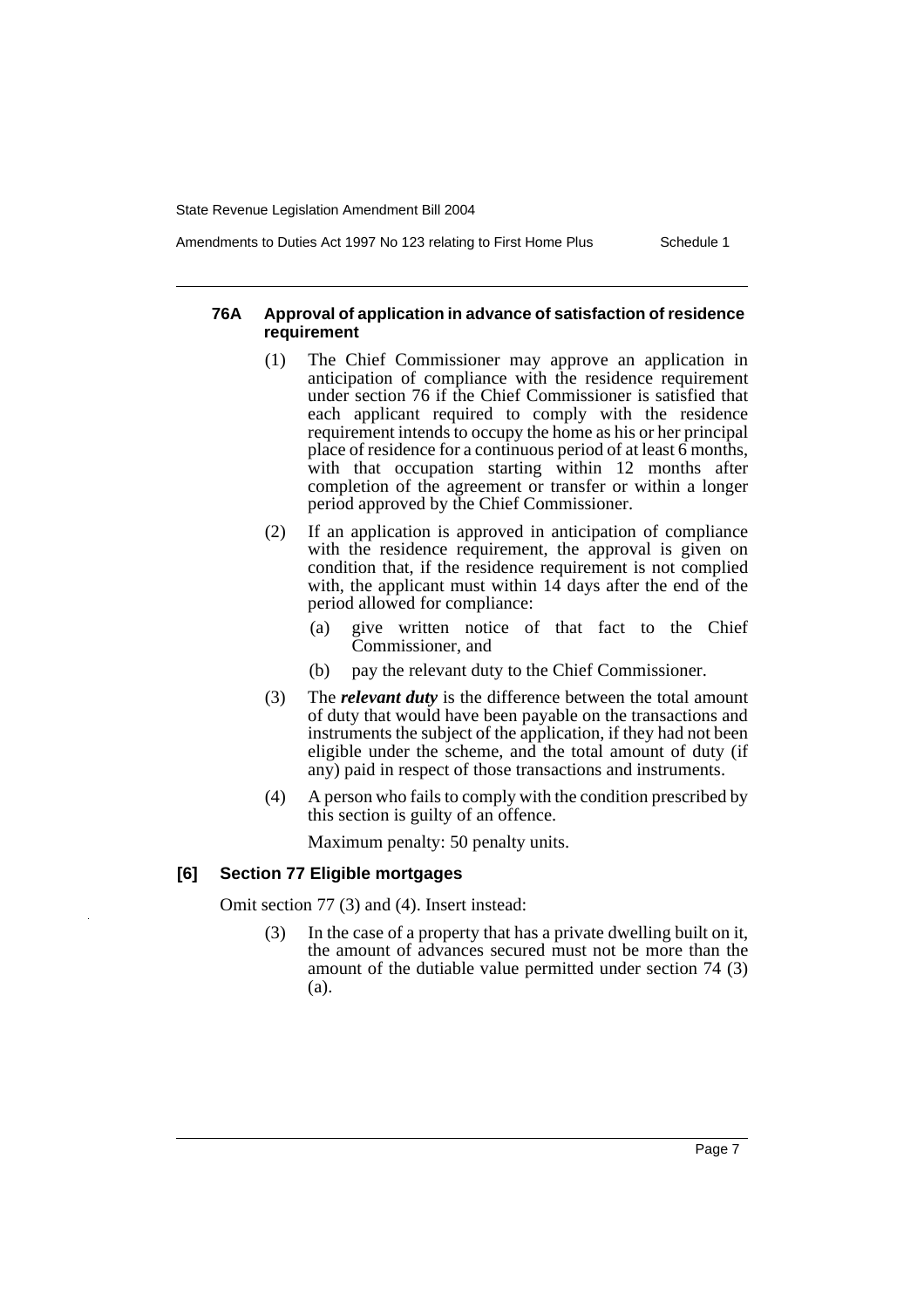Schedule 1 Amendments to Duties Act 1997 No 123 relating to First Home Plus

(4) In the case of a property that comprises a vacant block of residential land, the amount of advances secured must not be more than the amount of the dutiable value permitted under section 74 (3) (b), unless the amount of advances secured under the mortgage includes provision for the building of a private dwelling on the property. In such a case, the amount of advances secured must not be more than the amount of the dutiable value permitted under section 74 (3) (a).

## **[7] Section 80**

Omit the section. Insert instead:

#### **80 Duty payable if application approved**

- (1) If an application concerning an eligible agreement or transfer is approved and the dutiable value of the dutiable property that is the subject of the agreement or transfer is not more than the following amounts, no duty is chargeable on the agreement or transfer:
	- (a) \$500,000 if the property has a private dwelling built on it, or
	- (b) \$300,000 if the property comprises a vacant block of residential land.
- (2) If an application concerning an eligible agreement or transfer is approved and subsection (1) does not apply to the agreement or transfer, duty is chargeable on the agreement or transfer as follows:
	- (a) if the property has a private dwelling built on it—at the rate of 22.49% of the dutiable value of the dutiable property that is the subject of the agreement or transfer, less \$112,450, or
	- (b) if the property comprises a vacant block of residential land—at the rate of 10.49% of the dutiable value of the dutiable property that is the subject of the agreement or transfer, less \$31,470.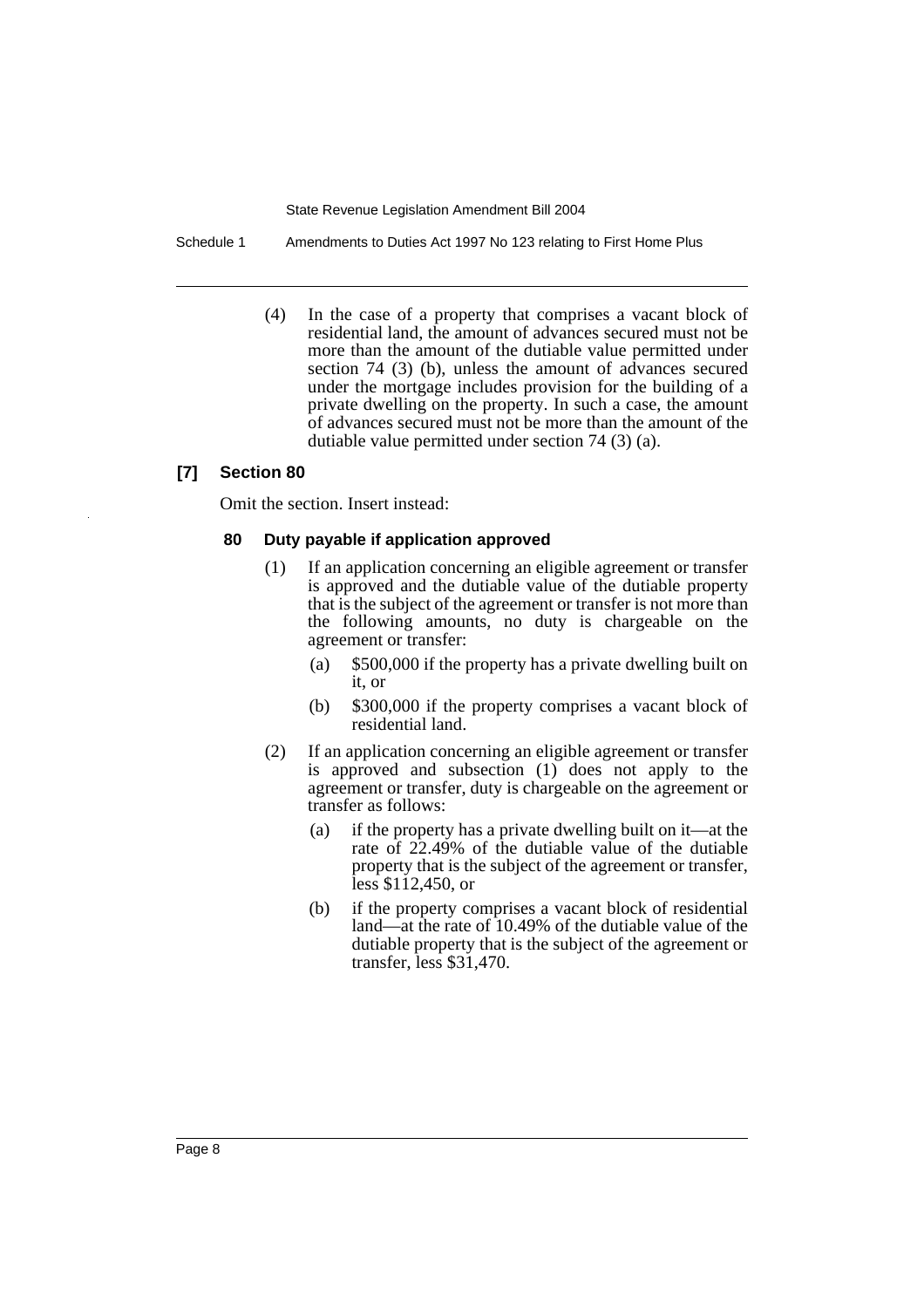Amendments to Duties Act 1997 No 123 relating to First Home Plus Schedule 1

## **[8] Section 221**

Omit the section. Insert instead:

#### **221 Eligible mortgages under First Home Plus**

- (1) Duty is payable in accordance with the following paragraphs on an advance secured by an eligible mortgage under Division 1 of Part 8 of Chapter 2 or a mortgage in support of such an eligible mortgage, but only to the extent that the amount of the advances qualifies under section 77 (3) or (4):
	- (a) if the property has a private dwelling built on it:

|     | Dutiable value of dutiable<br>property subject to the<br>agreement or transfer | <b>Discount on duty</b> |  |
|-----|--------------------------------------------------------------------------------|-------------------------|--|
|     | Not more than \$500,000                                                        | 100%                    |  |
|     | More than \$500,000 but not more<br>than \$535,000                             | 75%                     |  |
|     | More than \$535,000 but not more<br>than \$565,000                             | 50%                     |  |
|     | More than \$565,000 but less than<br>\$600,000                                 | 25%                     |  |
| (b) | if the property comprises a vacant block of residential<br>land:               |                         |  |
|     | Dutiable value of dutiable<br>property subject to the<br>agreement or transfer | <b>Discount on duty</b> |  |
|     | Not more than \$300,000                                                        | 100%                    |  |
|     | More than \$300,000 but not more<br>than \$350,000                             | 75%                     |  |
|     | More than \$350,000 but not more<br>than \$400,000                             | 50%                     |  |
|     |                                                                                |                         |  |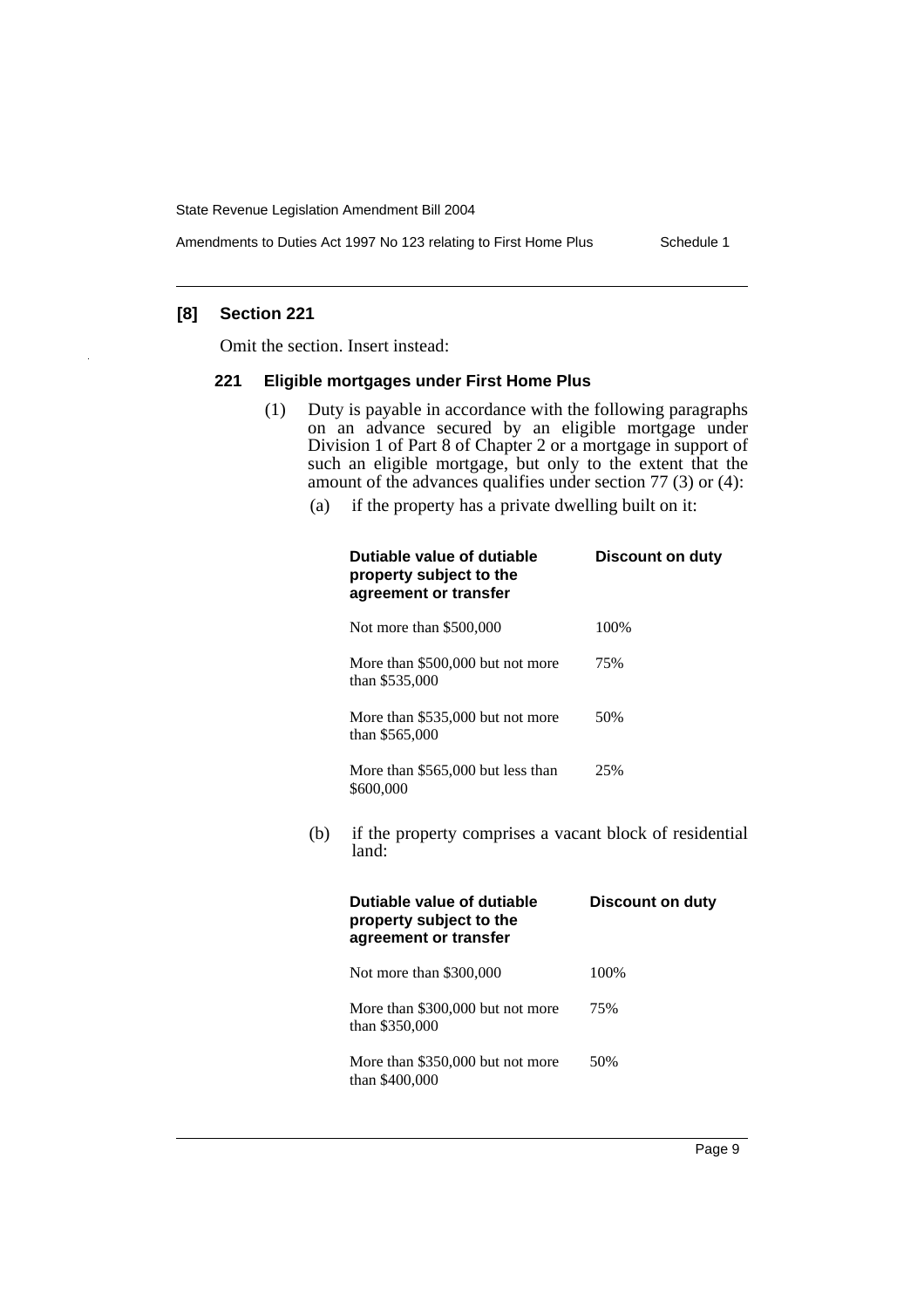Schedule 1 Amendments to Duties Act 1997 No 123 relating to First Home Plus

**Dutiable value of dutiable property subject to the agreement or transfer**

**Discount on duty**

More than \$400,000 but less than \$450,000 25%

(2) For the purpose of assessing any further advances secured by such a mortgage, duty is taken to have been paid on the amount of advances to which subsection (1) applies.

#### **[9] Schedule 1 Savings, transitional and other provisions**

Insert at the end of the Schedule with appropriate Part and clause numbers:

**Part State Revenue Legislation Amendment Act 2004—provisions consequent on changes to First Home Plus**

## **Application of changes to scheme**

- (1) Division 1 of Part 8 of Chapter 2, and section 221, as in force immediately before 4 April 2004, continue to apply in respect of the following transactions or instruments:
	- (a) agreements for sale or transfer entered into on or after 1 July 2000 but before 4 April 2004,
	- (b) transfers that occur on or after 1 July 2000 but before 4 April 2004,
	- (c) transfers that occur on or after 4 April 2004 that are made in conformity with an agreement for sale or transfer referred to in paragraph (a),
	- (d) mortgages over land the subject of those agreements or transfers.
- (2) Sections 71, 73 and 76, as in force immediately before 4 April 2004, continue to apply in respect of the following transactions or instruments:
	- (a) agreements for sale or transfer entered into on or after 4 April 2004 but before 1 July 2004,
	- (b) transfers that occur on or after 4 April 2004 but before 1 July 2004,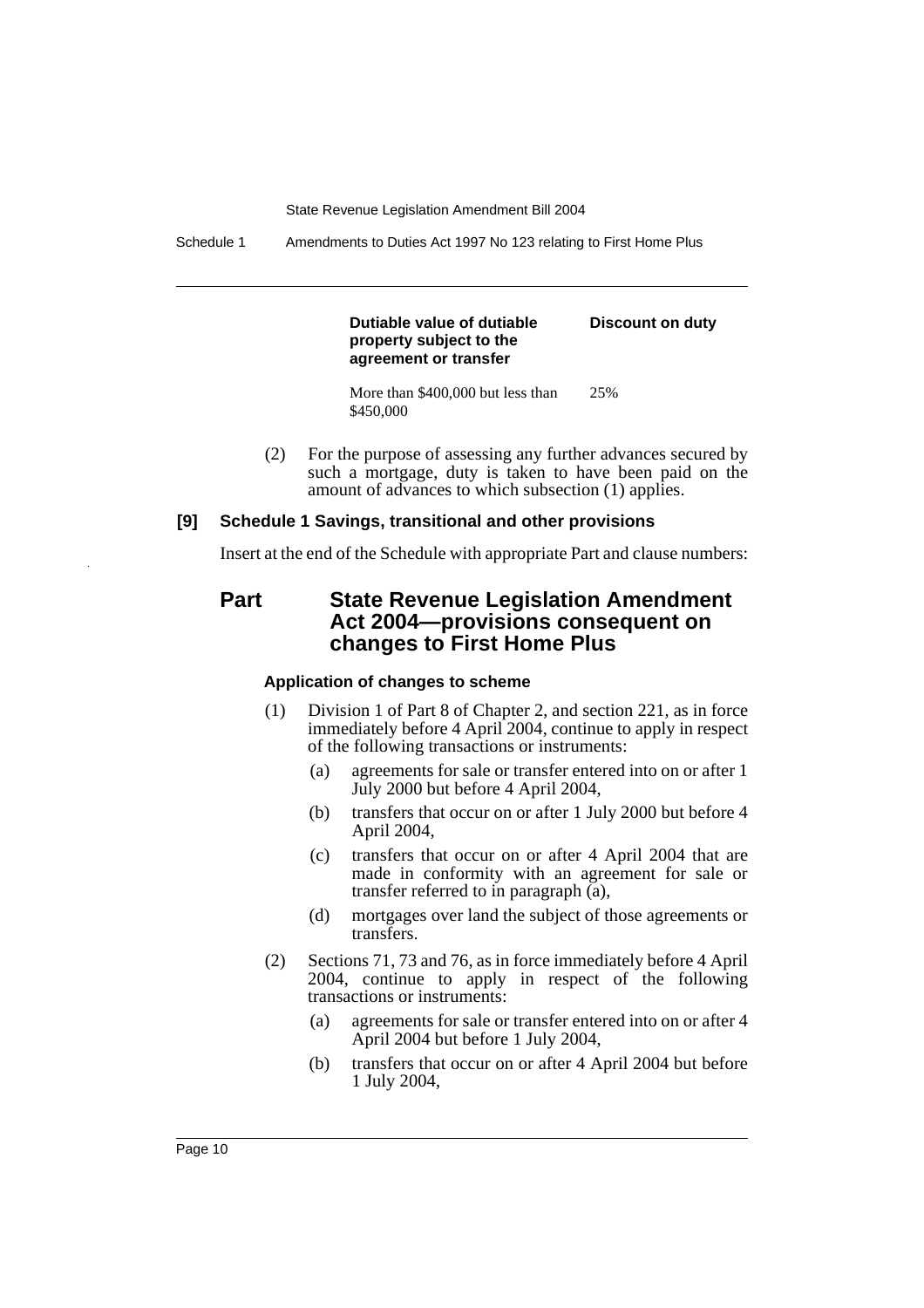Amendments to Duties Act 1997 No 123 relating to First Home Plus Schedule 1

- (c) transfers that occur on or after 4 April 2004 that are made in conformity with an agreement for sale or transfer referred to in paragraph (a),
- (d) mortgages over land the subject of those agreements or transfers.
- (3) Section 76A, as inserted by the *State Revenue Legislation Amendment Act 2004*, does not apply in respect of a transaction or instrument referred to in subclause  $(2)$ .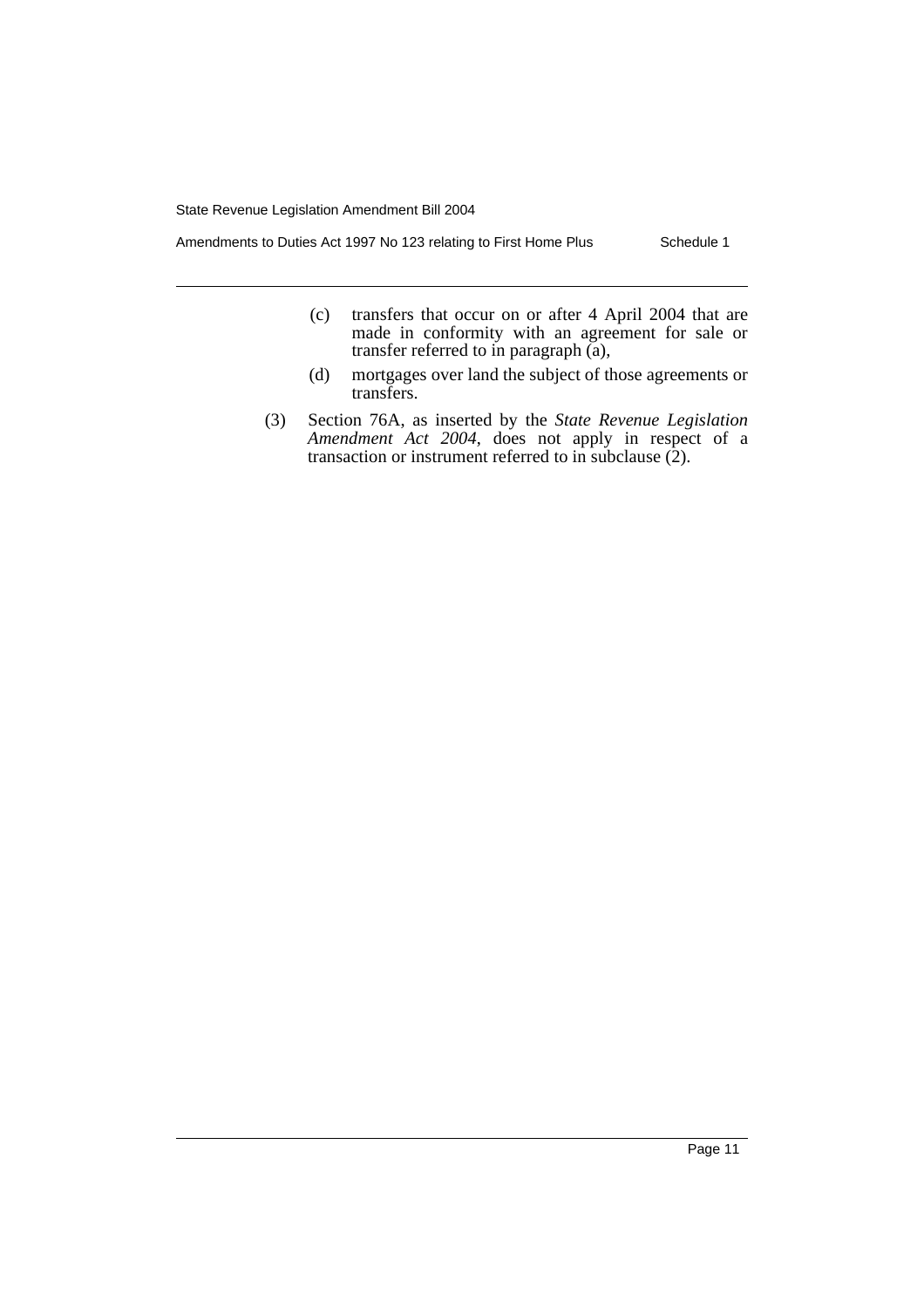## **Schedule 2 Amendments relating to land tax**

(Section 3)

## **2.1 Land Tax Act 1956 No 27**

## **[1] Section 3AH Levy of land tax after 31 December 1999 and before 31 December 2004**

Insert "and ending with 2003" after "commencing with 1999" wherever occurring in section 3AH (1) and (2).

### **[2] Section 3AI**

Insert after section 3AH:

#### **3AI Levy of land tax after 31 December 2004**

- (1) Except as provided by subsection (2), in respect of the taxable value of all the land owned by any person at midnight on 31 December in any year (commencing with 2004) there is to be charged, levied, collected and paid under the provisions of the Principal Act and in the manner prescribed under that Act, land tax for the period of 12 months commencing on 1 January in the next succeeding year and at the rates set out in Schedule 10.
- (2) In respect of the taxable value of all the land owned by a person at midnight on 31 December in any year (commencing with 2004) where:
	- (a) the owner is a company classified under section 29 of the Principal Act as a non-concessional company, or
	- (b) the land is subject to a special trust,

land tax for the period of 12 months commencing on 1 January in the next succeeding year is, except as provided by section 27 (2A) of the Principal Act, to be charged, levied, collected and paid as referred to in subsection (1) at the rate of 1.4 cents for each \$1 of the taxable value.

(3) If the total amount of land tax payable pursuant to this section by any person in any year would, but for this subsection, be less than \$100, no land tax is payable.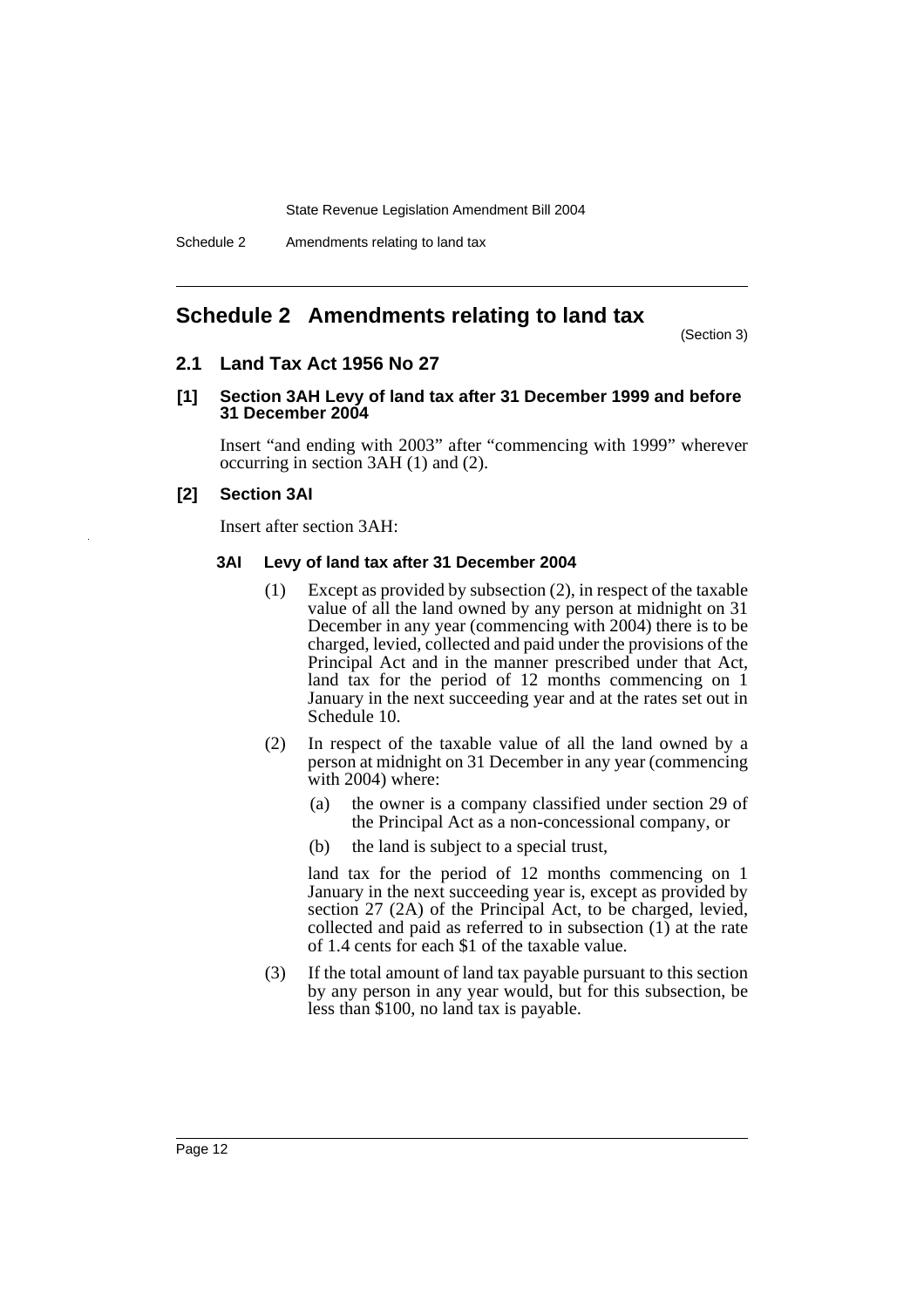Amendments relating to land tax Schedule 2

## **[3] Schedule 10**

Insert after Schedule 9:

## **Schedule 10**

(Section 3AI)

| Taxable value assessed under<br><b>Principal Act</b> | Rates of land tax payable                                                           |
|------------------------------------------------------|-------------------------------------------------------------------------------------|
| Not more than \$400,000                              | 0.4 cents for each \$1                                                              |
| More than \$400,000 but not more than<br>\$500,000   | \$1,600 plus 0.6 cents for each \$1 by which<br>the taxable value exceeds \$400,000 |
| More than \$500,000                                  | \$2,200 plus 1.4 cents for each \$1 by which<br>the taxable value exceeds \$500,000 |

## **2.2 Land Tax Management Act 1956 No 26**

## **[1] Section 3 Definitions**

Omit the definition of *Flat* from section 3 (1). Insert instead:

*flat* means a room or a suite of rooms (whether or not forming part of a building or a detached building):

- (a) used or occupied as a separate dwelling, or
- (b) so constructed, designed or adapted as to be capable of being used or occupied as a separate dwelling,

but does not include a single dwelling.

## **[2] Section 3 (1)**

Insert in alphabetical order in section 3 (1):

## *single dwelling* means a house:

- (a) used or occupied as a separate dwelling, or
- (b) so constructed, designed or adapted as to be capable of being used or occupied as a separate dwelling.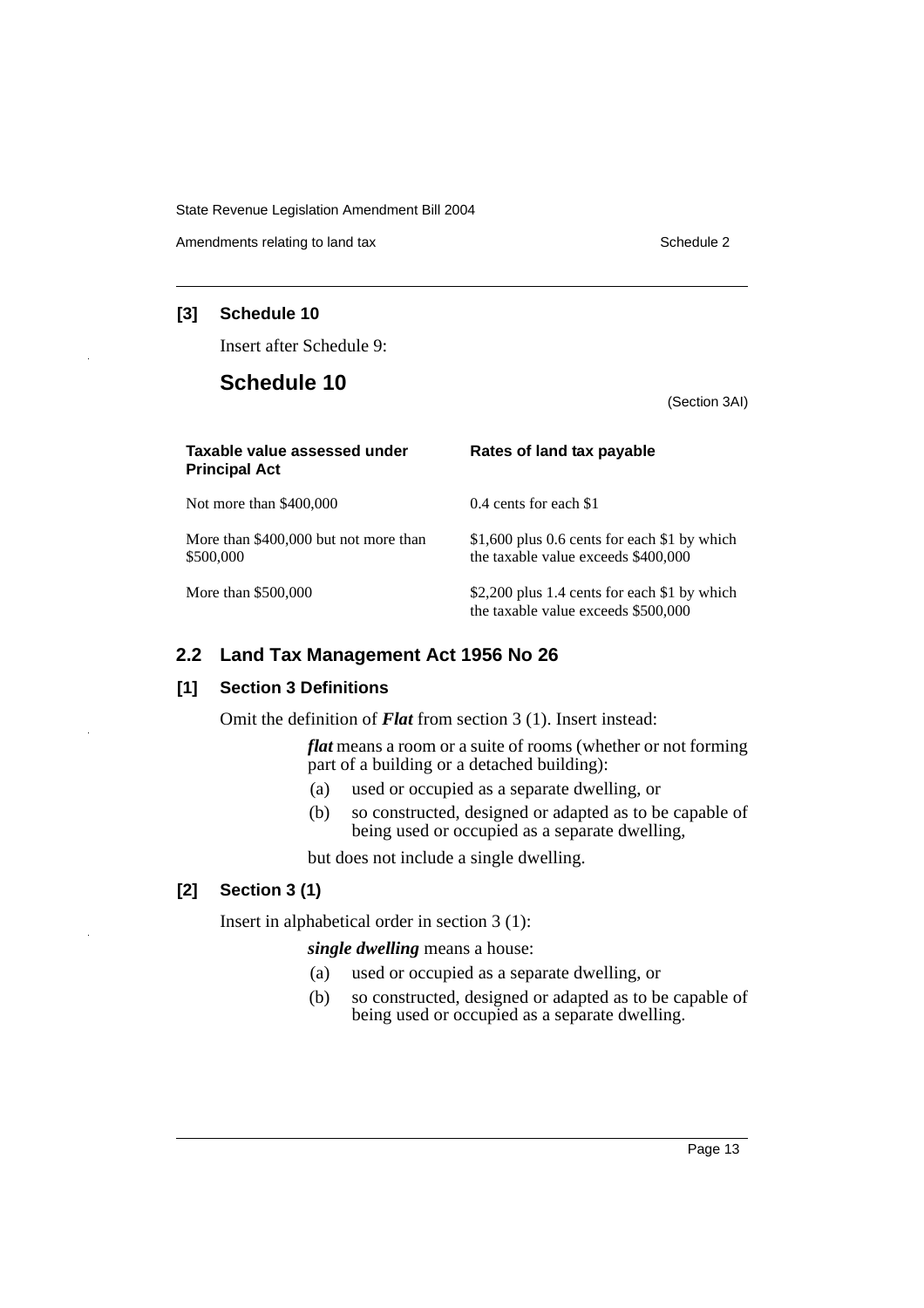Schedule 2 Amendments relating to land tax

### **[3] Section 3 (3)**

Insert after section 3 (2):

(3) For the purposes of the definitions of *flat* and *single dwelling* in subsection (1), a building, or part of a building, used and occupied for residential purposes does not cease to be considered to be used and occupied as a separate dwelling merely because the building, or part of the building, is used for the purpose of another residential occupancy, if that residential occupancy may be disregarded for the purposes of the principal place of residence exemption under Schedule 1A.

#### **[4] Section 9C Reduction in land value for flats on mixed development land or mixed use land**

Omit "the land value of land" from section 9C (1).

Insert instead "the land value of mixed development land or mixed use land".

## **[5] Section 9C (2) (b)**

Omit "subsections (2AA)–(2AC)".

Insert instead "subsections (2A) and (2AA)".

#### **[6] Section 9C (2A)–(2AC)**

Omit the subsections. Insert instead:

- (2A) If there is no apportionment factor entered in the Register in respect of the land value of the land, the Chief Commissioner may request the Valuer-General to determine the apportionment factor in respect of the land concerned.
- $(2AA)$  If a request is made under subsection  $(2A)$ :
	- (a) the Valuer-General must determine the apportionment factor concerned and enter it in the Register, and
	- (b) the allowable proportion for the flat must be determined in accordance with subsection (2) (a).
- (2AB) Apportionment factors for the purposes of this section are to be ascertained in accordance with Division 5 or Division 5A of Part 1B of the *Valuation of Land Act 1916*, as appropriate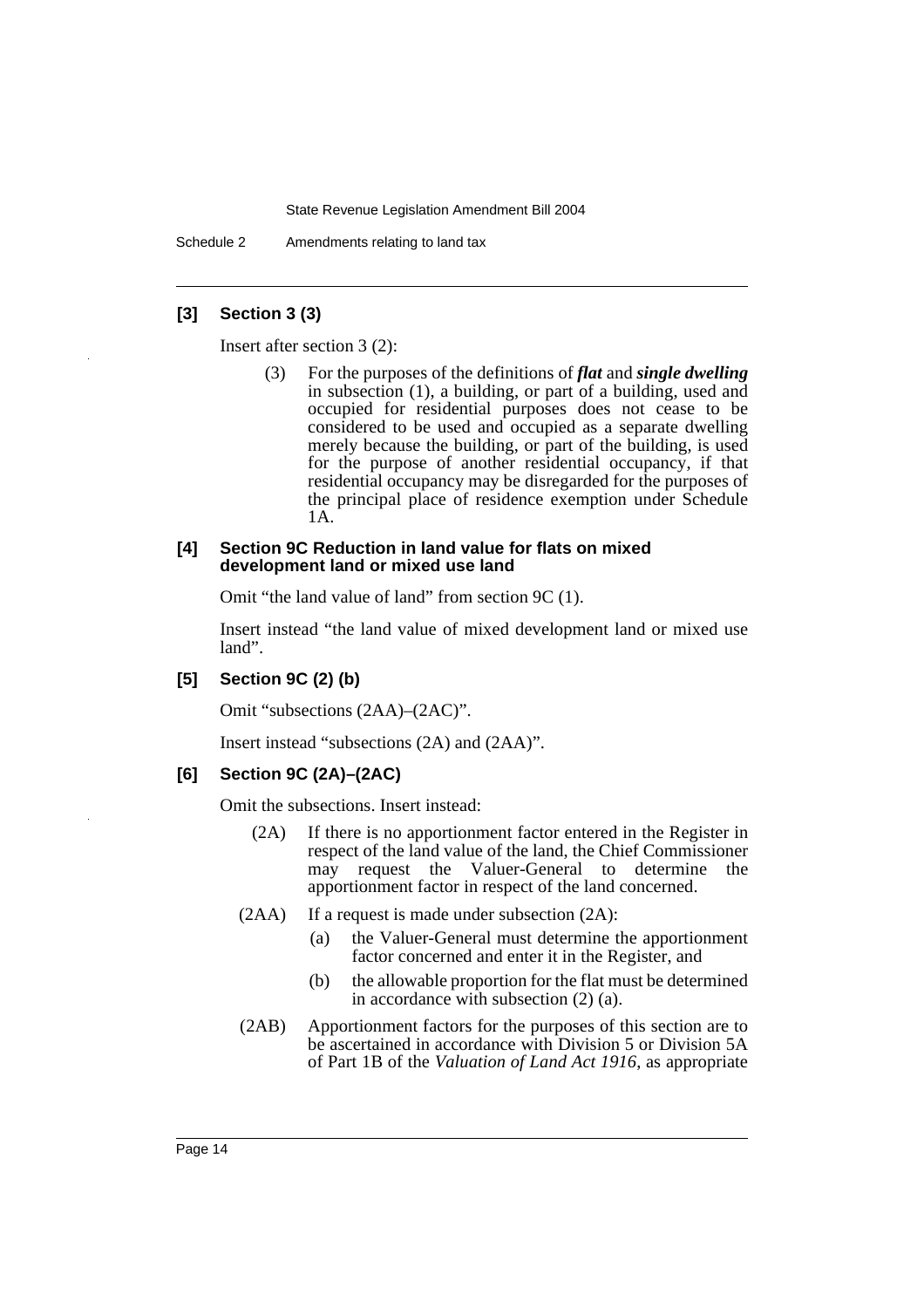Amendments relating to land tax Schedule 2

to the land concerned. If such an apportionment factor is expressed as a percentage, the apportionment factor is, for the purposes of this section, to be converted to a fraction.

**Note.** Divisions 5 and 5A of Part 1B of the *Valuation of Land Act 1916* allow objections to be made against the amount of an apportionment factor.

## **[7] Section 9C (3) (a) and (b)**

Omit the paragraphs. Insert instead:

(a) the flat must be used and occupied by the owner of the land (or one of the owners) as his or her principal place of residence and for no other purpose, in which connection the use of the land for the purpose of one, but not more than one, residential occupancy other than that of the owner under lease or licence from the owner may be disregarded if it is an excluded residential occupancy (within the meaning of clause 4 of Schedule 1A),

## **[8] Section 9C (8)**

Insert after section 9C (7):

(8) In this section:

*mixed development land* has the same meaning as in Division 5 of Part 1B of the *Valuation of Land Act 1916*.

*mixed use land* has the same meaning as in Division 5A of Part 1B of the *Valuation of Land Act 1916*.

## **[9] Section 9D**

Insert after section 9C:

#### **9D Reduction in land value for other residences on mixed use land**

- (1) For the purpose of assessing land tax, the land value of mixed use land on which is situated one single dwelling is to be reduced by the allowable proportion in relation to the dwelling.
- (2) The allowable proportion for the dwelling is to be determined in accordance with whichever of the following paragraphs is applicable in the particular case: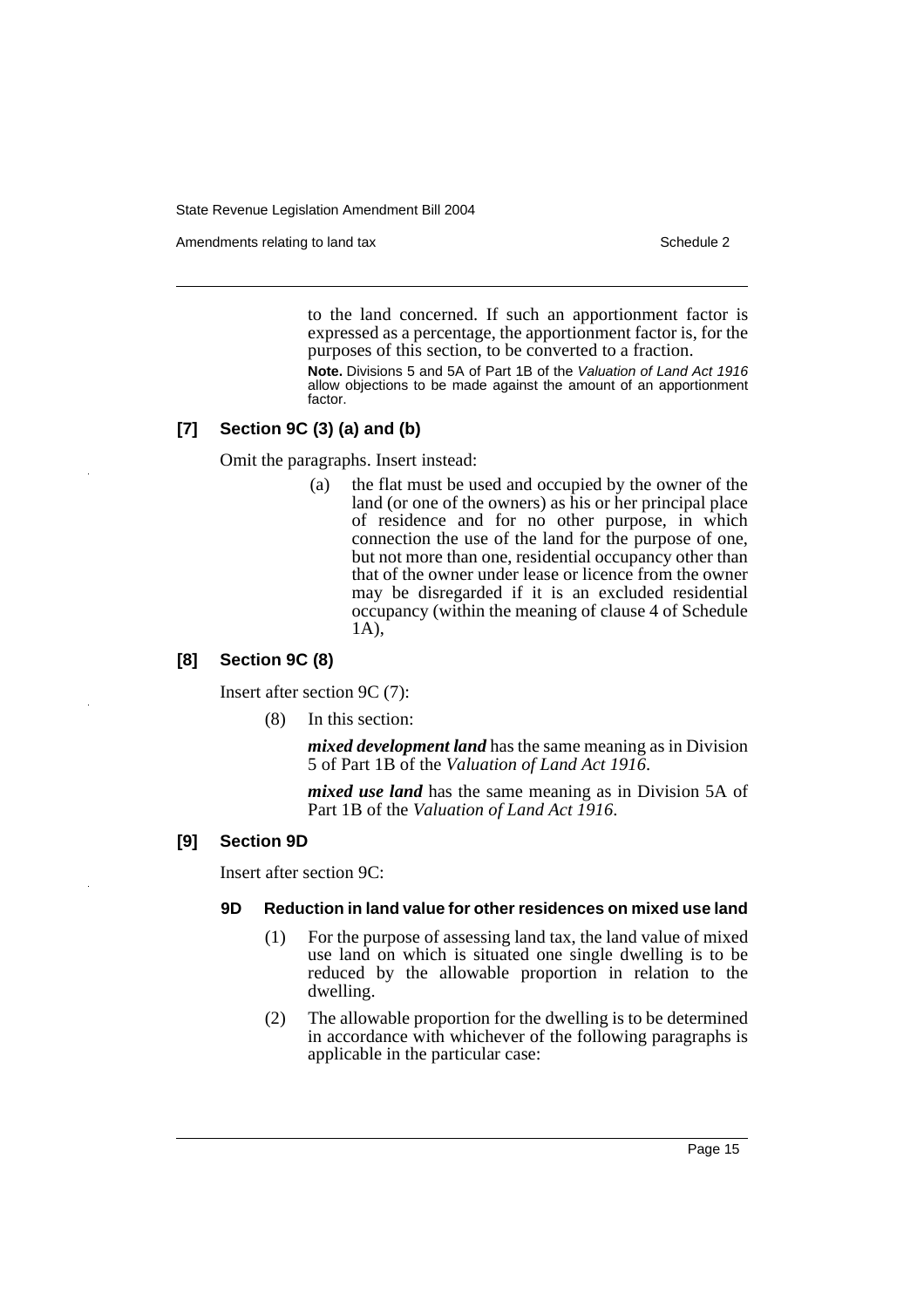Schedule 2 Amendments relating to land tax

- (a) if there is an apportionment factor entered in the Register in respect of that land value—the proportion determined by deducting that apportionment factor from 1,
- (b) if paragraph (a) is not applicable—the proportion specified in an application for a reduction under this section as the fair and reasonable proportion of the land value of the land to be attributed to the dwelling, subject to subsections (3) and (4).
- (3) If there is no apportionment factor entered in the Register in respect of the land value of the land, the Chief Commissioner may request the Valuer-General to determine the apportionment factor in respect of the land concerned.
- (4) If a request is made under subsection (3):
	- (a) the Valuer-General must determine the apportionment factor concerned and enter it in the Register, and
	- (b) the allowable proportion for the dwelling must be determined in accordance with subsection (2) (a).
- (5) Apportionment factors for the purposes of this section are to be ascertained in accordance with Division 5A of Part 1B of the *Valuation of Land Act 1916*. If such an apportionment factor is expressed as a percentage, the apportionment factor is, for the purposes of this section, to be converted to a fraction.

**Note.** Division 5A of Part 1B of the *Valuation of Land Act 1916* allows objections to be made against the amount of an apportionment factor.

- (6) The reduction under this section applies only if the following requirements are satisfied:
	- (a) the single dwelling must be used and occupied by the owner of the land (or one of the owners) as his or her principal place of residence and for no other purpose, in which connection the use of the land for the purpose of one, but not more than one, residential occupancy other than that of the owner under lease or licence from the owner may be disregarded if it is an excluded residential occupancy (within the meaning of clause 4 of Schedule 1A),
	- (b) an owner of the land who occupies the dwelling must not be an owner merely because of being a trustee,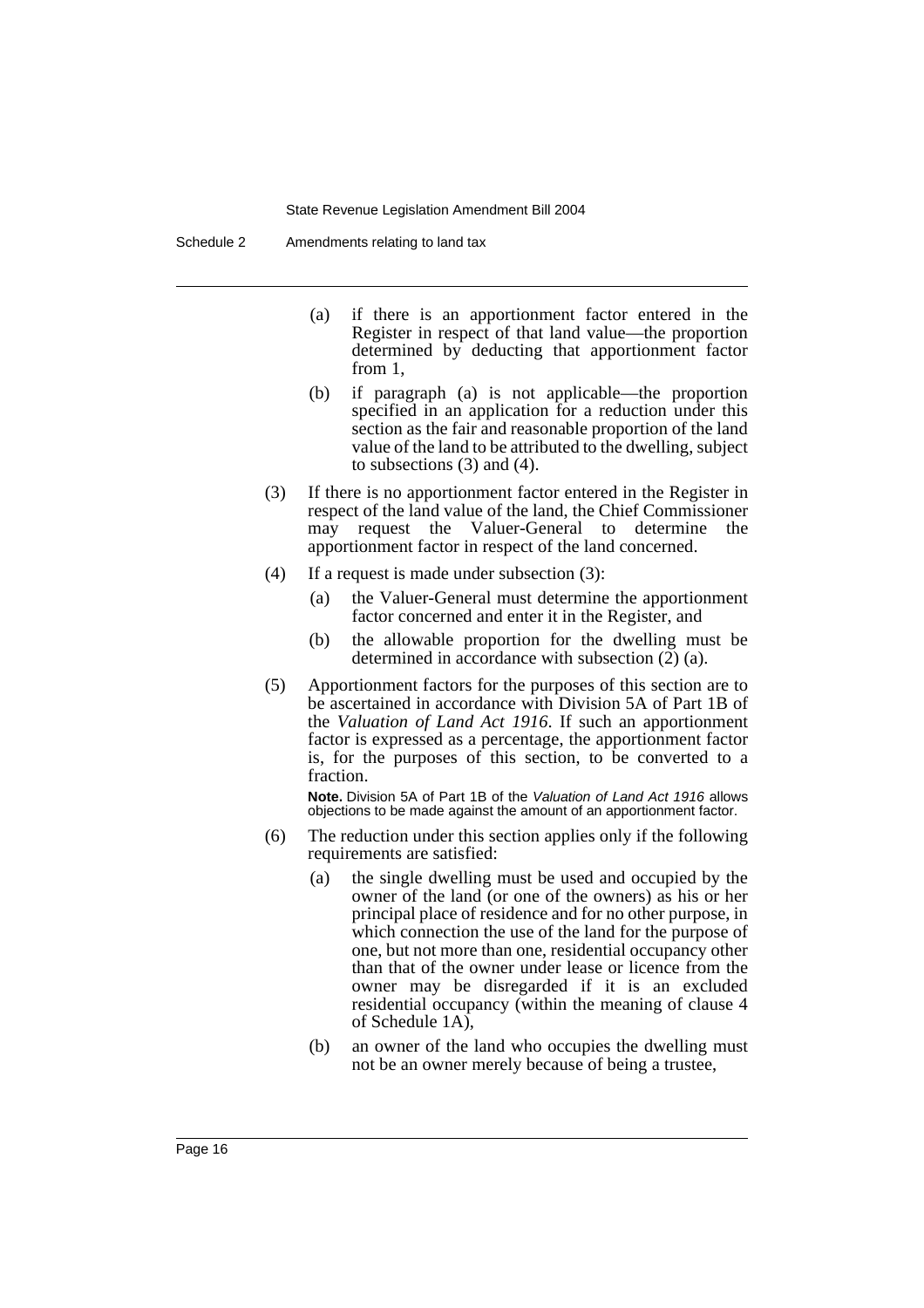Amendments relating to land tax Schedule 2

- (c) the owner of the land must not be a company or company jointly with another person or other persons, except in either case a trustee company acting in its representative capacity.
- (7) Unless the land concerned is land to which subsection (2) (a) applies, there is to be no reduction under this section unless:
	- (a) application has been made for the reduction by all the owners of the land, specifying the proportion that in their opinion is a fair and reasonable proportion of the land value of the land to be attributed to the dwelling, and
	- (b) the application is made in a form approved by the Chief Commissioner.
- (8) For avoidance of doubt, if a reduction in the land value of land is required under this section and the land is jointly owned, then, for the purposes of section  $27$  (3) (a), the individual interest of each of the owners of the land (including the owner who occupies the dwelling) is to be assessed on the basis of the land value of the land as reduced under this section.
- (9) For the purposes of applying this section in respect of land on which there is a single dwelling and a residential occupancy other than that of the owner, the use of the land for the purpose of that other residential occupancy may be disregarded if that residential occupancy may be disregarded under the principal place of residence exemption under Schedule 1A.
- (10) This section does not apply to land to which section 9C or 21B applies.
- (11) In this section:

*mixed use land* has the same meaning as in Division 5A of Part 1B of the *Valuation of Land Act 1916*.

## **[10] Section 62T**

Insert in Division 4A of Part 7, before section 62TA:

#### **62T Abolition of tax threshold from 2005 land tax year**

(1) This Division does not apply in respect of the 2005 land tax year or any succeeding land tax year.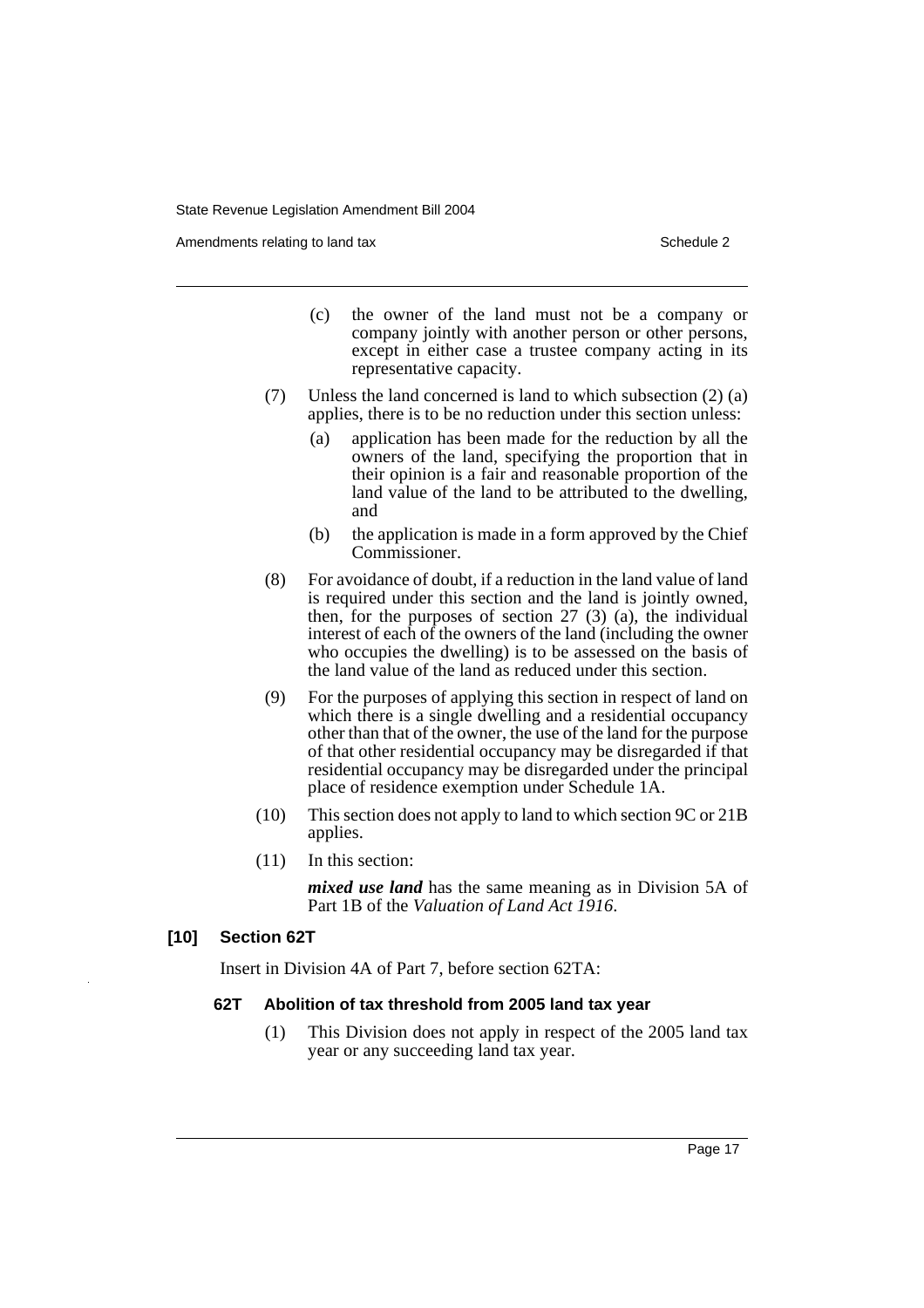- Schedule 2 Amendments relating to land tax
	- (2) Sections 62TA and 62TB cease to apply in respect of the Valuer-General on the commencement of this section.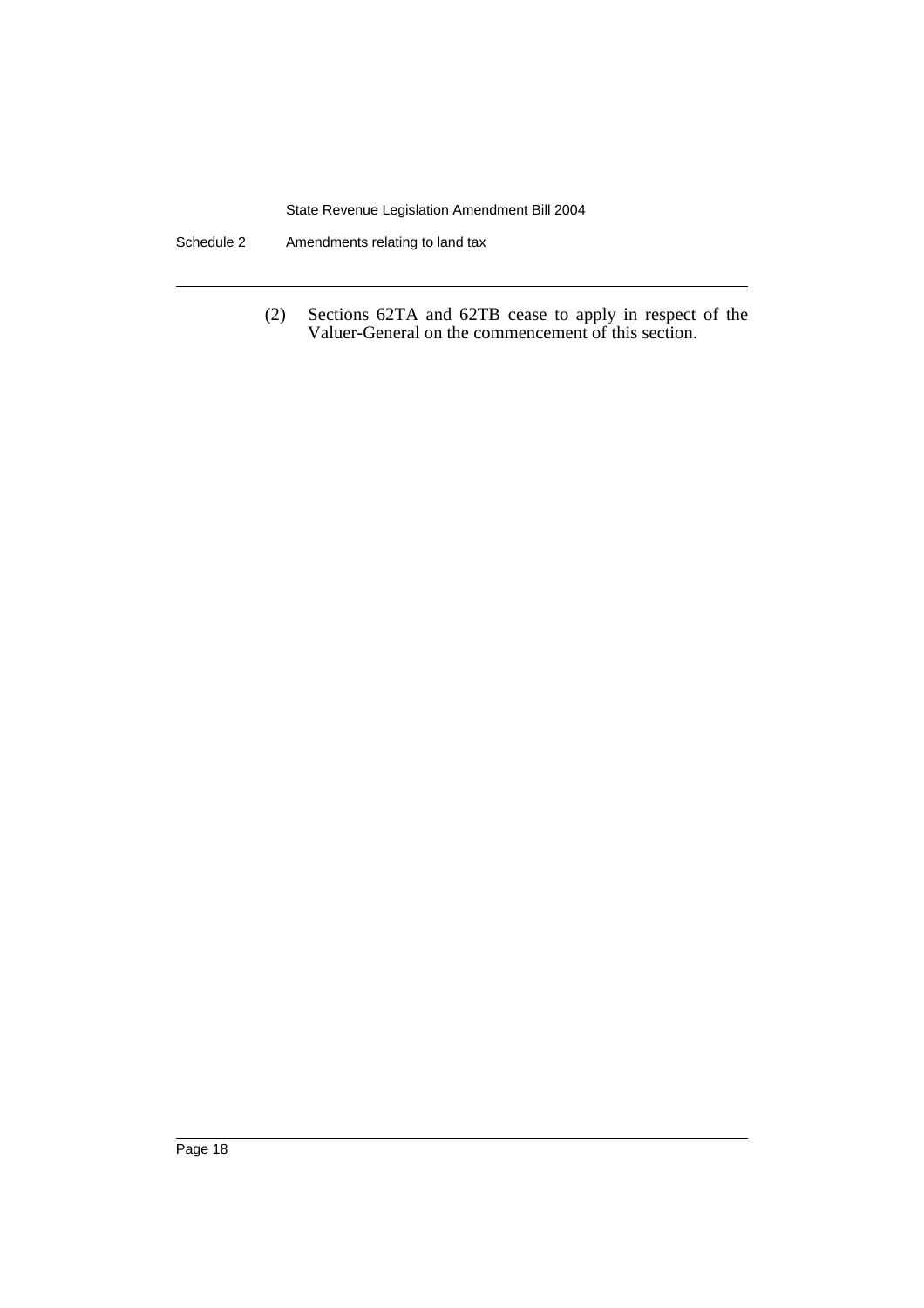Amendments relating to premium property duty Theorem 2003 Schedule 3

## **Schedule 3 Amendments relating to premium property duty**

(Section 3)

- **3.1 Duties Act 1997 No 123**
- **[1] Sections 32A–32C**

Insert after section 32:

#### **32A Premium rate for residential land with dutiable value exceeding \$3,000,000**

- (1) The rate of duty chargeable on a dutiable transaction in respect of residential land that has a dutiable value exceeding \$3,000,000 is \$150,490 plus \$7 for every \$100, or part, by which the dutiable value of the residential land exceeds \$3,000,000.
- (2) The rate of duty chargeable on a dutiable transaction in respect of residential land that has a dutiable value not exceeding \$3,000,000 is as provided for by section 32.
- (3) For the purposes of this section, *residential land* means:
	- (a) a parcel of land on which there is one single dwelling or one flat, or a parcel of land on which there is a building under construction that, when completed, will constitute one single dwelling or one flat, or
	- (b) a strata lot, if it is lawfully occupied as a separate dwelling, or suitable for lawful occupation as a separate dwelling, or
	- (c) a land use entitlement, if it confers an entitlement to occupy a building, or part of a building, as a separate dwelling, or
	- (d) a parcel of vacant land that is zoned or otherwise designated for use under an environmental planning instrument (within the meaning of the *Environmental Planning and Assessment Act 1979*) for residential or principally for residential purposes.
- (4) For the purpose subsection (3) (a), land does not cease to be regarded as land on which there is one single dwelling, or one flat, merely because of the use or occupation of any building on the land, or any part of a building, for the purpose of another residential occupancy, if the use of the land for the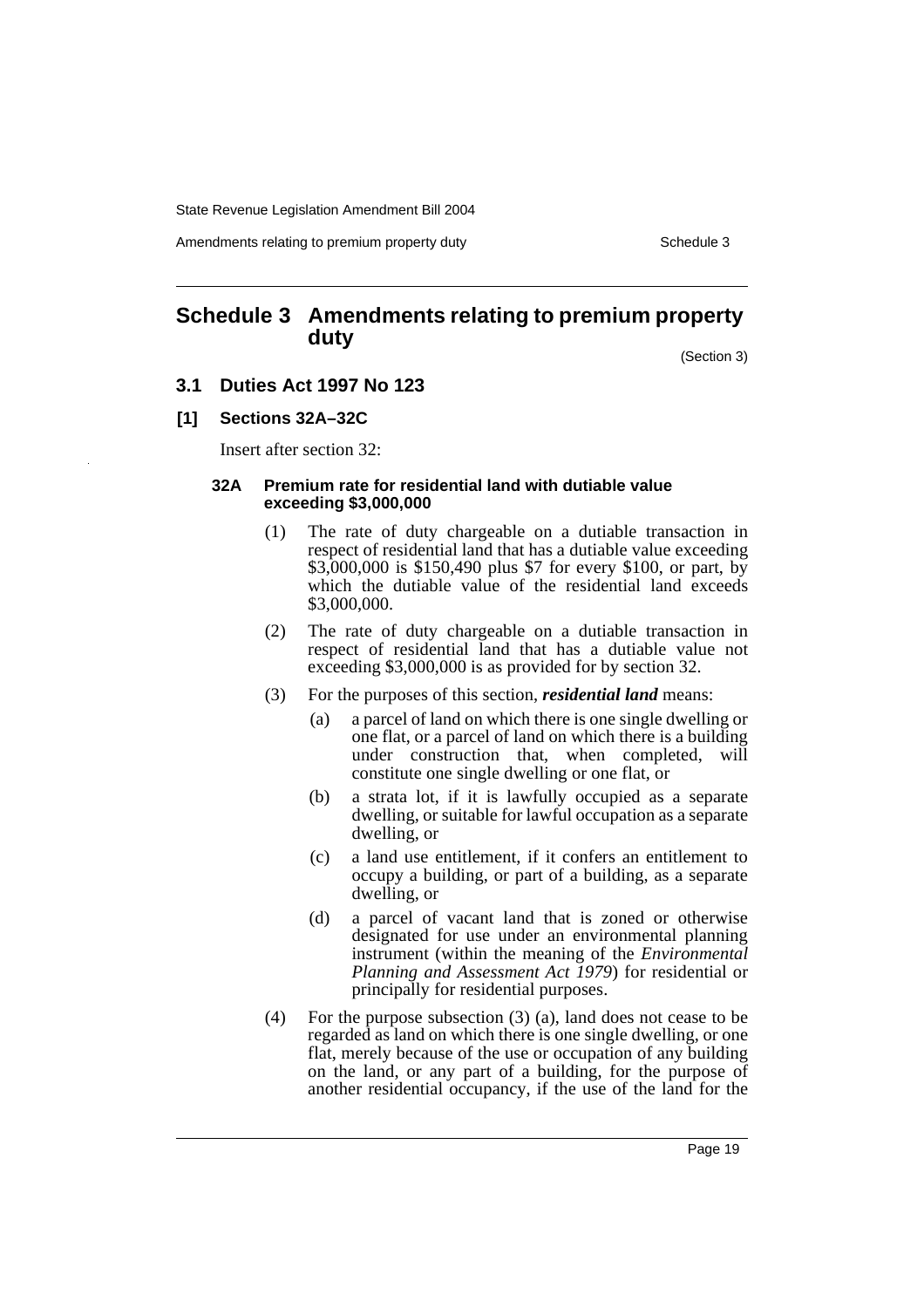Schedule 3 Amendments relating to premium property duty

purpose of that other residential occupancy can be disregarded as an excluded residential occupancy under Schedule 2 if the principal place of residence exemption were to apply in respect of the land (whether or not the principal place of residence exemption in fact applies in respect of the land).

**Note.** For example, if land has a single dwelling on it, and a flat occupied under licence or lease by the occupant of the single dwelling, the land is still to be regarded as land on which there is one single dwelling for the purpose of subsection (3) (a).

- (5) This section does not apply to a case in which section 32B or 32C applies.
- (6) In this section:

*flat* means a room or suite of rooms (whether or not forming part of a building or a detached building):

- (a) occupied or used as a separate dwelling, or
- (b) so constructed, designed or adapted as to be capable of being occupied or used as a separate dwelling,

but does not include a single dwelling, a strata lot or a dwelling, or portion of a building, that is occupied under a land use entitlement.

*single dwelling* means a house:

- (a) occupied or used as a separate dwelling, or
- (b) so constructed, designed or adapted as to be capable of being occupied or used as a separate dwelling,

but does not include a strata lot or a property commonly known as a shop and dwelling.

#### **32B Rate for residential land used for other purposes**

(1) If a dutiable transaction in respect of residential land has a dutiable value exceeding \$3,000,000, and the Chief Commissioner is satisfied that the residential land is used for purposes other than residential purposes, duty is to be charged at the rate of \$7 for every \$100, or part, of the premium value of the residential land.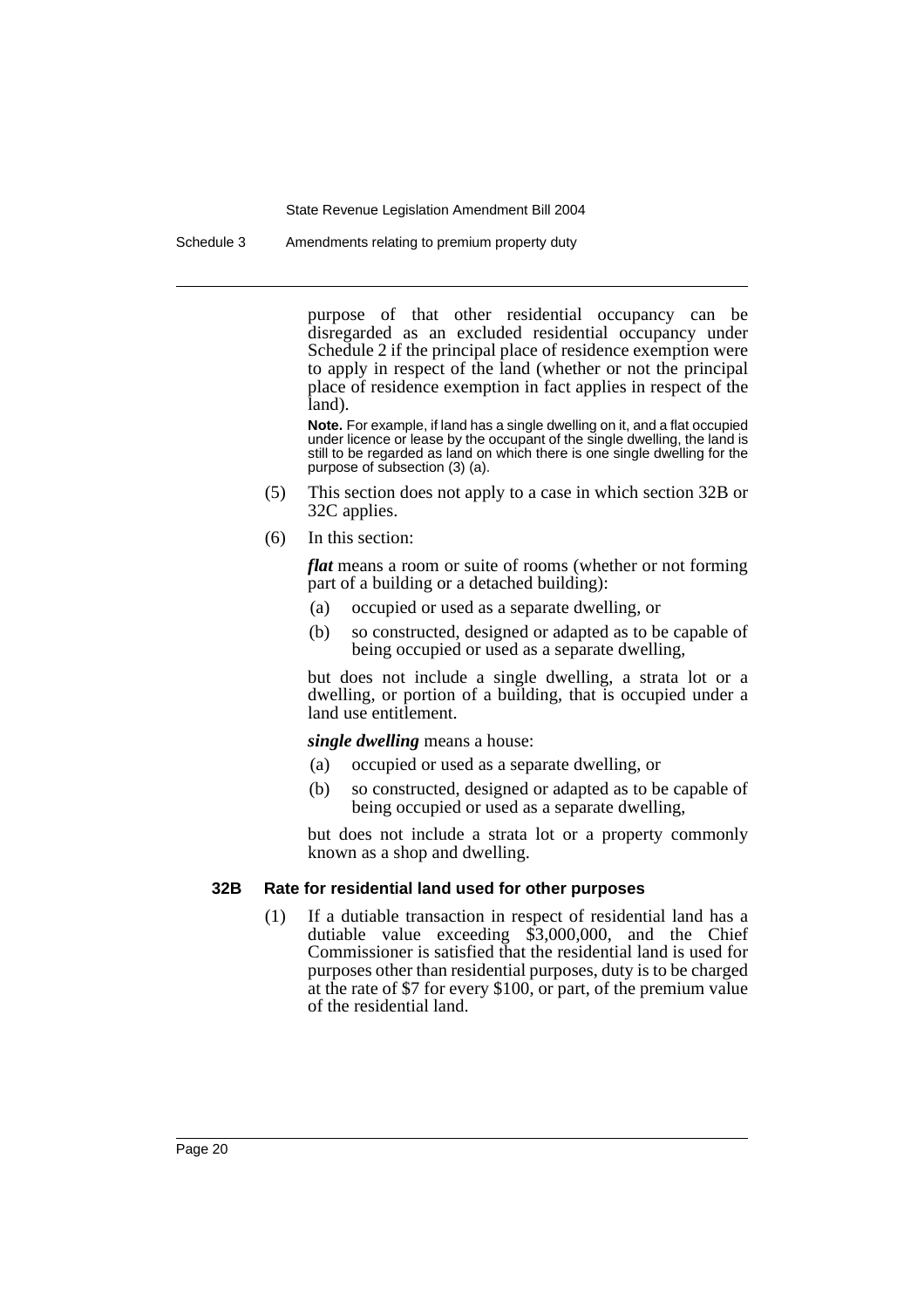Amendments relating to premium property duty Theorem 2003 Schedule 3

- (2) The *premium value* of the residential land is the amount (if any) by which the dutiable value of the residential land, when reduced by the apportionment factor, exceeds \$3,000,000.
- (3) The apportionment factor is:
	- (a) if the land is mixed development land or mixed use land and there is an apportionment factor entered in the Register of Land Values in respect of the land value of the land under Division 5 or 5A of Part 1B of the *Valuation of Land Act 1916*—that apportionment factor, or
	- (b) if paragraph (a) is not applicable—such other apportionment factor as the Chief Commissioner considers fair and reasonable to reflect the use of the land for non-residential purposes, subject to subsections (4) and (5).
- (4) If there is no apportionment factor entered in the Register of Land Values in respect of the land value of the land, and the land is mixed development land or mixed use land, the Chief Commissioner may request the Valuer-General to determine the apportionment factor in respect of the land concerned.
- (5) If a request is made under subsection (4):
	- (a) the Valuer-General must determine the apportionment factor concerned and enter it in the Register of Land Values under the *Valuation of Land Act 1916*, and
	- (b) that apportionment factor is to be applied in respect of the residential land.

**Note.** Divisions 5 and 5A of Part 1B of the *Valuation of Land Act 1916* allow objections to be made against the amount of an apportionment factor.

- (6) Duty is to be charged, at the rate set out in section 32, in respect of the dutiable value of the dutiable property transferred reduced by the premium value of the residential land.
- (7) In this section:

*mixed development land* has the same meaning as in Division 5 of Part 1B of the *Valuation of Land Act 1916*.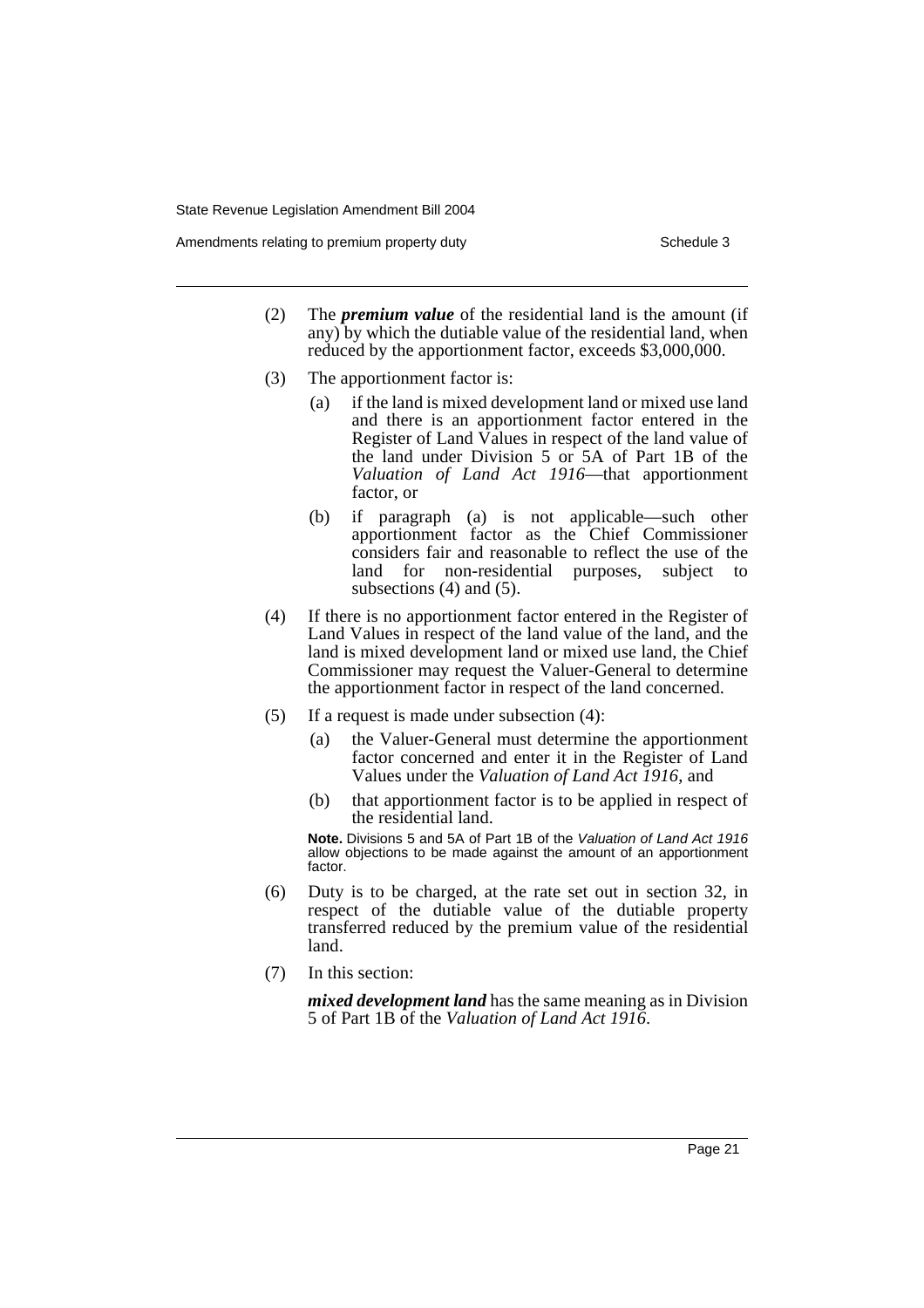Schedule 3 Amendments relating to premium property duty

*mixed use land* has the same meaning as in Division 5A of Part 1B of the *Valuation of Land Act 1916*.

*residential land* has the same meaning as in section 32A.

### **32C Rate for large parcels of vacant residential land**

- (1) If a dutiable transaction in respect of residential land that is a parcel of vacant land has a dutiable value exceeding  $$3,000,000$ , and the area of the parcel of land exceeds  $\overline{2}$ hectares, duty is to be charged at the rate of \$7 for every \$100, or part, of the premium value of the residential land.
- (2) The *premium value* of the residential land is the amount (if any) by which the dutiable value of the residential land, when multiplied by the apportionment factor, exceeds \$3,000,000.
- (3) The apportionment factor is the proportion that 2 hectares bears to the total area of the parcel of land in hectares.
- (4) Duty is to be charged, at the rate set out in section 32, in respect of the dutiable value of the dutiable property transferred reduced by the premium value of the residential land.
- (5) In this section:

*residential land* has the same meaning as in section 32A.

## **[2] Sections 96, 97 and 98**

Omit ", or would be so exempt but for the operation of the *Premium Property Tax Act 1998*" wherever occurring from section 96 (1) (c), 97 (d) and  $98$  (d).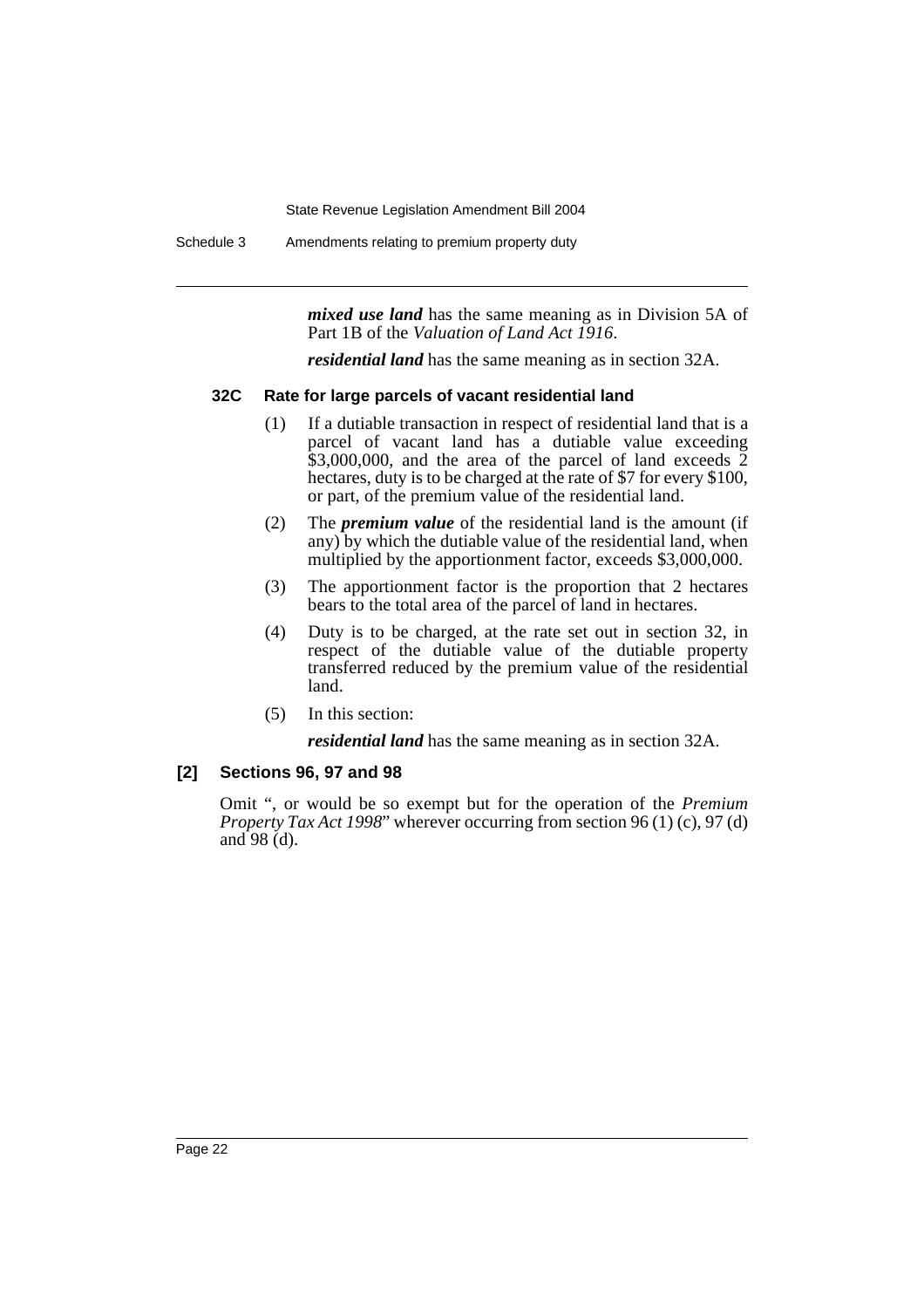Amendments relating to premium property duty Theorem 2003 Schedule 3

## **[3] Schedule 1 Savings, transitional and other provisions**

Insert at the end of the Schedule with appropriate Part and clause numbers:

## **Part State Revenue Legislation Amendment Act 2004–provisions consequent on amendments relating to premium property duty**

## **Application of amendments**

(1) Sections 32A–32C, as inserted by the *State Revenue Legislation Amendment Act 2004*, apply in respect of any liability for duty charged by Chapter 2 that arises on or after the commencement of Schedule 3 to that Act.

**Note.** See section 12. Liability for duty on a transfer of dutiable property effected by a written instrument arises when the instrument is first executed.

(2) The amendments made to sections 96, 97 and 98 by Schedule 3 to the *State Revenue Legislation Amendment Act 2004* do not apply in respect of the year ending on 31 December 2004.

## **[4] Dictionary**

Insert in alphabetical order:

*strata lot* means a lot as defined in section 5 (1) of the *Strata Schemes (Freehold Development) Act 1973* or section 4 (1) of the *Strata Schemes (Leasehold Development) Act 1986*.

## **3.2 Land Tax Management Act 1956 No 26**

## **[1] Section 3 Definitions**

Omit the definition of *premium tax threshold* from section 3 (1).

## **[2] Schedule 1A Principal place of residence exemption**

Omit clause 2 (1). Insert instead:

(1) Land used and occupied by the owner as the principal place of residence of the owner of the land, and for no other purpose, is exempt from taxation under this Act, in respect of the year commencing 1 January 2005 or any succeeding year, if the land is: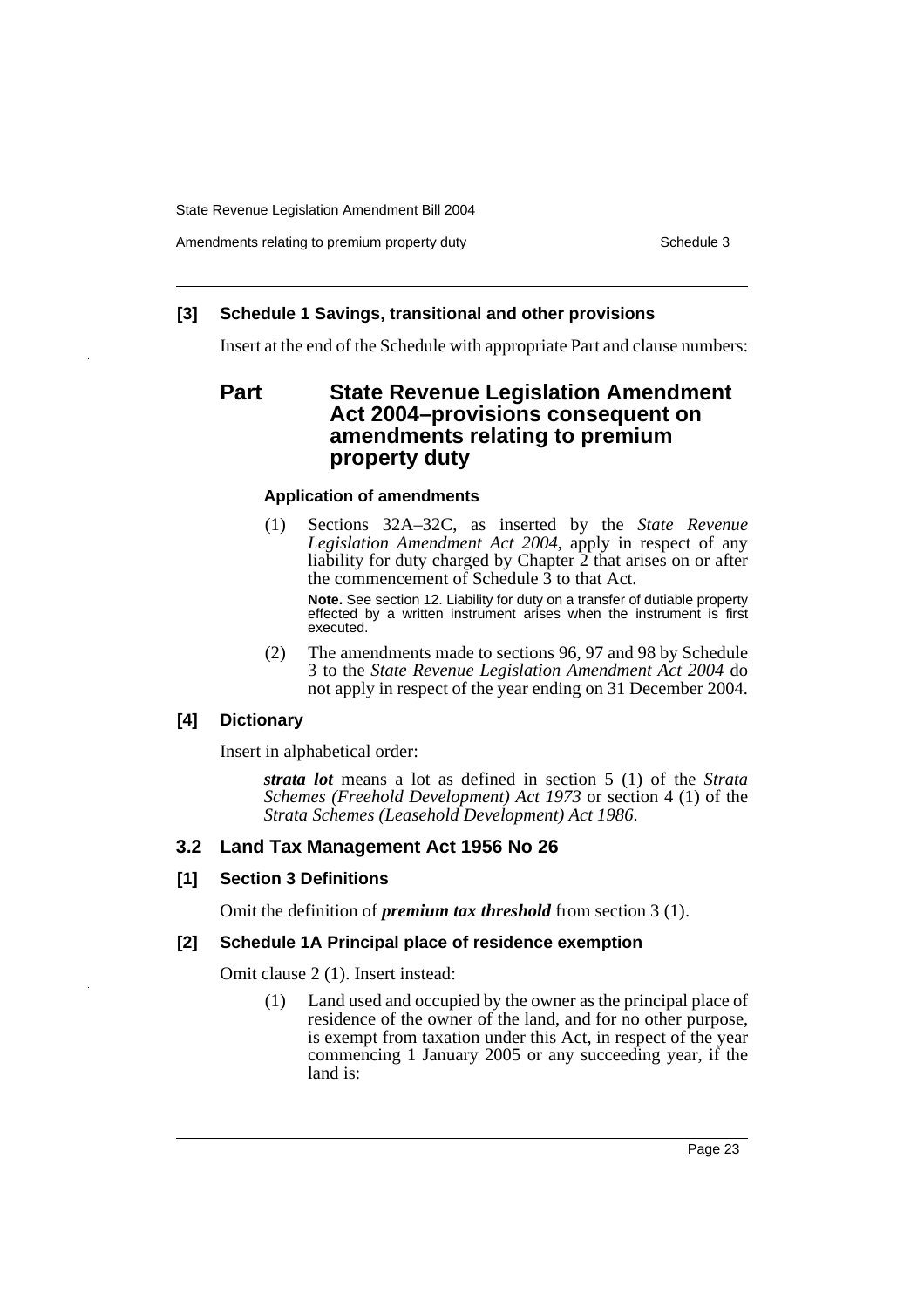- (a) a parcel of residential land, or
- (b) a lot under the *Strata Schemes (Freehold Development) Act 1973* or a lot under the *Strata Schemes (Leasehold Development) Act 1986*.

## **[3] Schedule 2 Savings and transitional provisions**

Insert at the end of the Schedule:

## Part 16 Provisions consequent on repeal of **Premium Property Tax Act 1998**

## **36 Repeal of Premium Property Tax Act 1998**

- (1) The amendments made to this Act by Schedule 3 to the *State Revenue Legislation Amendment Act 2004*, and the repeal of the *Premium Property Tax Act 1998*, apply in respect of a land tax year commencing on or after 1 January 2005 and do not affect any existing liability for land tax.
- (2) This Act and the *Taxation Administration Act 1996*, as in force immediately before those amendments were made, and the *Premium Property Tax Act 1998*, as in force immediately before its repeal, continue to apply in respect of any such liability.

## **3.3 Taxation Administration Act 1996 No 97**

## **Section 4 Meaning of "taxation laws"**

Omit "*Premium Property Tax Act 1998*" from section 4.

## **3.4 Valuation of Land Act 1916 No 2**

**[1] Part 1B, Division 5A**

Insert after Division 5 of Part 1B:

## **Division 5A Apportionment factors for mixed use land**

## **14BBA Owner may apply for apportionment factor for mixed use land**

(1) The Valuer-General may ascertain an apportionment factor for the land value of mixed use land, either on his or her own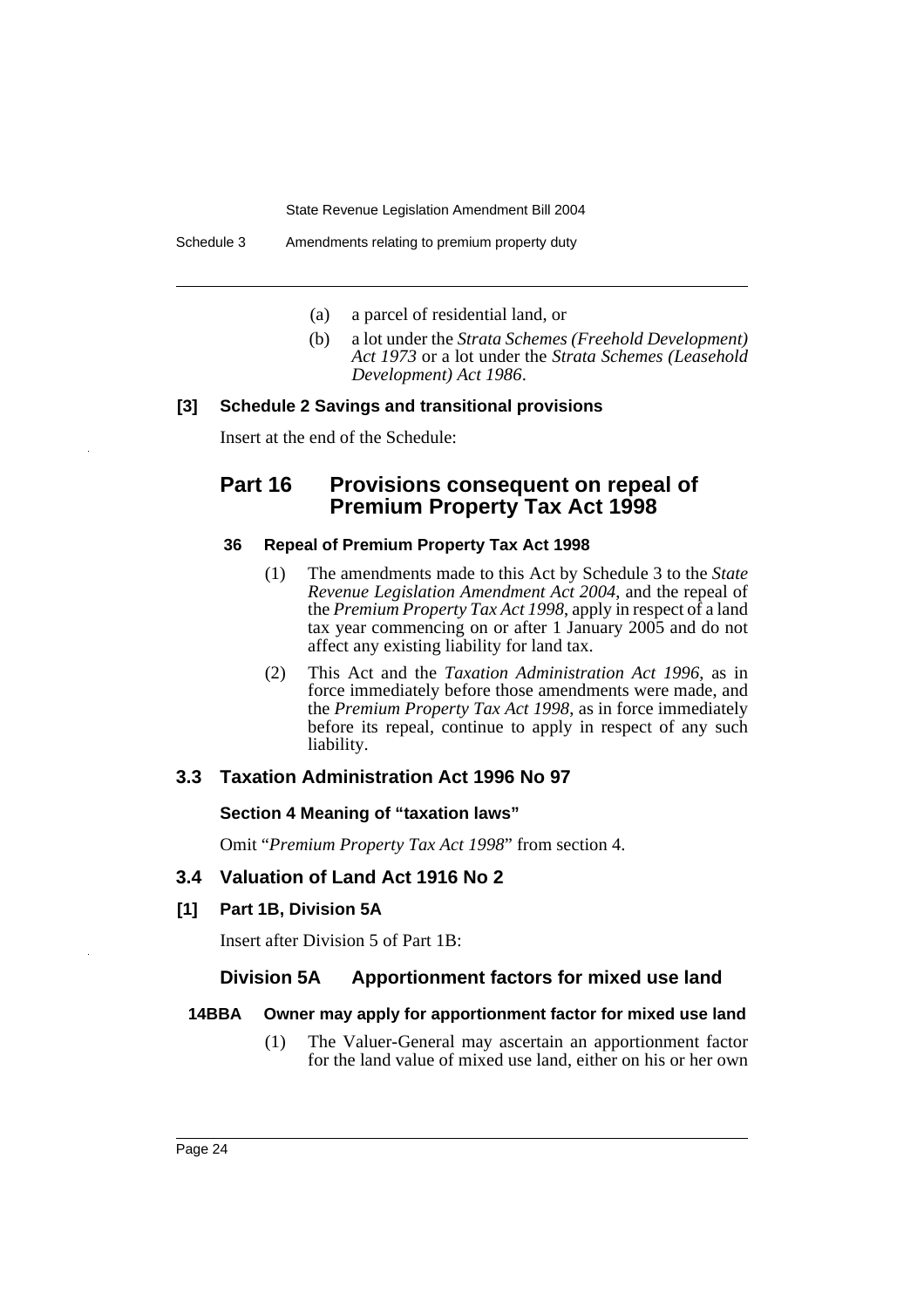Amendments relating to premium property duty Theorem 2003 Schedule 3

initiative or on the application of the owner of the land or of a rating or taxing authority.

(2) An apportionment factor ascertained by the Valuer-General under this Division is to be entered by the Valuer-General in the Register of Land Values in respect of the land value to which it relates.

### **14BBB How apportionment factor is determined**

- (1) The apportionment factor is the proportion (expressed as a percentage) that the rental value of the part of that land that is occupied or used for non-residential purposes bears to the rental value of the mixed use land as a whole.
- (2) Rental values are to be ascertained in relation to a rating or taxing authority:
	- (a) as at the 1 July by reference to which the land was valued for the purposes of the valuation list for that authority current at the time the land became mixed use land, and
	- (b) as at the 1 July by reference to which the land has been valued for the purposes of any subsequent valuation list for that authority.

## **14BBC Apportionment factors can be objected against**

- (1) An objection under Part 3 may be made against a decision of the Valuer-General:
	- (a) to ascertain an apportionment factor in respect of any land, or
	- (b) not to ascertain an apportionment factor in respect of any land, or
	- (c) as to the amount of an apportionment factor in respect of any land,

in the same way as an objection may be made under that Part against a decision of the Valuer-General as to the valuation of any land.

(2) An objection referred to in subsection (1) may be made on any ground that is relevant to the decision concerned.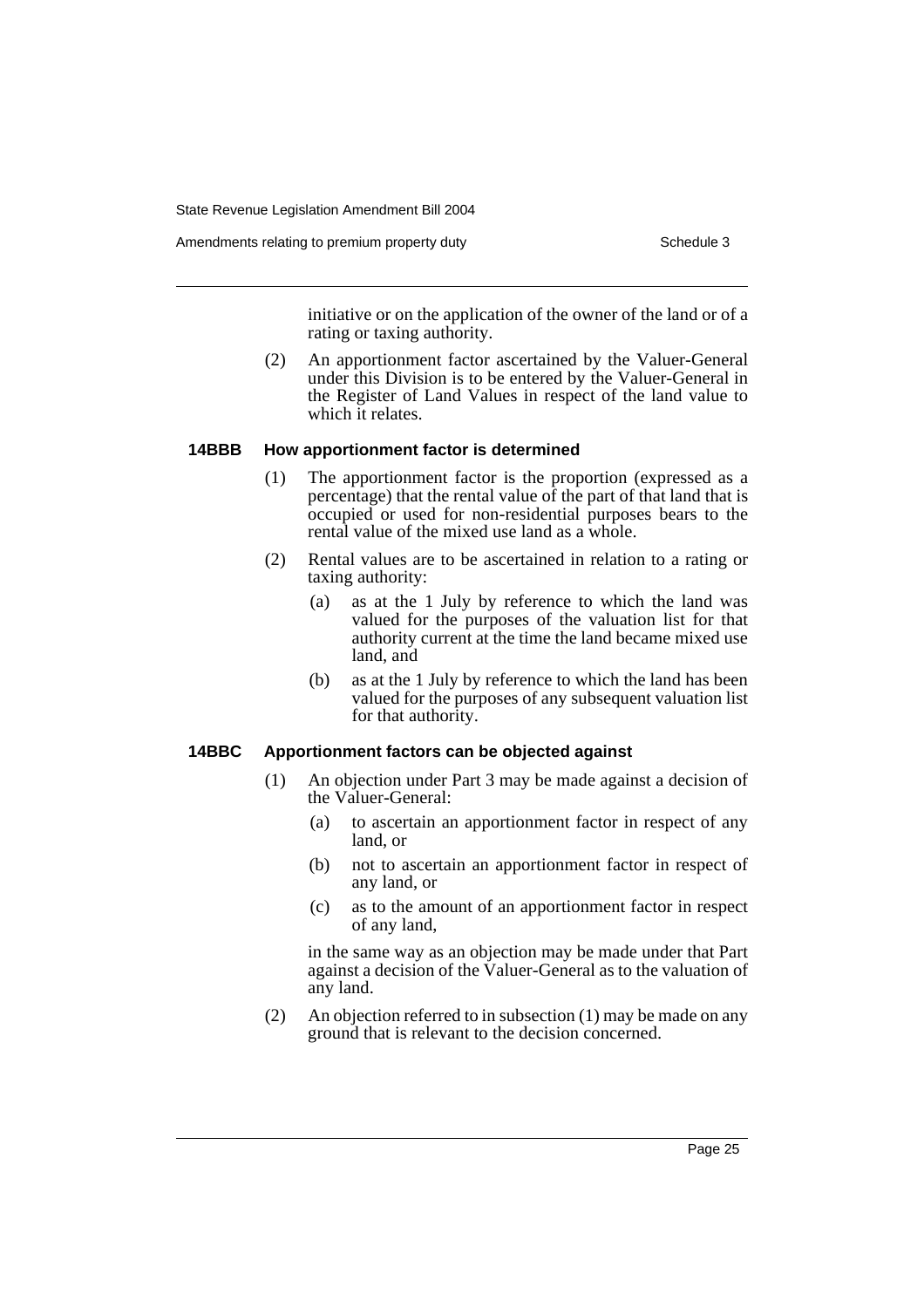Schedule 3 Amendments relating to premium property duty

#### **14BBD Apportionment factor to be reascertained in certain cases**

If the land value of land in respect of which an apportionment factor has been ascertained is altered (whether as the result of being reascertained or on objection or appeal or for the correction of a clerical error or misdescription), the Valuer-General must reascertain an apportionment factor for that land value.

## **14BBE Definitions**

- (1) For the purposes of this Division, *mixed use land* means a parcel of land (other than mixed development land within the meaning of Division 5) that:
	- (a) is the site of a residence occupied or used for residential purposes, and
	- (b) is also used for non-residential purposes.
- (2) A residence is one or more buildings comprising:
	- (a) one, or more than one, flat, or
	- (b) one single dwelling.
- (3) For the purpose of this Division, land is occupied or used for a *non-residential purpose* if it is occupied or used for any purpose that is not ancillary to the use and occupation of the residence for residential purposes, such as a commercial, industrial or professional purpose.
- (4) Land occupied or used for non-residential purposes is not *mixed use land* by reason only that it is the site of a residence intended for use for the purpose of accommodating a person or persons responsible for the security or maintenance of the building or buildings.
- (5) The reference in this section to a parcel of land is a reference to a parcel of land required to be separately valued, or to land included in one valuation, pursuant to this Act.
- (6) For the purpose of applying this section in respect of land on which there is one single dwelling, the land does not cease to be regarded as land on which there is one single dwelling merely because of the use or occupation of any building on the land, or any part of a building, for the purpose of another residential occupancy, if the use of the land for the purpose of that other residential occupancy could be disregarded as an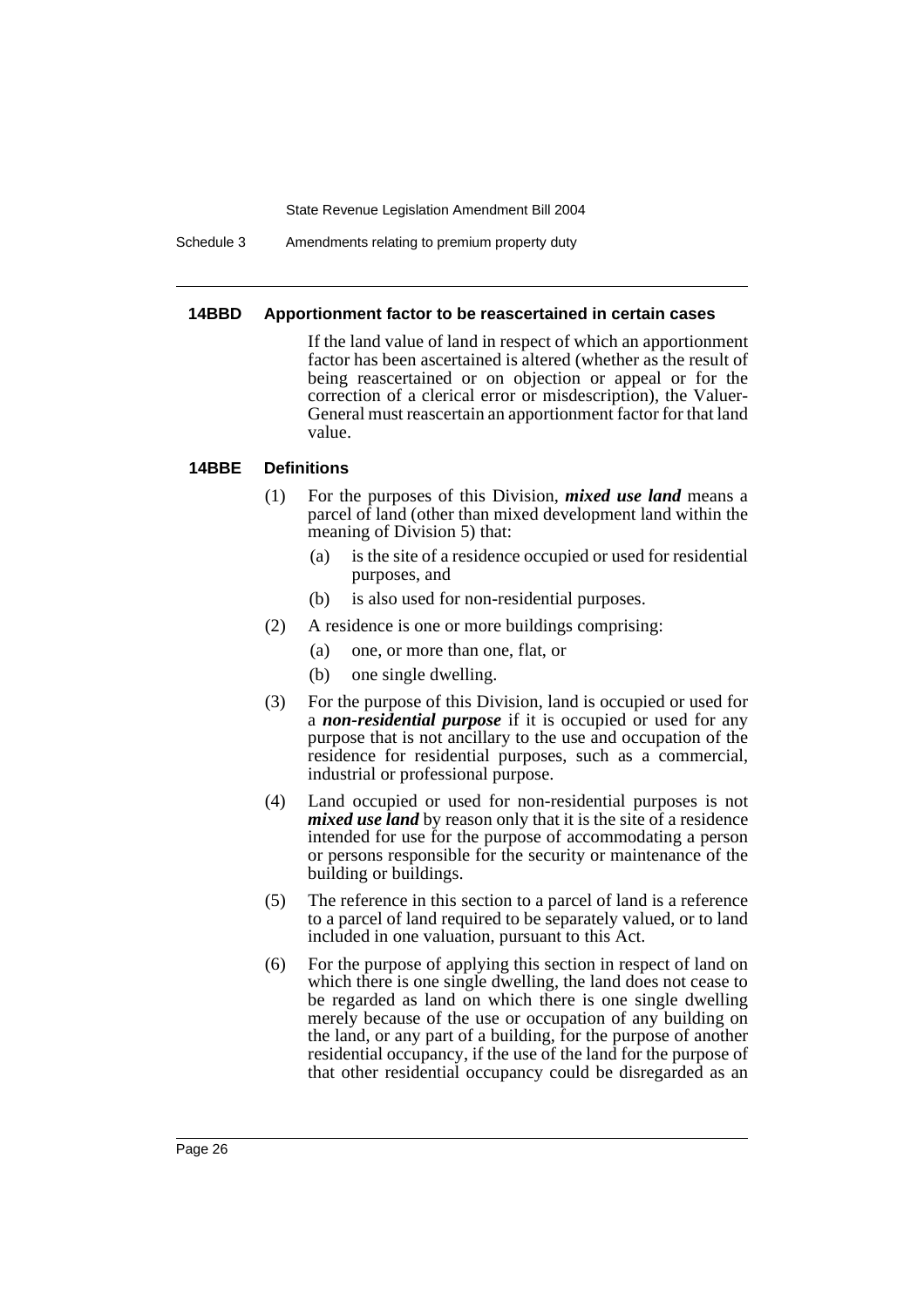Amendments relating to premium property duty Theorem 2003 Schedule 3

excluded residential occupancy under Schedule 1A to the *Land Tax Management Act 1956* if the principal place of residence exemption were to apply in respect of the land (whether or not the principal place of residence exemption in fact applies in respect of the land).

(7) In this section:

*flat* means a room or a suite of rooms:

- (a) occupied or used as a separate dwelling, or
- (b) so constructed, designed or adapted as to be capable of being occupied or used as a separate dwelling,

but does not include a single dwelling, a strata lot or a dwelling, or a portion of a building, under company title that is rated in accordance with section 547 of the *Local Government Act 1993*.

*single dwelling* means a house:

- (a) occupied or used as a separate dwelling, or
- (b) so constructed, designed or adapted as to be capable of being occupied or used as a separate dwelling,

but does not include a strata lot or a property commonly known as a shop and dwelling.

*strata lot* means a lot as defined in section 5 (1) of the *Strata Schemes (Freehold Development) Act 1973* or section 4 (1) of the *Strata Schemes (Leasehold Development) Act 1986*.

## **[2] Section 85 Functions**

Omit ", the *Land Tax Management Act 1956* and the *Premium Property Tax Act 1998*" from section 85 (1) (a).

Insert instead "and the *Land Tax Management Act 1956*".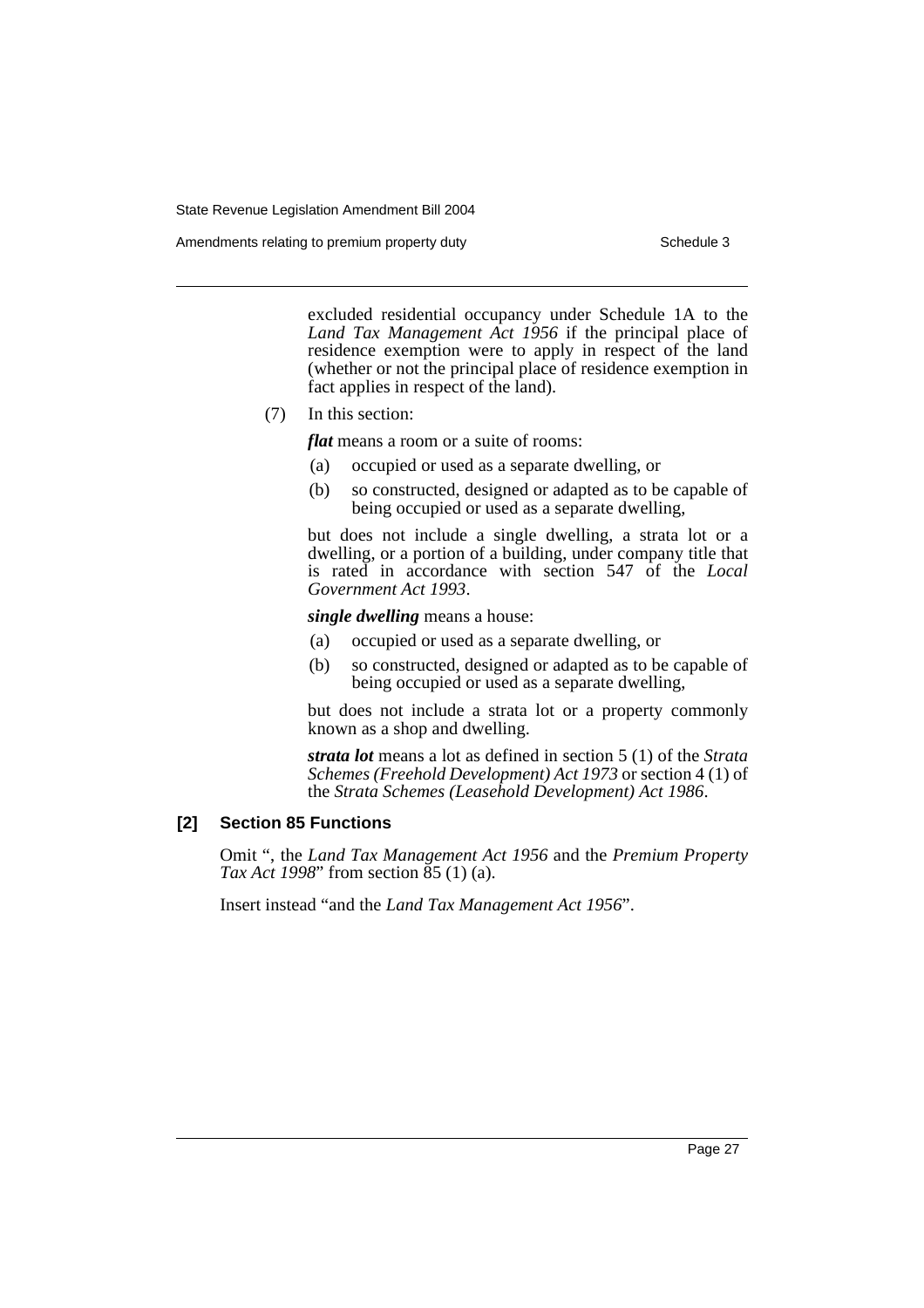Schedule 4 Amendments to Duties Act 1997 No 123 relating to vendor duty

## **Schedule 4 Amendments to Duties Act 1997 No 123 relating to vendor duty**

(Section 3)

#### **[1] Section 8 Imposition of duty on certain transactions concerning dutiable property**

Insert at the end of the section:

**Note.** Some of the above dutiable transactions are also chargeable with vendor duty under Chapter 4. That Chapter charges additional duty on dutiable transactions concerning land-related property.

### **[2] Section 13 Who is liable to pay the duty?**

Insert at the end of the section:

**Note.** If the dutiable transaction concerns land-related property (as defined in Chapter 4) the vendor will also be liable to pay vendor duty under Chapter 4.

#### **[3] Chapter 4**

Insert after Chapter 3:

## **Chapter 4 Transactions concerning landrelated property—vendor duty**

## **Part 1** Introduction and overview

## **145 Introduction**

- (1) This Chapter charges duty on certain dutiable transactions in respect of land-related property.
- (2) The duty charged by this Chapter is additional to any duty charged by Chapter 2.
- (3) The duty charged by this Chapter is referred to as *vendor duty*.

## **146 Transactions on which vendor duty is charged**

- (1) Vendor duty is chargeable on the following:
	- (a) a transfer of land-related property,
	- (b) the following transactions: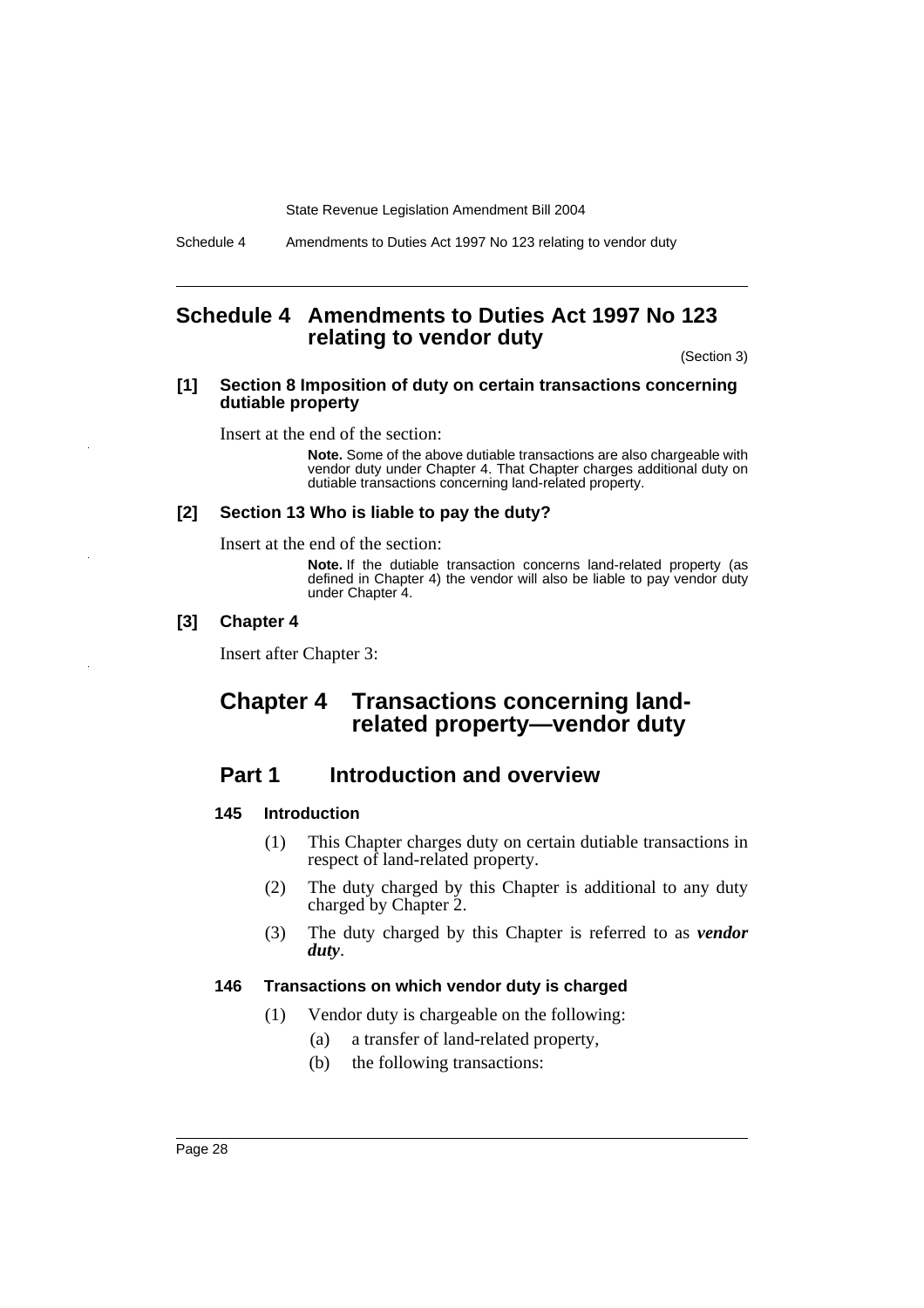- - (i) an agreement for the sale or transfer of landrelated property,
	- (ii) a declaration of trust over land-related property.
	- (2) Such a transfer or transaction is a *vendor duty transaction* for the purposes of this Act.

**Note.** The above listed transfers and transactions are all also dutiable transactions under Chapter 2 (see section 8). Generally speaking, the purchaser is liable to pay duty on those transactions under Chapter 2. If the dutiable property to which the transaction relates is land-related property (see section 149 for definition), then the vendor or transferor is also liable to pay duty in respect of the transaction under this Chapter.

(3) In this Chapter:

*declaration of trust* has the same meaning as in Chapter 2.

*transfer* has the same meaning as in Chapter 2. **Note.** See section 8 for definitions of the above expressions.

#### **147 Imposition of vendor duty on transactions that are not transfers**

- (1) The duty charged by this Chapter on a vendor duty transaction referred to in section 146 (1) (b) is to be charged as if each such vendor duty transaction were a transfer of land-related property.
- (2) Accordingly, for the purpose of charging duty under this Chapter, in relation to a vendor duty transaction specified in Column 1 of the following Table:
	- (a) the property specified opposite the vendor duty transaction in Column 2 is taken to be the land-related property transferred (and a reference in this Act to landrelated property transferred includes a reference to such property), and
	- (b) the person specified opposite the vendor duty transaction in Column 3 is taken to be the vendor of the land-related property (and a reference in this Act to a vendor includes a reference to such a person), and
	- (c) the transfer of the land-related property is taken to have occurred at the time specified opposite the vendor duty transaction in Column 4 (and a reference in this Act to the time at which a transfer occurs includes a reference to such a time).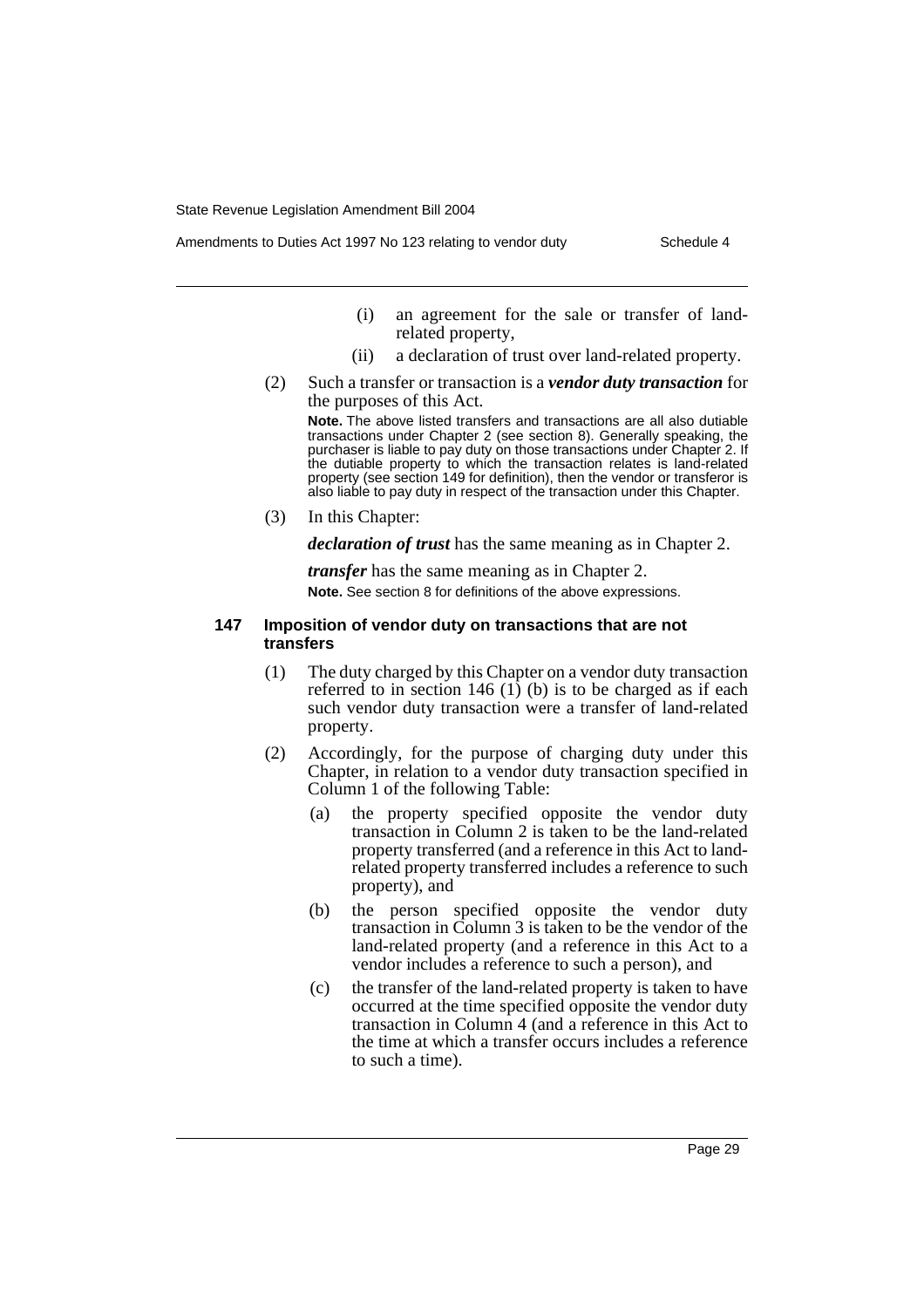Schedule 4 Amendments to Duties Act 1997 No 123 relating to vendor duty

## **Table**

| Column 1                          | Column <sub>2</sub>                                                        | Column 3                             | Column 4                                 |
|-----------------------------------|----------------------------------------------------------------------------|--------------------------------------|------------------------------------------|
| <b>Vendor duty</b><br>transaction | <b>Property</b><br>transferred                                             | Vendor                               | <b>When transfer</b><br><b>OCCULS</b>    |
| agreement for<br>sale or transfer | the land-related<br>property agreed<br>to be sold or<br>transferred        | the vendor or<br>transferor          | when the<br>agreement is<br>entered into |
| declaration of<br>trust           | the land-related<br>property vested<br>or to be vested<br>in the declarant | the person<br>declaring the<br>trust | when the<br>declaration is<br>made       |

#### **148 What form must a vendor duty transaction take?**

It is immaterial whether or not a vendor duty transaction is effected by a written instrument or by any other means, including electronic means.

## **149 What is "land-related property"?**

*Land-related property* is any of the following:

- (a) land in New South Wales,
- (b) a land use entitlement,
- (c) an interest in any land-related property referred to in paragraph (a) or (b), except to the extent that:
	- (i) it arises as a consequence of the ownership of a unit in a unit trust scheme and is not a land use entitlement, or
	- (ii) it is, or is attributable to, an option over landrelated property.

#### **150 When does a liability for vendor duty arise?**

(1) A liability for vendor duty arises when a transfer of landrelated property occurs.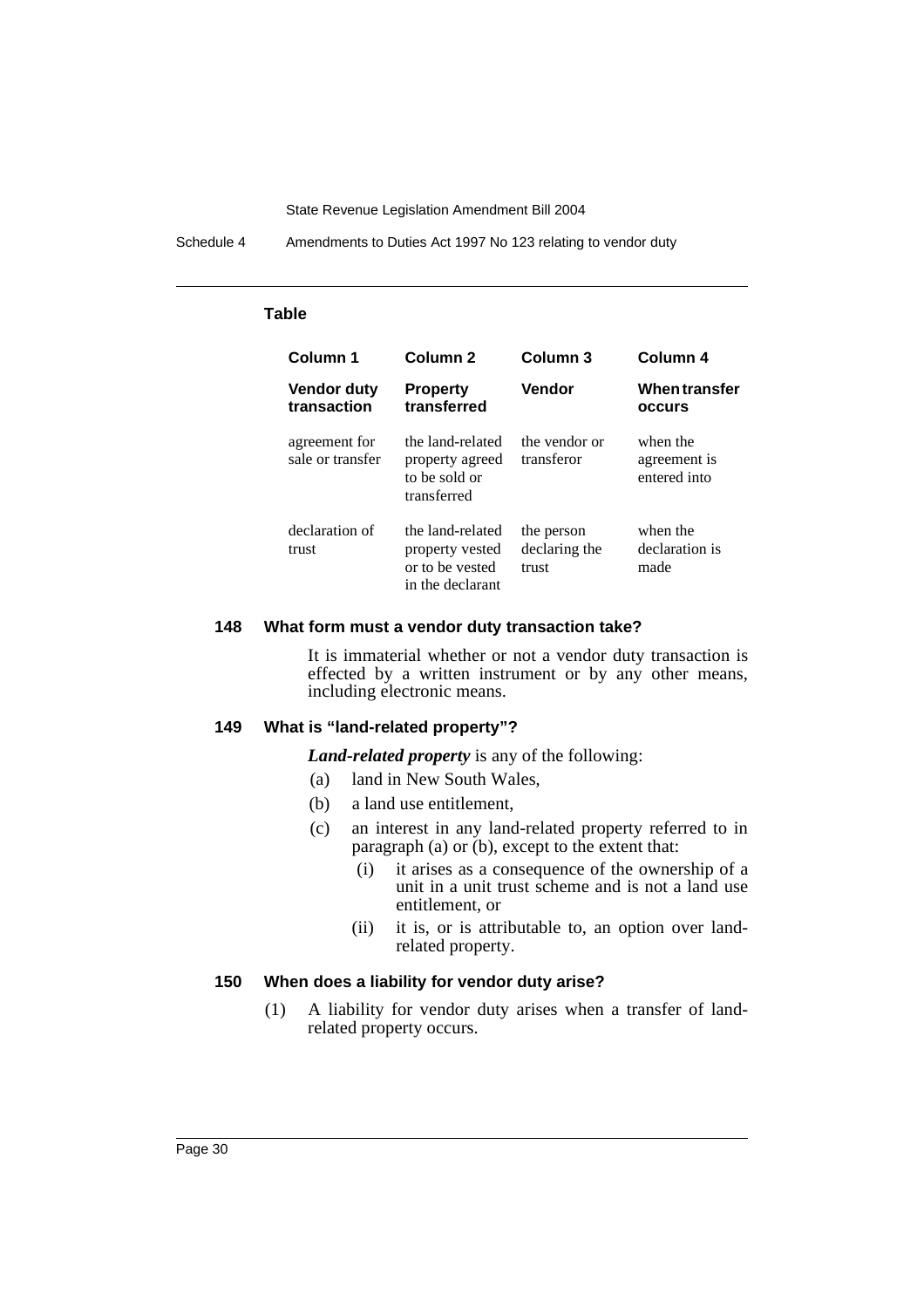- Amendments to Duties Act 1997 No 123 relating to vendor duty Schedule 4
	- (2) However, if a transfer of land-related property is effected by a written instrument, liability for vendor duty arises when the instrument is first executed.

## **151 Who is liable to pay vendor duty?**

- (1) The person liable to pay vendor duty is the vendor or transferor, unless this Chapter requires another person to pay the duty.
- (2) A reference in this Act to the *vendor*, in relation to a vendor duty transaction, includes a reference to the transferor.

## **152 The liability of joint tenants**

For the purpose of assessing vendor duty, joint tenants of land-related property are taken to hold the property as tenants in common in equal shares.

## **153 When must vendor duty be paid?**

- (1) A tax default does not occur for the purposes of the *Taxation Administration Act 1996* if vendor duty is paid within the lodgment period for vendor duty.
- (2) For the purposes of this Chapter, the *lodgment period for vendor duty* is:
	- (a) in the case of an agreement for sale or transfer of landrelated property for consideration, and any transfer in completion of such an agreement, the period commencing when the liability for vendor duty first arises and ending on the settlement of the agreement or transfer, and
	- (b) in any other case, the period commencing when a liability for vendor duty first arises and ending 3 months after the liability for vendor duty first arises.

### **154 Necessity for written instrument or written statement**

- (1) If a vendor duty transaction that is liable to ad valorem duty under this Chapter is not effected by a written instrument, the vendor must make a written statement in an approved form.
- (2) The written statement must be made before the end of the lodgment period for vendor duty.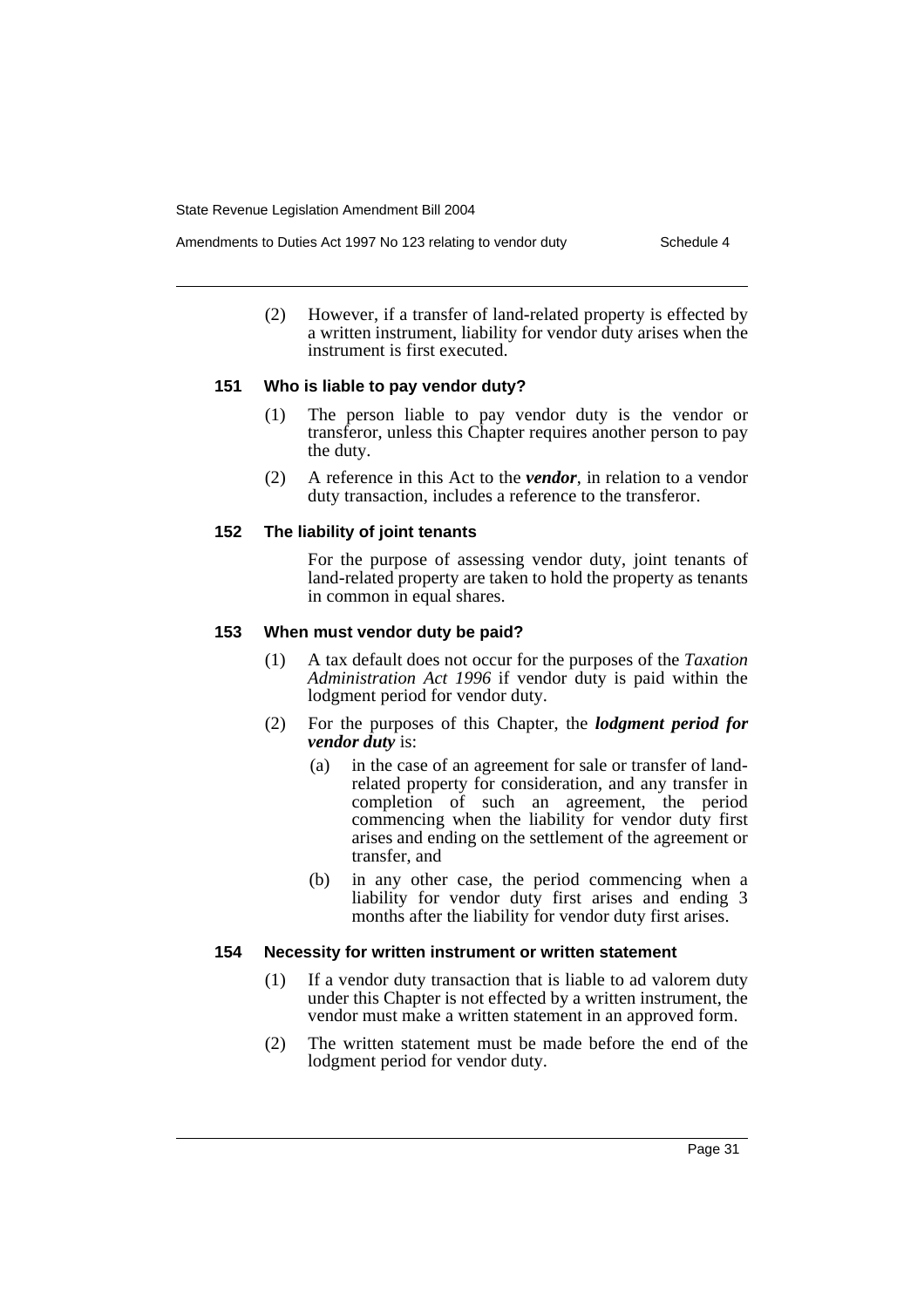Schedule 4 Amendments to Duties Act 1997 No 123 relating to vendor duty

(3) If a vendor duty transaction is completed or evidenced by a written instrument before the end of the lodgment period for vendor duty, the requirement to lodge a statement and pay duty in respect of the statement may be satisfied by the lodgment of and payment of duty on the written instrument before the end of that lodgment period.

### **155 Lodging written instrument or written statement with Chief Commissioner**

A vendor who is liable to pay vendor duty in respect of a vendor duty transaction must, within the lodgment period for vendor duty, lodge with the Chief Commissioner:

- (a) the written instrument that effects the vendor duty transaction or, if there is more than one such written instrument, each one of them, or
- (b) the written statement made in compliance with section 154.

## **156 No double duty**

- (1) If a vendor duty transaction is effected by more than one instrument, one instrument is to be stamped with the vendor duty payable on the dutiable transaction and each other instrument is not chargeable with vendor duty. **Note.** *Instrument* includes a written statement.
- (2) Vendor duty is not chargeable in respect of a transfer of landrelated property made in conformity with an agreement for the sale or transfer of the land-related property if the vendor duty chargeable in respect of the agreement has been paid. **Note.** Part 6 requires an instrument that effects a vendor duty

transaction that is not chargeable with duty under this section to be stamped in a manner that indicates it is not chargeable with duty.

## **157 What is the rate of vendor duty?**

Vendor duty is charged on the dutiable value of the landrelated property subject to the dutiable transaction at the relevant rate set out in Part 3.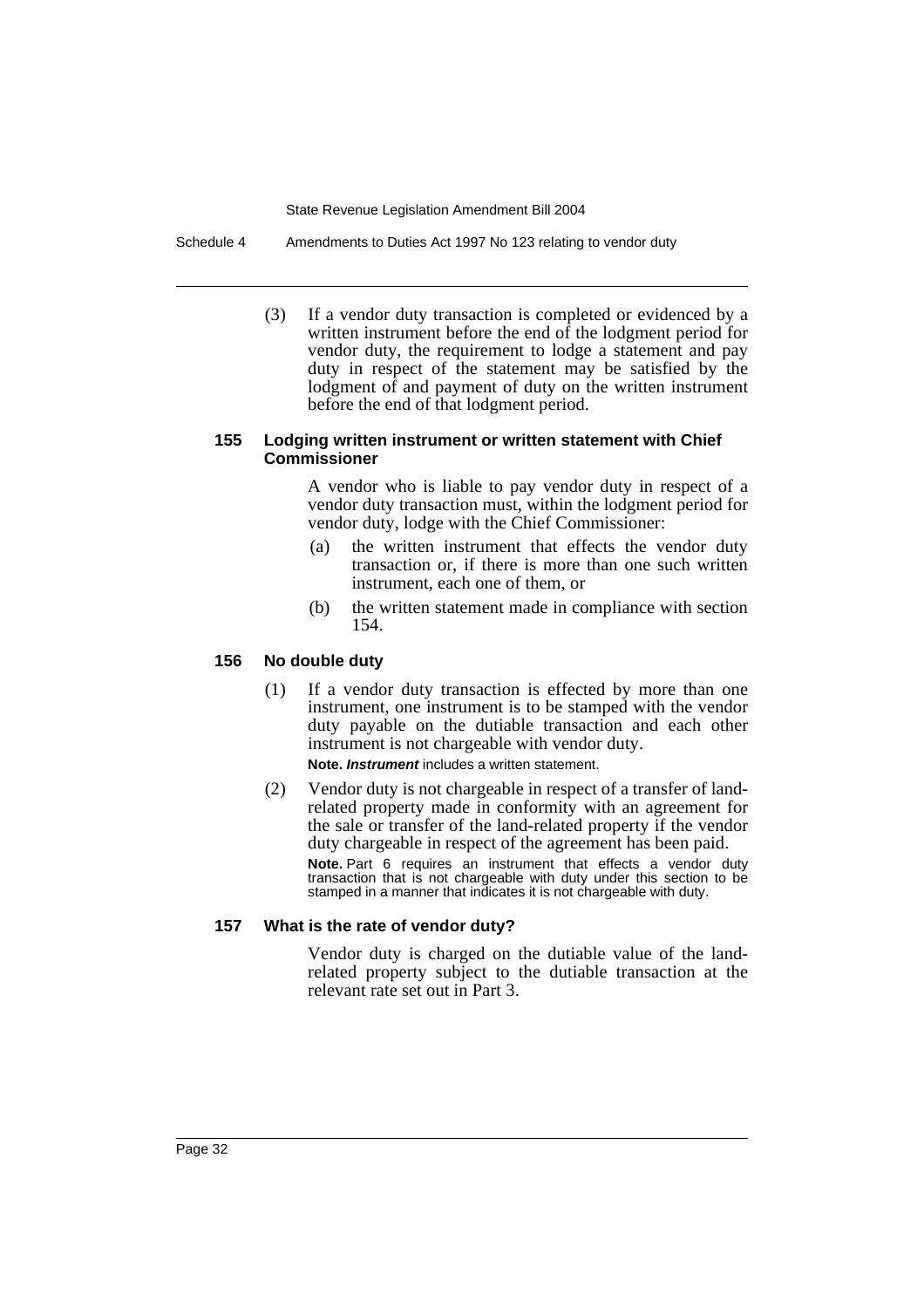Amendments to Duties Act 1997 No 123 relating to vendor duty Schedule 4

## **Part 2 Dutiable value**

#### **158 What is the "dutiable value" of land-related property?**

- (1) Part 2 of Chapter 2 applies, subject to this Part and to any other necessary modifications, in respect of vendor duty transactions and vendor duty in the same way as it applies in respect of dutiable transactions and the duty chargeable under Chapter 2.
- (2) For the purposes of this Chapter, references in Part 2 of Chapter  $\tilde{2}$  are to be read as follows:
	- (a) a reference to a dutiable transaction is to be read as a reference to a vendor duty transaction,
	- (b) a reference to dutiable property is to be read as a reference to land-related property,
	- (c) a reference to duty chargeable under Chapter 2 is to be read as a reference to vendor duty,
	- (d) a reference to a transferee is to be read as a reference to a vendor,
	- (e) a reference to ad valorem duty is to be read as a reference to ad valorem vendor duty,
	- (f) a reference to a particular provision of that Chapter is to be read as a reference to the corresponding provision of this Chapter.
- (3) For the purpose of determining under this Chapter the dutiable value of land-related property that is subject to a vendor duty transaction, the amount of any monetary consideration expressed to be paid or payable by the purchaser to discharge the vendor's liability for vendor duty in respect of the transaction (not exceeding the vendor's actual liability for vendor duty in respect of the transaction) is to be disregarded.

#### **159 Apportionment—land-related property and other property**

If a dutiable transaction relates to land-related property and other property (whether or not dutiable property) that is not land-related property, it is chargeable with vendor duty only to the extent that is relates to land-related property.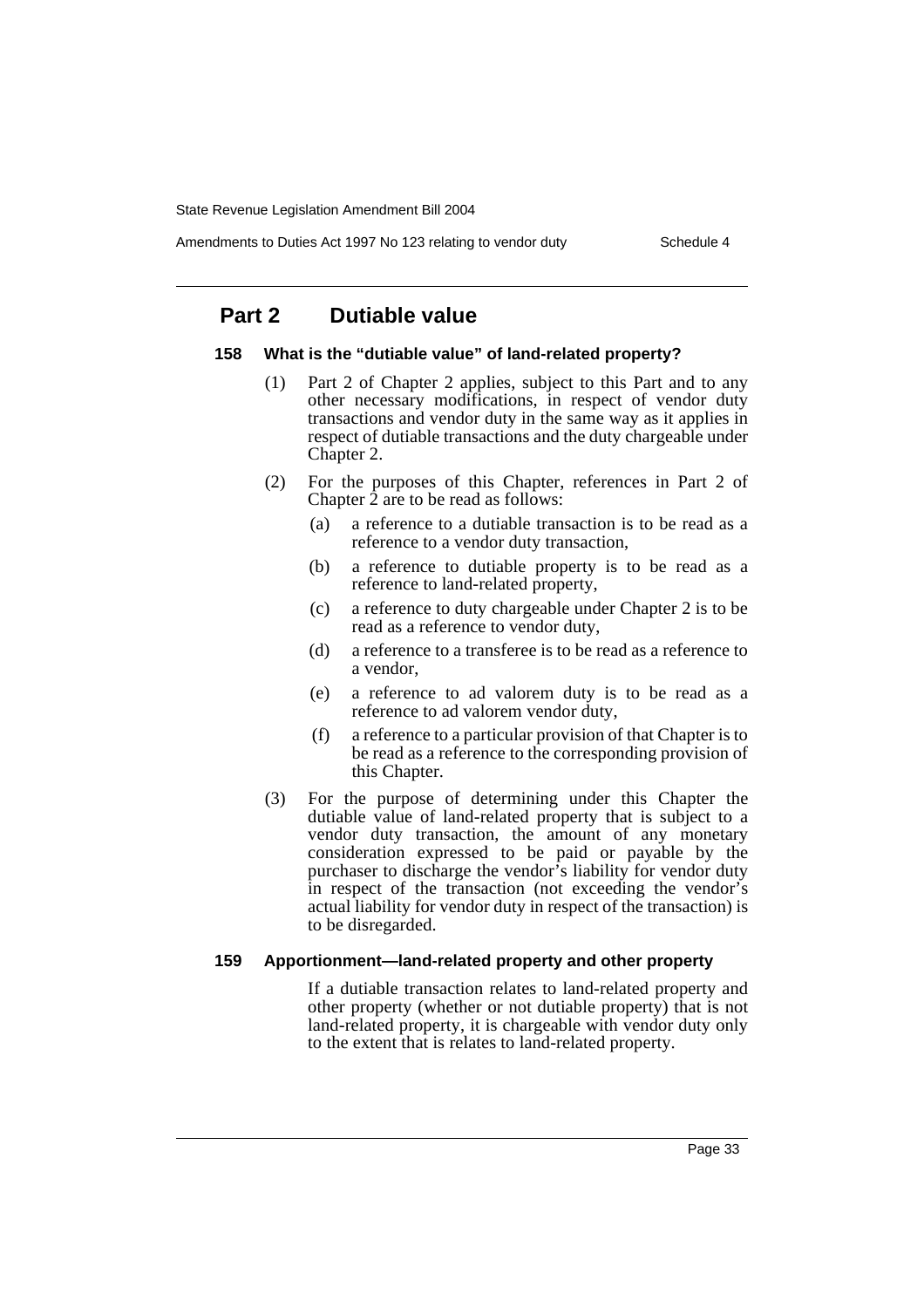## **Part 3 Rate of vendor duty**

### **160 General rate**

- (1) The rate of vendor duty chargeable on a vendor duty transaction is 2.25% of the dutiable value of the land-related property.
- (2) This rate applies unless other provision is made by this Chapter.

## **Part 4 Cancelled agreements and transfers**

## **161 Cancelled agreements**

- (1) An agreement for sale or transfer that is cancelled is not liable to vendor duty under this Chapter if the Chief Commissioner is satisfied that the agreement has been rescinded, annulled or otherwise terminated without completion.
- (2) If vendor duty has been paid on an agreement that is not liable to vendor duty under this Chapter because of this section, the Chief Commissioner must reassess and refund the duty if an application for a refund is made within:
	- (a) 5 years after the initial assessment, or
	- (b) 12 months after the agreement is rescinded, annulled or otherwise terminated without completion,

whichever is later.

## **162 Cancelled transfers**

- (1) A transfer of land-related property that is effected by a written instrument is not liable to vendor duty under this Chapter if the Chief Commissioner is satisfied that the transfer instrument has been cancelled or abandoned and the landrelated property has not been transferred.
- (2) If vendor duty has been paid on a transfer of land-related property that is not liable to vendor duty under this Chapter because of this section, the Chief Commissioner must reassess and refund the duty if an application for a refund is made within 5 years of the initial assessment.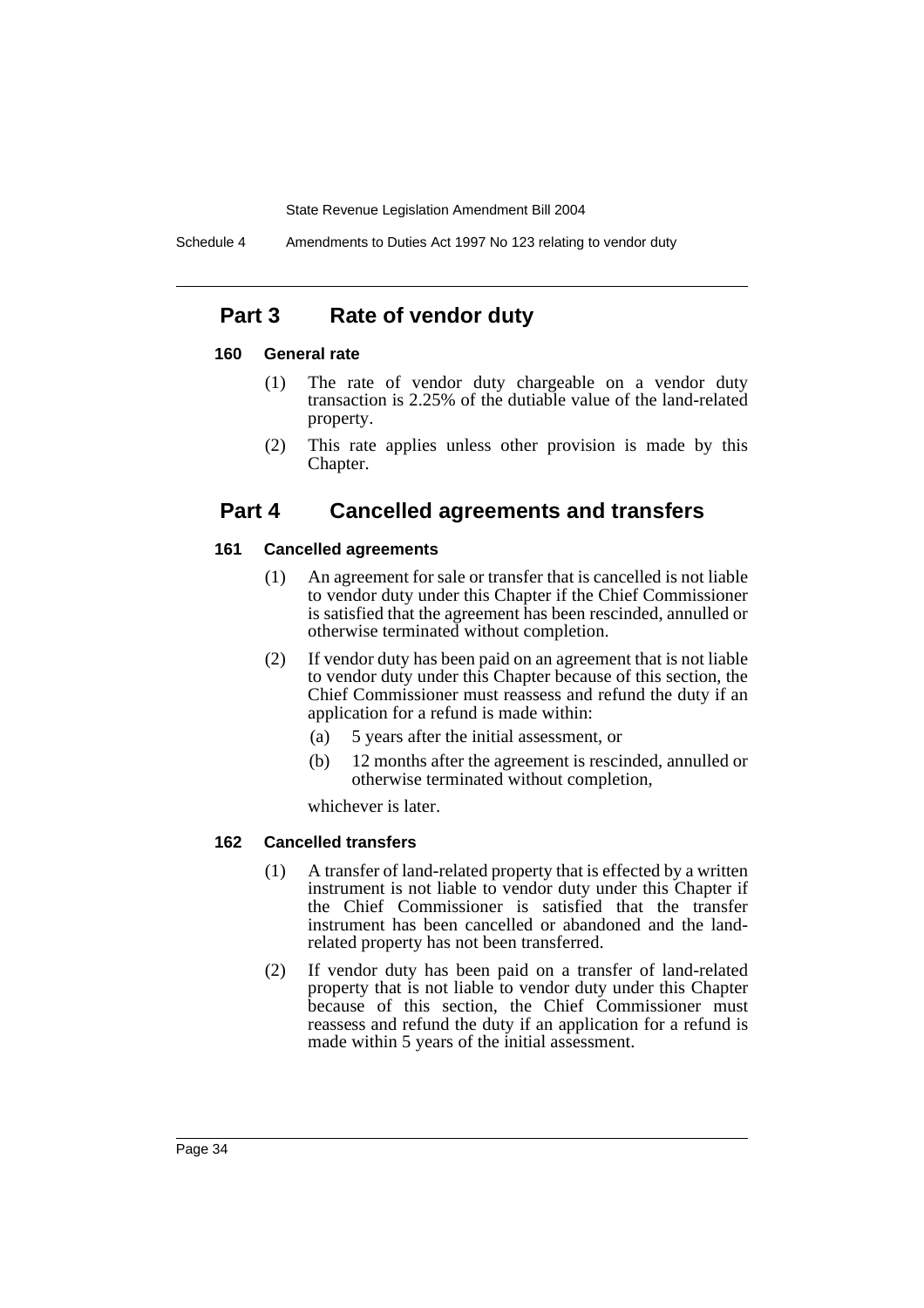Amendments to Duties Act 1997 No 123 relating to vendor duty Schedule 4

## **Part 5 Vendor duty exemptions and concessions**

## **Division 1 Principal place of residence exemption**

## **162A Definitions**

(1) In this Division:

*flat* means a room or suite of rooms (whether or not forming part of a building or a detached building):

- (a) occupied or used as a separate dwelling, or
- (b) so constructed, designed or adapted as to be capable of being occupied or used as a separate dwelling,

but does not include a single dwelling, a strata lot or a dwelling, or portion of a building, that is occupied under a land use entitlement.

*single dwelling* means a house:

- (a) occupied or used as a separate dwelling, or
- (b) so constructed, designed or adapted as to be capable of being occupied or used as a separate dwelling,

but does not include a strata lot or a property commonly known as a shop and dwelling.

*principal place of residence* of a person means the one place of residence that is, among the one or more places of residence of the person within and outside Australia, the principal place of residence of the person.

*residential land*—see section 162C.

(2) For the purposes of this Division, a reference to the vendor, in relation to a vendor duty transaction, is a reference to any one or more of them.

## **162B Principal place of residence exemption**

- (1) A vendor duty transaction is not chargeable with vendor duty in relation to land to which the principal place of residence exemption applies.
- (2) Subject to this Division, the *principal place of residence exemption* applies to land used and occupied by the vendor as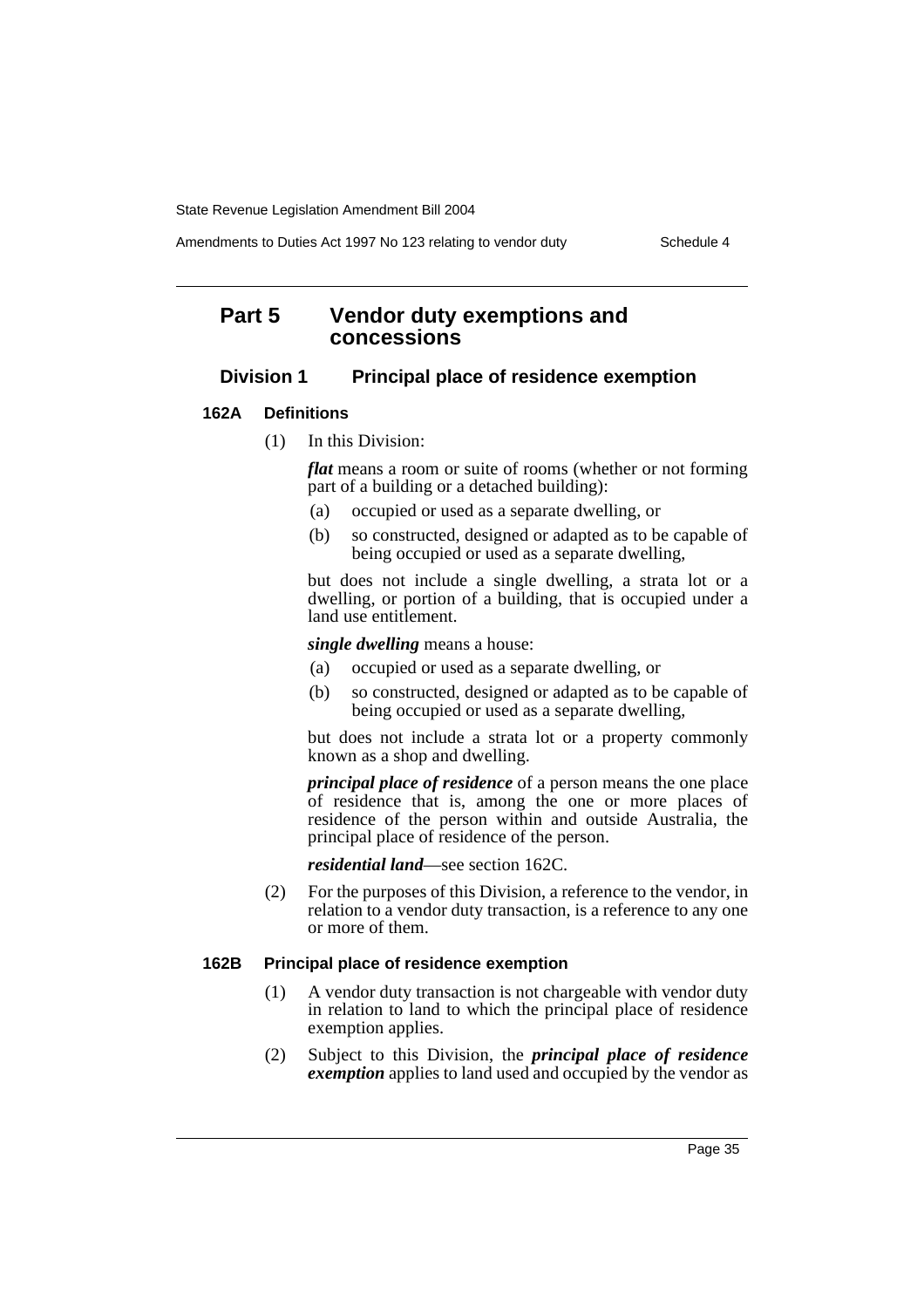the principal place of residence of the vendor, and for no other purpose, if the land:

- (a) is a parcel of residential land, or
- (b) is a strata lot, or
- (c) is assessed as if it were a strata lot under section 21A or 21B of the *Land Tax Management Act 1956*.
- (3) For the purpose of this Chapter, land is not used and occupied as the principal place of residence of a person unless:
	- (a) the land, and no other land, has been continuously used and occupied by the person for residential purposes and for no other purposes for a period of at least 2 years ending immediately before the date on which, but for this Division, a liability for vendor duty would arise, or
	- (b) the land has been used and occupied by the person for residential purposes and for no other purposes for a total period of at least 3 years in the 5 years ending immediately before the date on which, but for this Division, a liability for vendor duty would arise and during those 3 years no other land was used and occupied by the person for residential purposes, or
	- (c) if the vendor became an owner of the land less than 2 years before the date on which, but for this Division, a liability for vendor duty would arise, the Chief Commissioner is satisfied that the land has been used and occupied by the person as the person's principal place of residence since the vendor became an owner of the land.
- (4) Despite any other provision of this Act, the principal place of residence exemption is also taken to apply to any land used and occupied as a principal place of residence if the Chief Commissioner is satisfied that it is fair and reasonable for the exemption to apply in the particular case.

## **162C Residential land—meaning**

(1) In this Division, *residential land* means land that is used and occupied for residential purposes and for no other purpose, that use and occupation being use and occupation of a building or buildings designed, constructed or adapted for residential purposes, other than a building or buildings: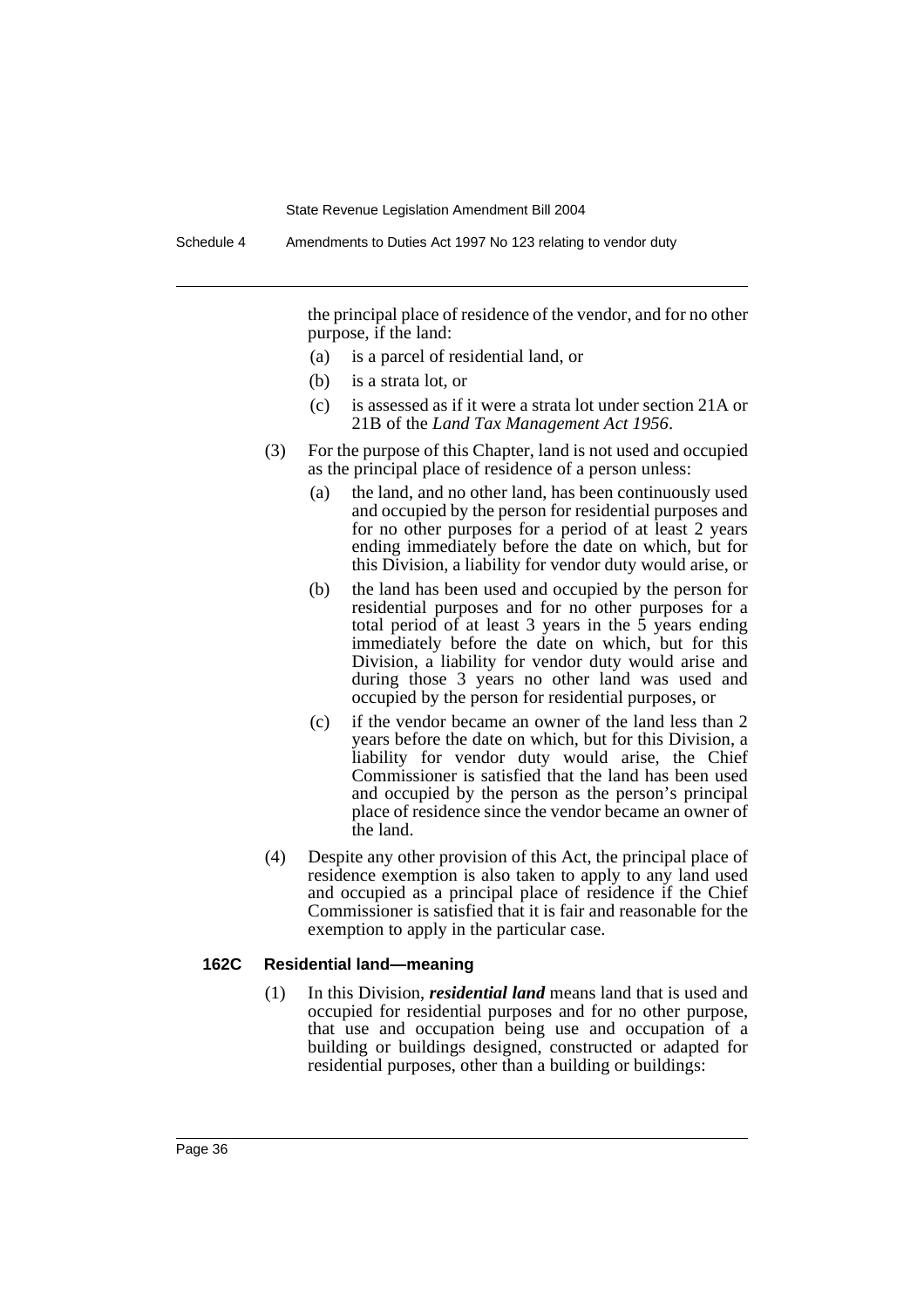- (a) comprised of lots within a strata plan or residential units, or
- (b) containing (out of the total of all rooms in the building or buildings) occupancies other than that of the vendor, or
- (c) from any part of which income is derived.
- (2) Land does not cease to be used and occupied as provided by subsection (1) by reason of there being on that land any building or improvement that is used or occupied for a purpose ancillary to the purposes for which the building is, or the buildings are, designed, constructed or adapted.
- (3) In this section:

*residential unit* has the meaning given by the *Land Tax Management Act 1956*.

**Note.** Schedule 2 allows one residential occupancy to be disregarded in applying the principal place of residence exemption. It also allows the use of land for purposes ancillary to a business conducted at a different place to be disregarded in certain circumstances.

#### **162D Exemption applies to natural persons only**

This Division does not apply in respect of a vendor duty transaction if the vendor, or any one of them, is not a natural person.

#### **162E Other restrictions and concessions in applying exemption**

Schedule 2 has effect.

### **162F Calculation of duty**

If a vendor duty transaction is not chargeable with vendor duty in relation to land as a consequence of this Division, no vendor duty is chargeable on the land-related property transferred that:

- (a) is the land to which the principal place of residence exemption applies, or
- (b) is a land use entitlement in respect of the land to which the principal place of residence exemption applies, or
- (c) is an interest in land referred to in paragraph (a) or (b).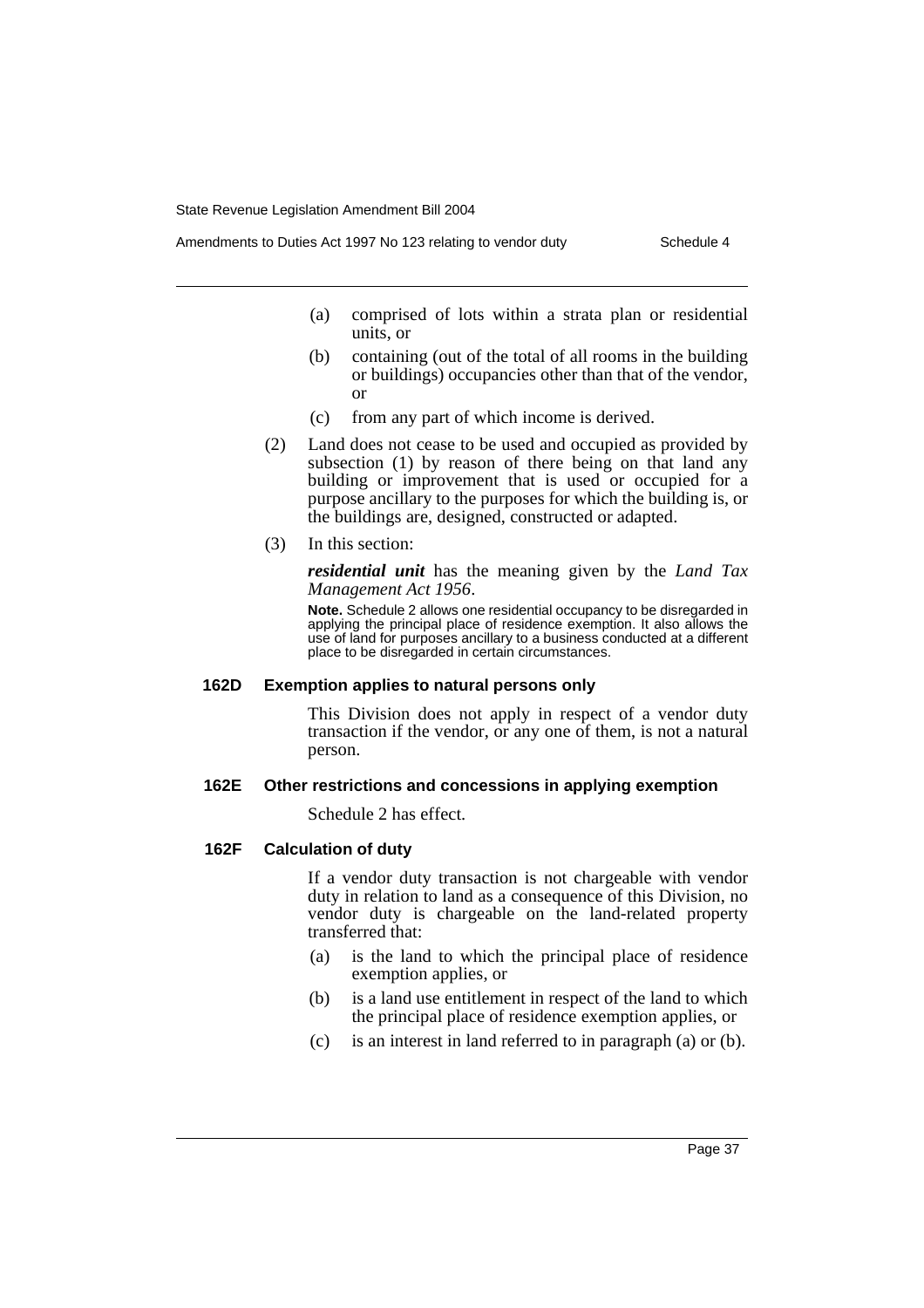Schedule 4 Amendments to Duties Act 1997 No 123 relating to vendor duty

#### **162G Apportionment for land partly used as a principal place of residence**

- (1) This section applies in respect of land to which a vendor duty transaction relates if the Chief Commissioner is satisfied that:
	- (a) the land is used and occupied by the vendor as the principal place of residence of the vendor, and
	- (b) the principal place of residence exemption under this Act would apply in respect of the land, had the land not been used for purposes other than residential purposes.
- (2) For the purpose of charging vendor duty, the dutiable value of land-related property transferred by the vendor duty transaction (being land to which this section applies, a land use entitlement in respect of land to which this section applies or an interest in land to which this section applies) is to be reduced by the exempt proportion for the land.
- (3) The *exempt proportion* for the land is:
	- (a) if the dwelling used and occupied by the vendor as a principal place of residence is a single dwelling—the proportion determined by deducting the apportionment factor from 1, or
	- (b) if the dwelling used and occupied by the vendor as a principal place of residence is a flat—the proportion determined in accordance with the following formula:

 $(1 - the$ apportionment factor) floor area of the flat  $\times \frac{1001 \text{ area of the flat}}{1001 \text{ floor area of}}$ all flats on the land

- (c) in any other case—such proportion as the Chief Commissioner considers fair and reasonable in the particular case.
- (4) For the purpose of subsection (3) (a) and (b), *the apportionment factor* is:
	- (a) if there is an apportionment factor entered in the Register of Land Values in respect of the land value of the land under Division 5 or 5A of Part 1B of the *Valuation of Land Act 1916*—that apportionment factor (expressed as a fraction), or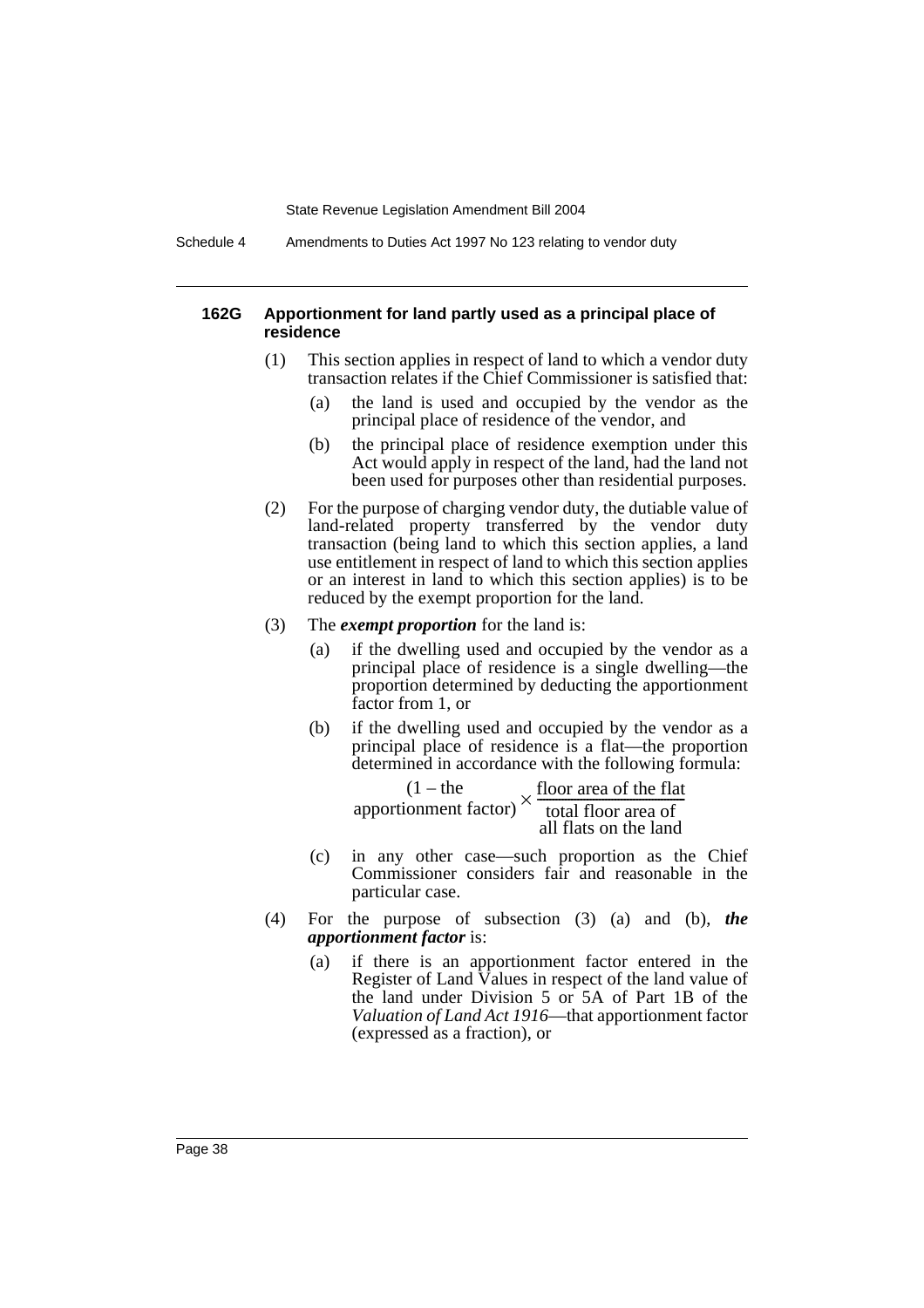- Amendments to Duties Act 1997 No 123 relating to vendor duty Schedule 4
	- (b) if paragraph (a) is not applicable—such other apportionment factor as the Chief Commissioner considers fair and reasonable in the circumstances, subject to subsections (5) and (6).
	- (5) If the land concerned is mixed development land or mixed use land and there is no apportionment factor entered in the Register of Land Values in respect of the land value of the land under the *Valuation of Land Act 1916*, the Chief Commissioner may request the Valuer-General to determine the apportionment factor in respect of the land concerned.
	- (6) If a request is made under subsection (5):
		- (a) the Valuer-General must determine the apportionment factor concerned and enter it in the Register of Land Values under the *Valuation of Land Act 1916*, and
		- (b) that apportionment factor is to be applied in respect of the land.

**Note.** Divisions 5 and 5A of Part 1B of the *Valuation of Land Act 1916* allow objections to be made against the amount of an apportionment factor.

- (7) For the purpose of applying this section in respect of land on which there is a residential occupancy other than that of the vendor, the use of the land for the purpose of that other residential occupancy may be disregarded if that residential occupancy is an excluded residential occupancy under Schedule 2.
- (8) In this section:

*mixed development land* has the same meaning as in Division 5 of Part 1B of the *Valuation of Land Act 1916*.

*mixed use land* has the same meaning as in Division 5A of Part 1B of the *Valuation of Land Act 1916*.

## **Division 2 Exemption for farms**

## **162H Exemption for farms**

- (1) A vendor duty transaction is not chargeable with vendor duty in relation to land to which the farm exemption applies.
- (2) The farm exemption applies to land used for primary production in the course of carrying on a business of primary production: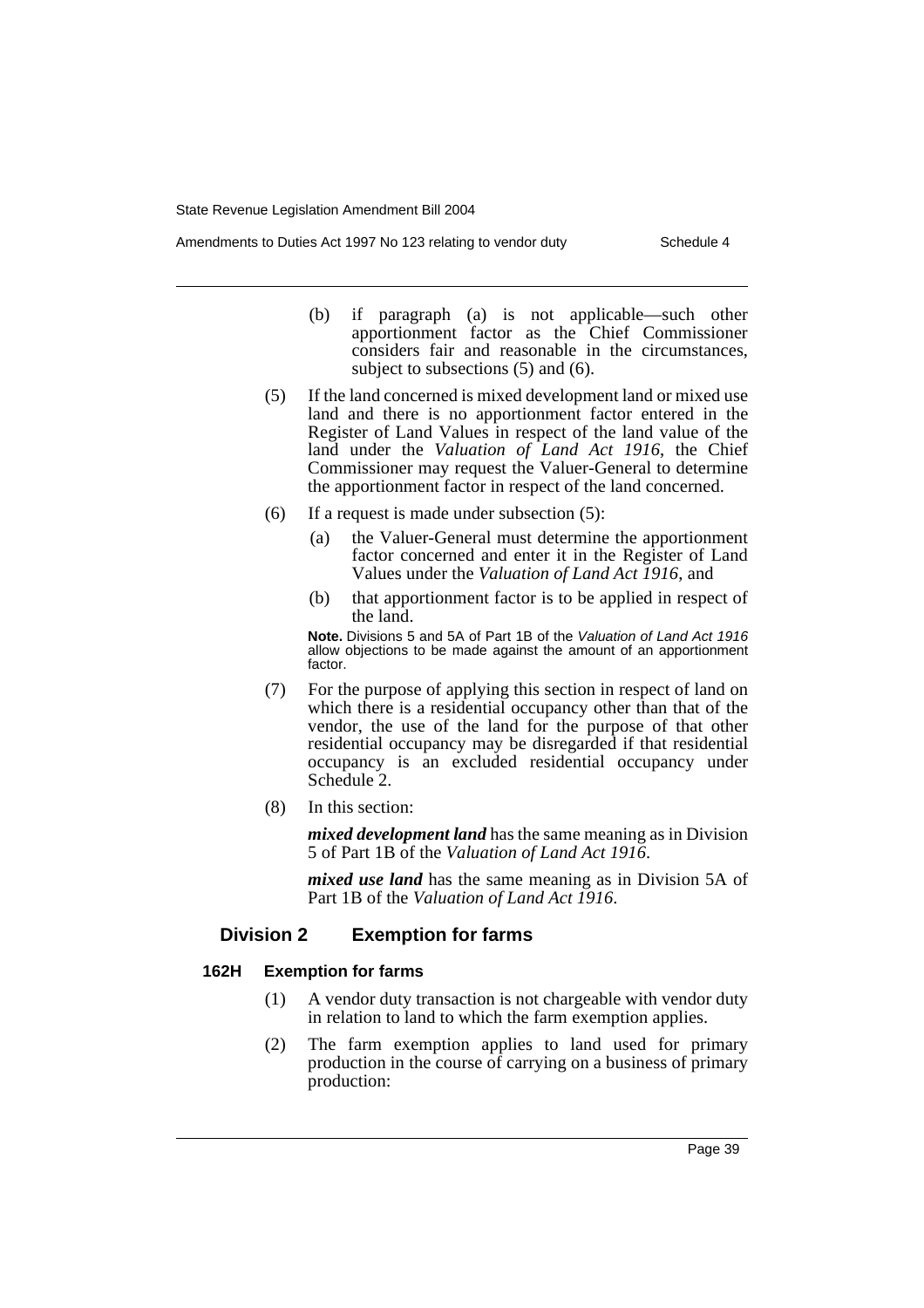- (a) for a continuous period of at least 2 years ending immediately before the date on which, but for this Division, a liability for vendor duty would arise, or
- (b) for a total period of at least 3 years in the 5 years ending immediately before the date on which, but for this Division, a liability for vendor duty would arise, or
- (c) in any other case, for such other period as the Chief Commissioner may allow.
- (3) If a vendor duty transaction is not chargeable with vendor duty in relation to land as a consequence of this Division, no vendor duty is chargeable on the land-related property transferred that:
	- (a) is the land to which the farm exemption applies, or
	- (b) is a land use entitlement in respect of the land to which the farm exemption applies, or
	- (c) is an interest in land referred to in paragraph (a) or (b).

## **Division 3 Exemptions and concessions where sale price does not significantly exceed purchase price**

## **162I Exemption for land-related property sold at a loss**

A vendor duty transaction is not chargeable with vendor duty in relation to land-related property if the Chief Commissioner is satisfied the dutiable value of the land-related property on the transfer date does not exceed the dutiable value of the land-related property on the vendor acquisition date.

#### **162J Exemption for land-related property sold for increased price of less than 12 per cent**

A vendor duty transaction is not chargeable with vendor duty in relation to land-related property if the Chief Commissioner is satisfied that the dutiable value of the land-related property on the transfer date exceeds the dutiable value of the landrelated property on the vendor acquisition date by not more than 12 per cent of the dutiable value of the land-related property on the vendor acquisition date.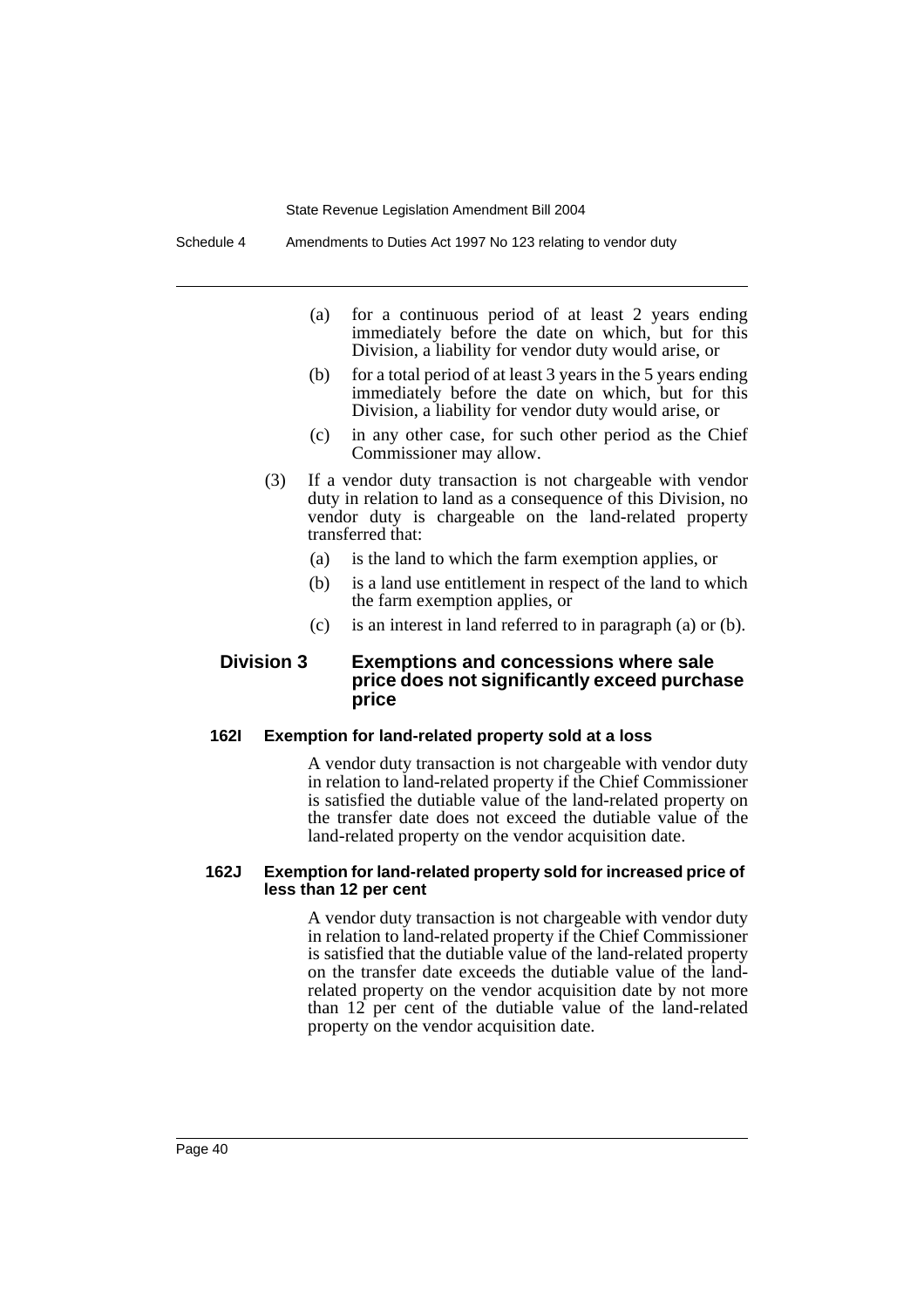## Amendments to Duties Act 1997 No 123 relating to vendor duty Schedule 4

#### **162K Concession for increases between 12 and 15 per cent**

- (1) This section applies in respect of a vendor duty transaction relating to land-related property if the Chief Commissioner is satisfied that the dutiable value of the land-related property on the transfer date exceeds the dutiable value of the land-related property on the vendor acquisition date by more than 12 per cent, but not more than 15 per cent, of the dutiable value of the land-related property on the vendor acquisition date.
- (2) If this section applies, the vendor duty payable in relation to the vendor duty transaction is to be discounted in accordance with the following table:

| Increase in dutiable value of land-<br>related property (expressed as % of<br>dutiable value on vendor acquisition<br>date) | Discount on duty |
|-----------------------------------------------------------------------------------------------------------------------------|------------------|
| More than 12% but not more than 13%                                                                                         | 75%              |
| More than 13% but not more than 14%                                                                                         | 50%              |
| More than 14% but not more than 15%                                                                                         | 25%              |

## **162L What is the transfer date?**

For the purposes of this Division, the *transfer date*, in relation to a vendor duty transaction, is the date on which a liability for vendor duty would, but for this Division, arise.

## **162M What is the vendor acquisition date?**

- (1) For the purposes of this Division, the *vendor acquisition date*, in relation to a vendor duty transaction, is the date on which the vendor first acquired a legal or equitable interest in the land-related property that is the subject of the vendor duty transaction.
- (2) If the vendor acquired a legal or equitable interest in the landrelated property as the legal personal representative of a deceased person, as a beneficiary under a will of a deceased person or as a result of the intestacy of a deceased person, the vendor acquisition date is taken to be the date on which the deceased person first acquired a legal or equitable interest in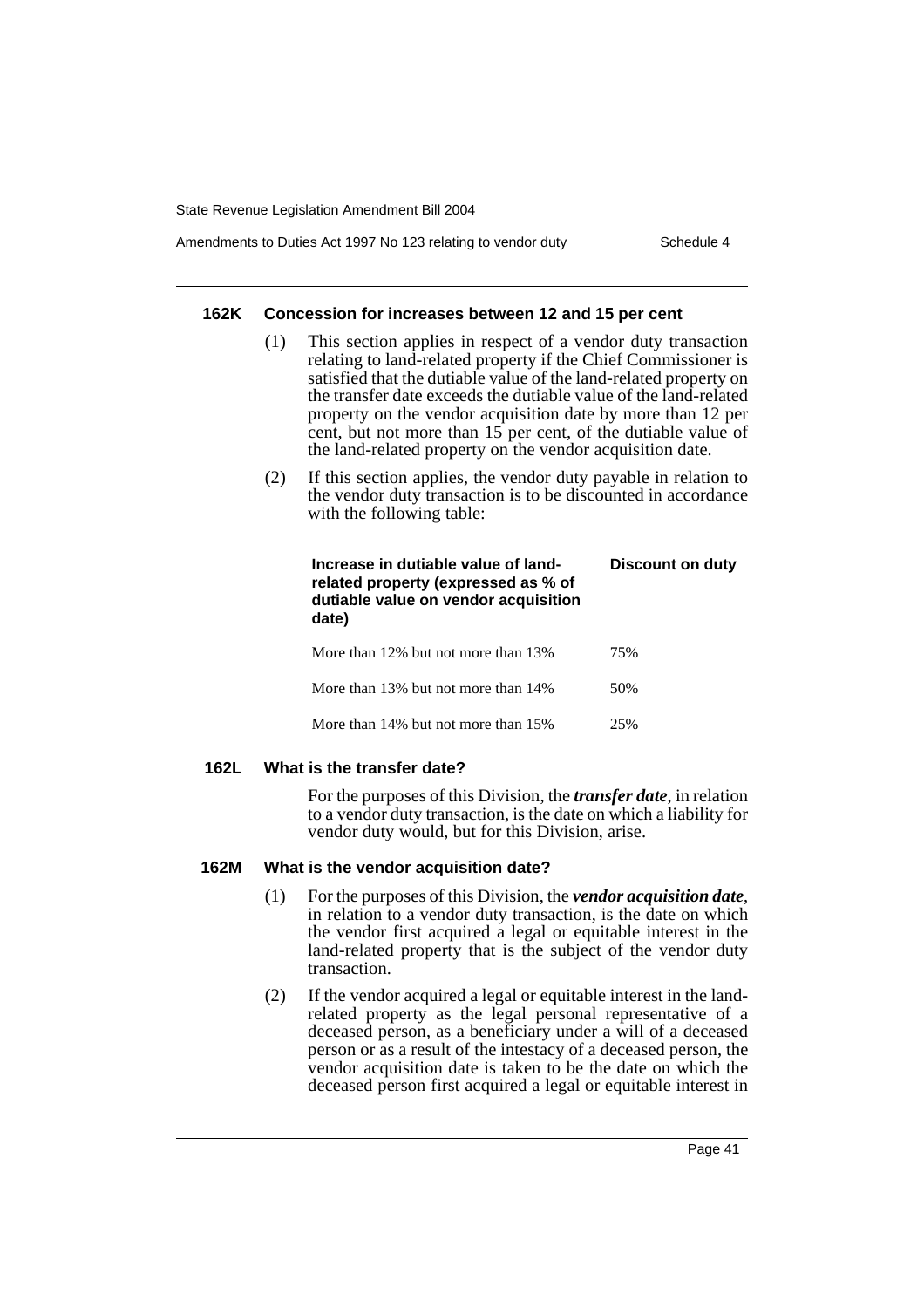Schedule 4 Amendments to Duties Act 1997 No 123 relating to vendor duty

the land-related property. A reference in this Division to the vendor, in relation to the acquisition of such land-related property, is to be read as a reference to the deceased person.

#### **162N Determining the dutiable value of land-related property for the purposes of this Division**

- (1) The dutiable value of land-related property on the transfer date is the dutiable value of the land-related property determined in accordance with this Chapter.
- (2) The dutiable value of land-related property on the vendor acquisition date is, if the vendor first acquired a legal or equitable interest in the land-related property by means of a dutiable transaction, the dutiable value of the land-related property when it was the subject of that dutiable transaction (determined in accordance with Part 2 of Chapter 2).
- (3) In any other case, the dutiable value of the land-related property on the vendor acquisition date is the unencumbered value of the dutiable property (within the meaning of section 23) on the vendor acquisition date (determined in accordance with Part 2 of Chapter 2).
- (4) If, after the vendor acquisition date, improvements were made to land-related property, the unencumbered value of the landrelated property on the vendor acquisition date is to be determined as if those improvements had not been made.
- (5) If the Chief Commissioner is satisfied that GST is payable in respect of a vendor duty transaction, and that the transaction by which the vendor first acquired a legal or equitable interest in the land-related property was not the subject of GST, the dutiable value of the land-related property on the vendor acquisition date is to be increased, for the purposes of this Division only, by 10%.

**Note.** Section 305 allows the Chief Commissioner to require the vendor to obtain a declaration as to the value of property.

## **162O Transactions relating to multiple items**

If a vendor duty transaction relates to more than one item of land-related property, this Division is to be applied as if each item were the subject of a separate vendor duty transaction.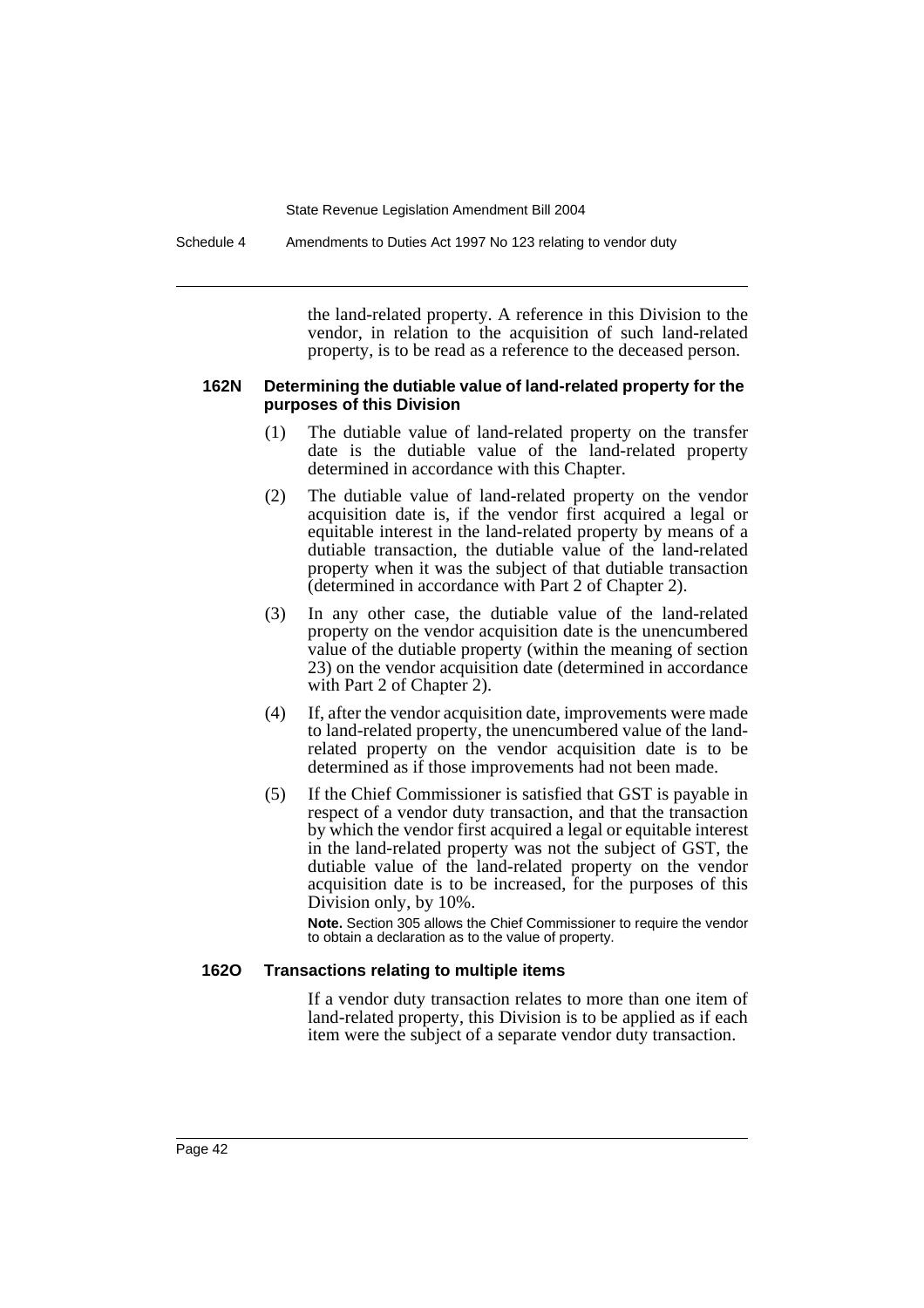#### Amendments to Duties Act 1997 No 123 relating to vendor duty Schedule 4

## **Division 4 Exemptions for new and substantially new buildings**

## **162P Exemption for sale of new buildings**

- (1) An agreement for the sale or transfer, or a transfer, of land is not chargeable with vendor duty if:
	- (a) it is an agreement for the sale or transfer, or a transfer, of land on which there is a new building, constructed by or on behalf of the vendor, that is unoccupied and suitable for use or occupation for residential, commercial or other purposes, and
	- (b) there are no other buildings on the land, other than unoccupied new buildings or heritage buildings, that are suitable for use or occupation for residential, commercial or other purposes.
- (2) An agreement for the sale or transfer of land is not chargeable with vendor duty if it is an agreement for the sale or transfer of a lot in an unregistered plan of subdivision, on which a new building is to be erected or developed before completion of the sale or transfer.
- (3) An agreement for the sale or transfer, or a transfer, of land is not chargeable with vendor duty if:
	- (a) it is an agreement for the sale or transfer, or a transfer, of land on which there is a new building, constructed by or on behalf of the vendor, suitable for use or occupation for residential, commercial or other purposes, and
	- (b) the agreement for the sale or transfer, or the transfer, of the land was first executed within 12 months of the completion of the construction of the new building, and
	- (c) there are no other buildings on the land, other than new buildings or heritage buildings, that are suitable for use or occupation for residential, commercial or other purposes.
- (4) This section applies in respect of land on which there is a new building or buildings, or on which a new building or buildings are to be erected or developed, only if the Chief Commissioner is satisfied that the new building or buildings are a significant improvement to the land.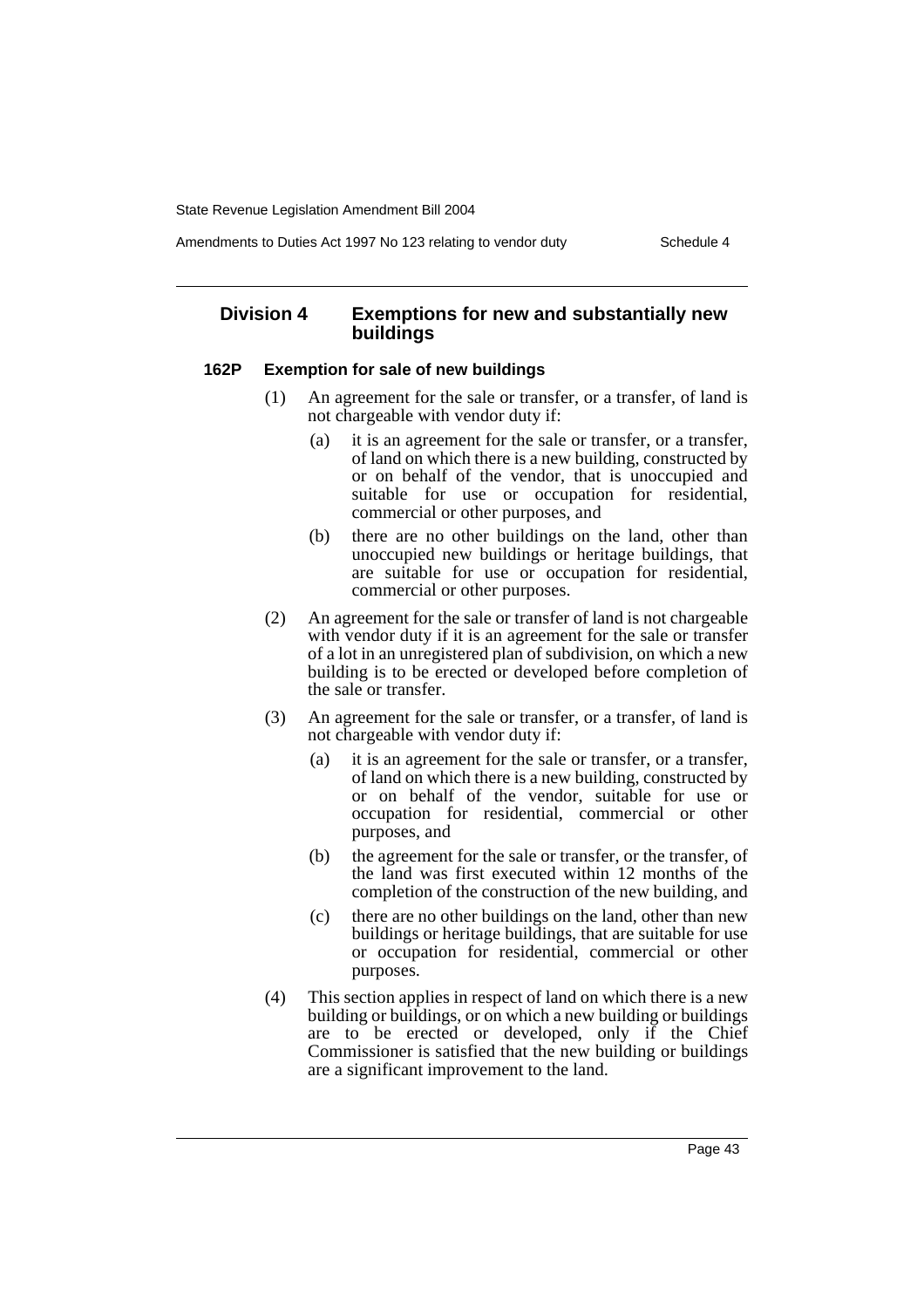Schedule 4 Amendments to Duties Act 1997 No 123 relating to vendor duty

- (5) For the purpose of this section, a *new building* is a building that, prior to the completion of the building works carried out by or on behalf of the vendor, had not been used or occupied for residential, commercial or other purposes.
- (6) A building is *unoccupied* if the building has not previously been occupied or used for residential, commercial or other purposes.
- (7) In this section:

*heritage building* means a building that the Chief Commissioner is satisfied has heritage significance.

### **162Q Exemption for sale of substantially new buildings**

- (1) An agreement for the sale or transfer, or a transfer, of land is not chargeable with vendor duty if:
	- (a) it is an agreement for the sale or transfer, or a transfer, of land on which there is a substantially new building, constructed by or on behalf of the vendor, that is an unoccupied building and suitable for use or occupation for residential, commercial or other purposes, and
	- (b) there are no other buildings on the land, other than unoccupied new buildings, unoccupied substantially new buildings and heritage buildings, that are suitable for use or occupation for residential, commercial or other purposes.
- (2) An agreement for the sale or transfer, or a transfer, of land is not chargeable with vendor duty if:
	- (a) it is an agreement for the sale or transfer, or a transfer, of land on which there is a substantially new building, constructed by or on behalf of the vendor, suitable for use or occupation for residential, commercial or other purposes, and
	- (b) the agreement for the sale or transfer, or the transfer, of land was first executed within 12 months of the completion of the construction of the substantially new building, and
	- (c) there are no other buildings on the land, other than new buildings, substantially new buildings or heritage buildings, that are suitable for use or occupation for residential, commercial or other purposes.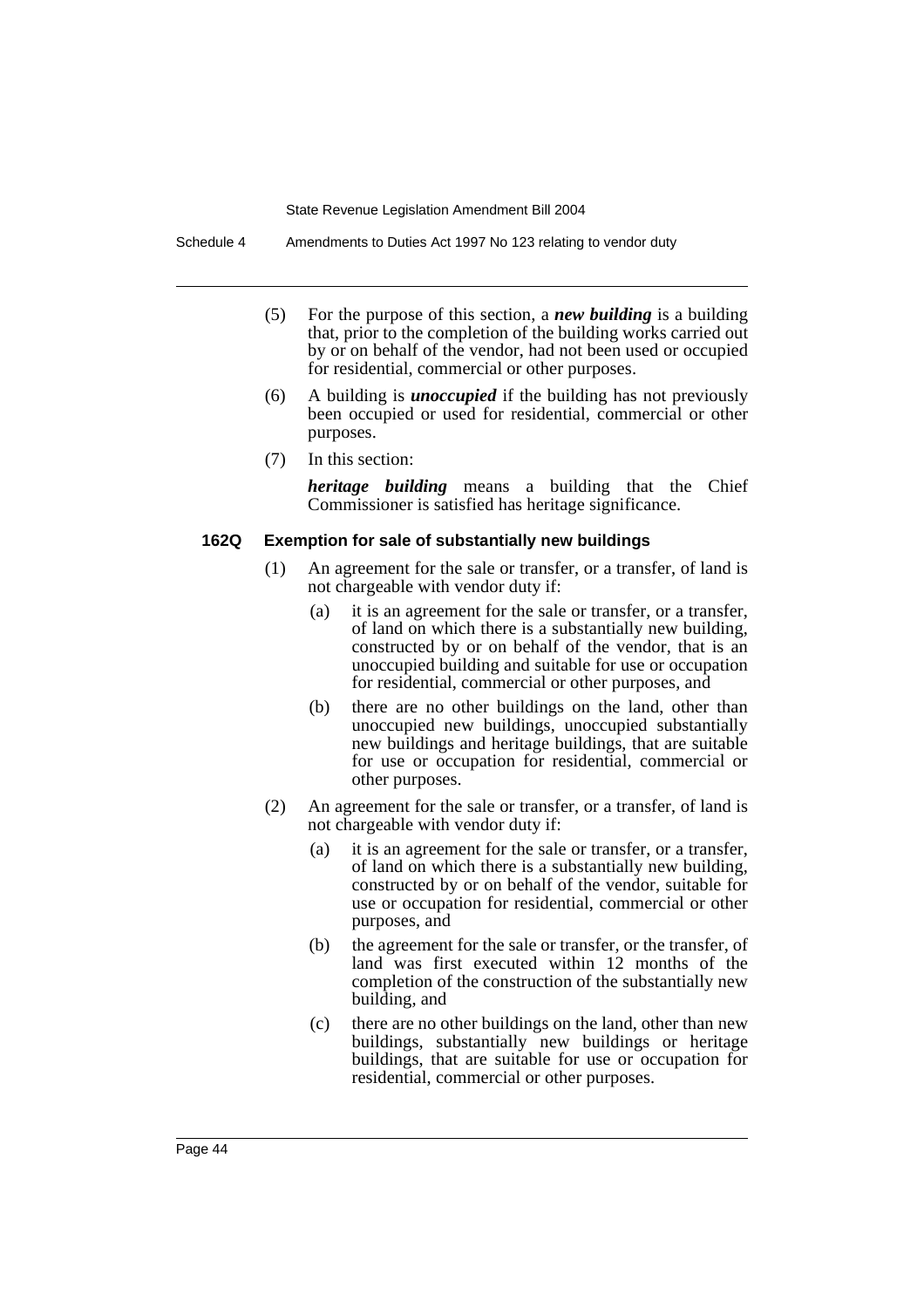- Amendments to Duties Act 1997 No 123 relating to vendor duty Schedule 4
	- (3) This section applies in respect of land on which there is a substantially new building or buildings only if the Chief Commissioner is satisfied that the substantially new building or buildings are a significant improvement to the land.
	- (4) For the purposes of this section, a building is a *substantially new building* if the Chief Commissioner is satisfied that all parts of the building have been replaced with the exception of the following:
		- (a) parts of the building (if any) that have heritage significance,
		- (b) parts of the building required to be retained for structural necessity,
		- (c) major plant and equipment associated with the building.
	- (5) A building is *unoccupied* if the building has not previously been occupied or used for residential, commercial or other purposes.
	- (6) In this section:

*heritage building* means a building that the Chief Commissioner is satisfied has heritage significance.

*new building* has the same meaning as in section 162P.

## **Division 5 Other exemptions**

## **162R Exemption for subdivision of principal place of residence or farm**

- (1) An agreement for the sale or transfer, or a transfer, of a lot in a deposited plan is not chargeable with vendor duty if:
	- (a) the vendor or, if there is more than one vendor, one of them, is the subdivider in relation to the lot, and
	- (b) the land comprising all the lots in the deposited plan was:
		- (i) land to which the principal place of residence exemption would have applied under this Chapter had the vendor transferred the land immediately before it was subdivided, or
		- (ii) land to which the farm exemption would have applied under this Chapter had that vendor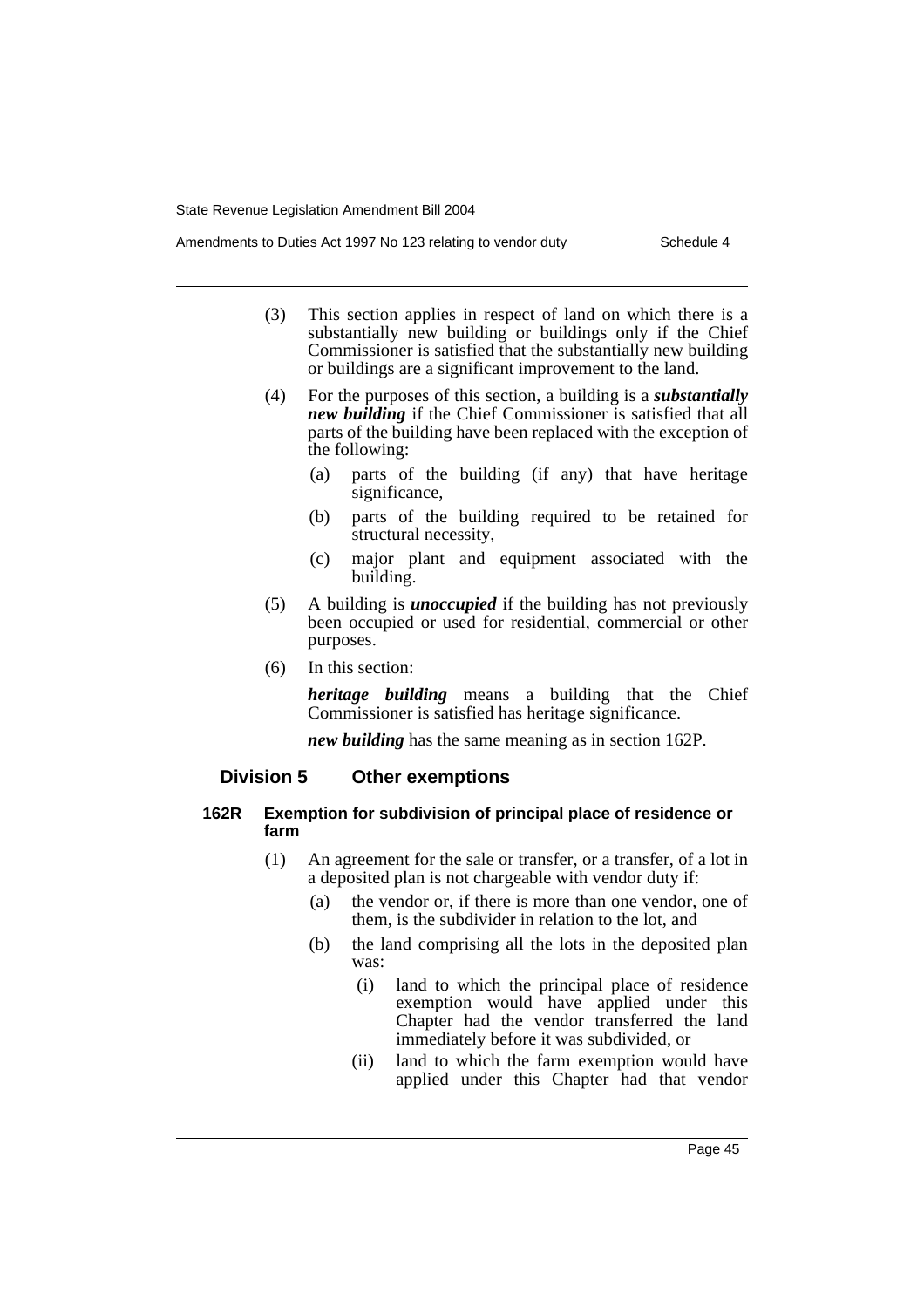Schedule 4 Amendments to Duties Act 1997 No 123 relating to vendor duty

transferred the land immediately before it was subdivided.

(2) In this section:

*subdivider*, in relation to a lot in a deposited plan, means the person who, immediately before the registration of the plan, owned all the land comprising the lots in the plan.

#### **162S Improved vacant land**

- (1) An agreement for the sale or transfer, or a transfer, of vacant land is not chargeable with vendor duty if the Chief Commissioner is satisfied that the vendor is the owner of the land and, after becoming the owner of the land, the vendor substantially improved the land.
- (2) For the purposes of this section, a vendor *substantially improves* vacant land if:
	- (a) the land is re-zoned under an environmental planning instrument (within the meaning of the *Environmental Planning and Assessment Act 1979*) that relates to the land on an application made to the consent authority by the vendor, or
	- (b) two or more of the following apply:
		- (i) water and sewerage services are provided to the land by or on behalf of the vendor,
		- (ii) stormwater drainage services are provided to the land by or on behalf of the vendor,
		- (iii) transport infrastructure is provided to the land by or on behalf of the vendor in accordance with a requirement made by or under a development consent granted in respect of the land,
		- (iv) conservation works are carried out in respect of the land by or on behalf of the vendor in accordance with a requirement made by or under a development consent granted in respect of the land,
		- (v) recreation and community services are provided by or on behalf of the vendor in accordance with a requirement made by or under a development consent granted in respect of the land,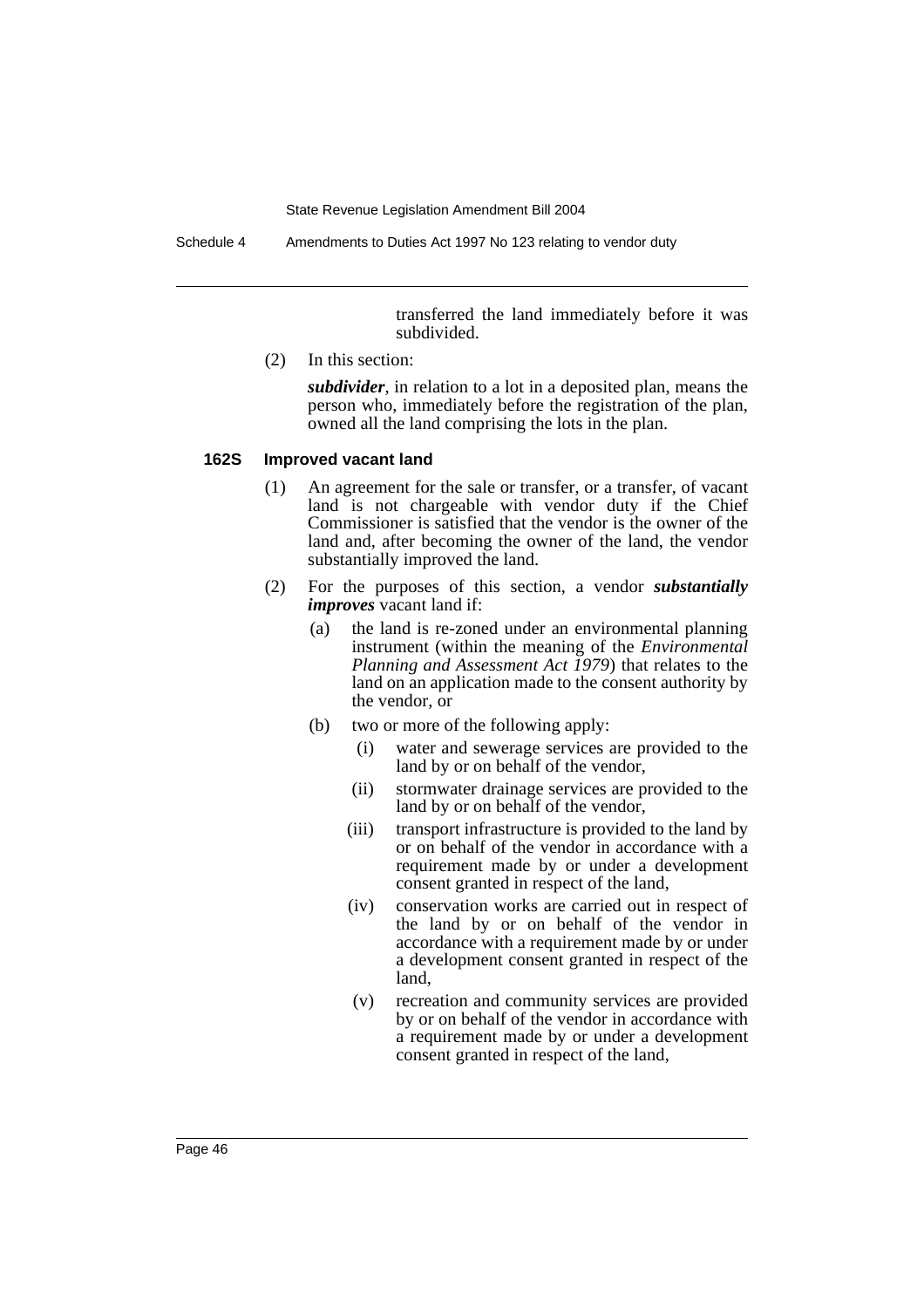- (vi) development consent for the subdivision of the land is granted as a consequence of an application made to the consent authority by the vendor or a subdivision in respect of the land is registered by the vendor, or
- (c) remediation works required by or under a development consent granted in respect of the land are carried out in respect of the land by or on behalf of the vendor.
- (3) In this section:

*consent authority* has the same meaning as in the *Environmental Planning and Assessment Act 1979*.

*development consent* has the same meaning as in the *Environmental Planning and Assessment Act 1979*.

## **162T Sale of business that includes land-related property**

An agreement for the sale or transfer, or a transfer, of landrelated property is not chargeable with vendor duty if the Chief Commissioner is satisfied that:

- (a) the agreement or transfer forms part of an arrangement for the sale of a business under which both land-related property and other dutiable property connected with the business (including business assets) are transferred to a transferee, and
- (b) the dutiable value of the land-related property comprises less than 60% of the total dutiable value of the land-related property and other dutiable property.

## **162U Compulsory acquisitions**

No vendor duty is chargeable on a vendor duty transaction that gives effect to an acquisition of land by compulsory process in accordance with the *Land Acquisition (Just Terms Compensation) Act 1991*.

## **162V Land subject to conservation agreement**

(1) This section applies to a vendor duty transaction if the Chief Commissioner is satisfied that the land-related property transferred is land that is wholly or partly the subject of a conservation agreement entered into under the *National Parks and Wildlife Act 1974* and the primary purpose of the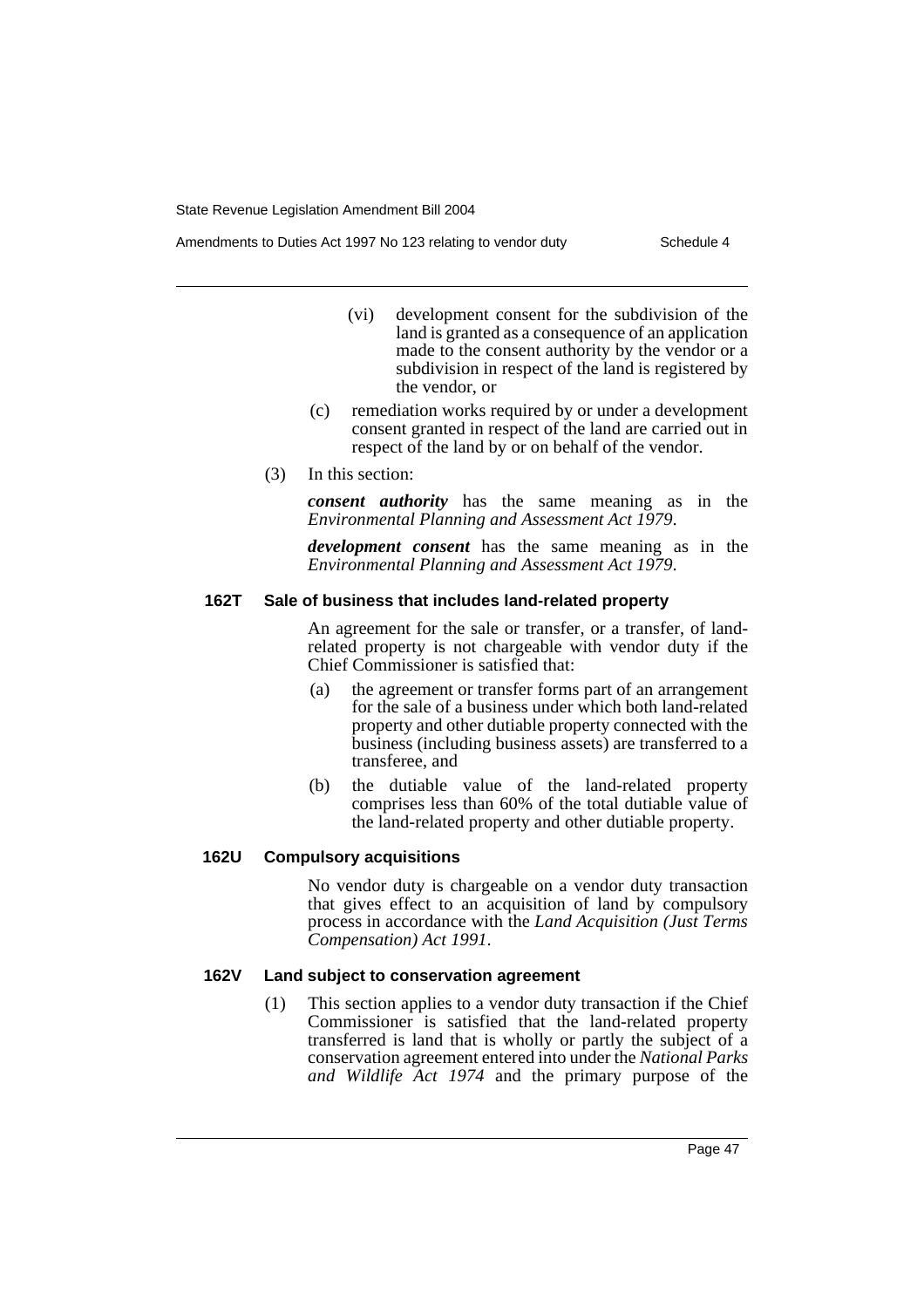Schedule 4 Amendments to Duties Act 1997 No 123 relating to vendor duty

agreement is the maintenance of threatened species, populations or ecological communities (within the meaning of that Act) to assist their preservation.

- (2) No vendor duty is chargeable in relation to the land-related property transferred if it is land that is wholly the subject of a conservation agreement referred to in subsection (1).
- (3) If the land-related property transferred is land that is partly the subject of a conservation agreement referred to in subsection (1) then, for the purpose of charging vendor duty on the transaction, the dutiable value of the land-related property transferred is to be reduced by the conservation apportionment factor.
- (4) The conservation apportionment factor is the proportion that the area of the land that is the subject of the conservation agreement bears to the total area of the land transferred.

### **162W Applications under Real Property Act 1900**

- (1) A possessory application under the *Real Property Act 1900* is not chargeable with vendor duty.
- (2) An application to bring land under the *Real Property Act 1900* is not chargeable with vendor duty.

#### **162X Transactions exempt from ad valorem duty under Chapter 2**

- (1) Subject to this Division, no vendor duty is chargeable under this Chapter on a vendor duty transaction if ad valorem duty is not chargeable on the transaction as a dutiable transaction under Chapter 2.
- (2) Subsection (1) does not apply if ad valorem duty is not chargeable on the transaction under Chapter 2 because of the provisions of Division 1 of Part 8 of that Chapter (which relates to First Home Plus).

### **162Y Exemptions for charities and others under Chapter 11**

- (1) Subject to this Division, Chapter 11 applies in respect of vendor duty transactions in the same way as it applies to dutiable transactions.
- (2) For that purpose, a reference in Chapter 11 to a dutiable transaction includes a vendor duty transaction and a reference to dutiable property includes land-related property.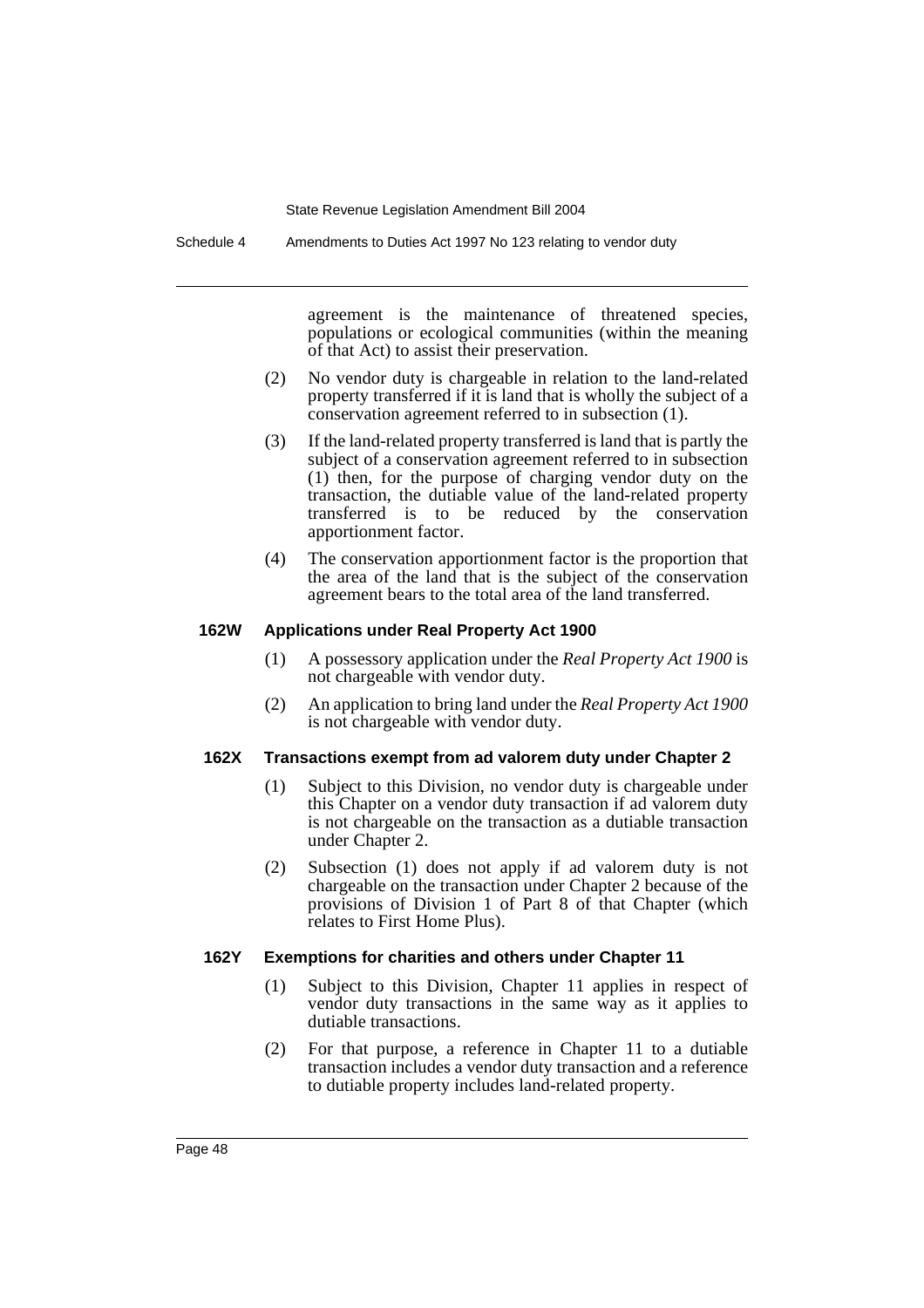- Amendments to Duties Act 1997 No 123 relating to vendor duty Schedule 4
	- (3) Section 275 applies to a transfer, or an agreement for the sale or transfer, of land-related property by a society or institution referred to in that section in the same way as it applies to a transfer, or an agreement for the sale or transfer, of dutiable property to a society or institution referred to in that section.
	- (4) The reference to duty in section 278 does not include vendor duty.

**Note.** Section 278 exempts certain public housing tenants from duty on the purchase of land. That exemption does not extend to the vendor of the land.

## **162Z Exemptions for gifts of land-related property to charities and others**

- (1) No vendor duty is chargeable on a transfer of land-related property, for no consideration, if the transferee is not liable to pay duty in respect of the transfer under this Act.
- (2) Subject to subsection (1), a vendor duty transaction is not exempt from vendor duty under Chapter 11 merely because the transferee is not liable to pay duty on the transaction under that Chapter.

**Note.** For example, a gift of land to a charity will be exempt because the charity is exempt from duty on the transfer under Chapter 11. However, in the case of a sale of land to a charity, the vendor will still be liable to pay vendor duty under this Chapter.

(3) Subsection (1) does not extend to a transfer of land-related property in respect of which the transferee is not liable to pay duty because of Division 1 of Part 8 of Chapter 2 (which relates to First Home Plus) or section 278.

## **Part 6 Stamping and enforcement**

## **162ZA Application of Chapter 12**

- (1) Subject to this Part and to any other necessary modifications, Chapter 12 applies in respect of vendor duty transactions in the same way as it applies to dutiable transactions.
- (2) For that purpose, a reference in that Chapter to a dutiable transaction includes a vendor duty transaction and a reference to dutiable property includes land-related property.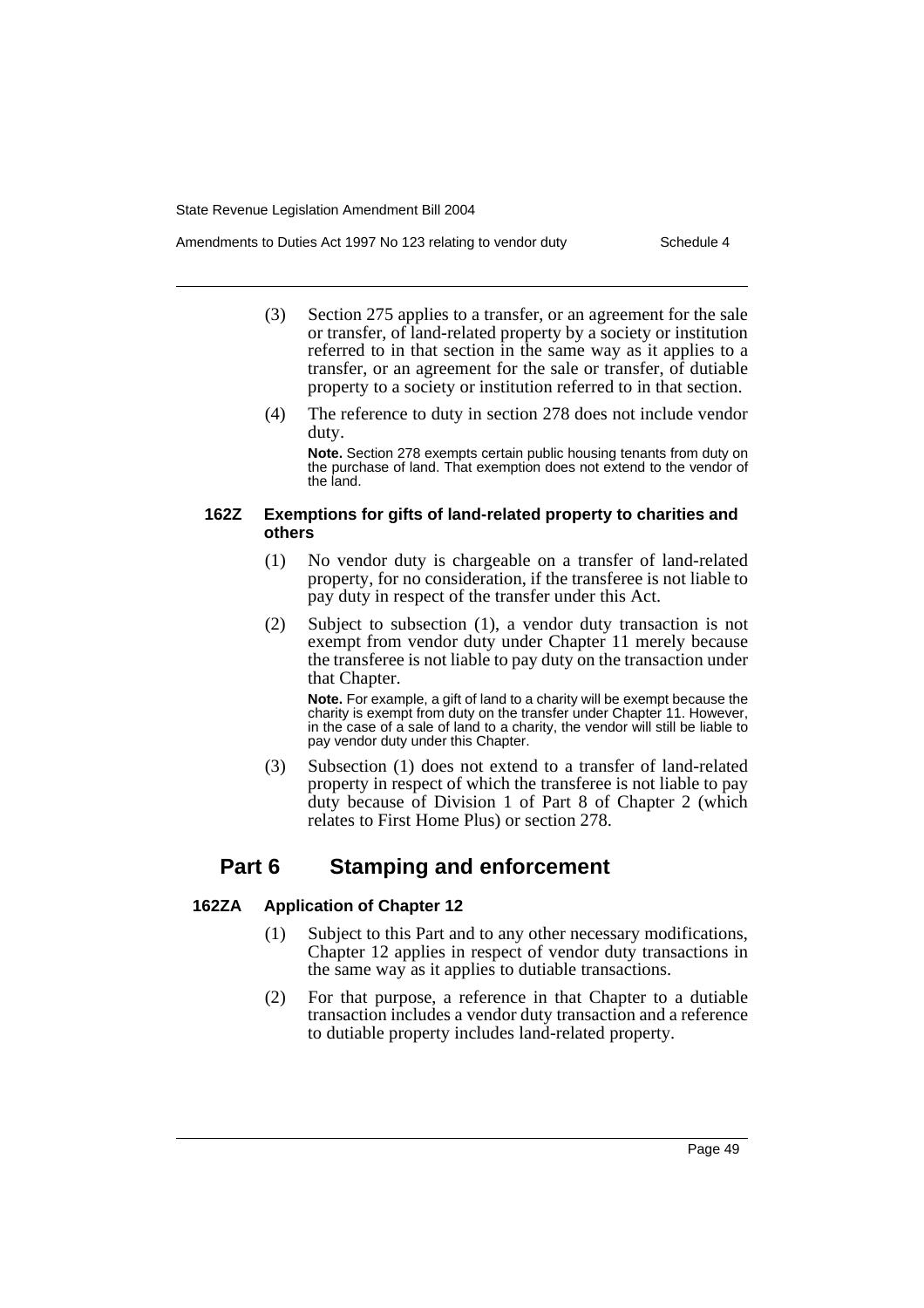Schedule 4 Amendments to Duties Act 1997 No 123 relating to vendor duty

#### **162ZB Stamping and endorsement of vendor duty transactions**

- (1) If an instrument that effects or evidences a dutiable transaction that is also a vendor duty transaction is stamped under this Act to indicate payment of duty, it must be stamped in a manner approved by the Chief Commissioner to indicate the type of duty (that is, purchaser duty or vendor duty) that has been paid.
- (2) If an instrument that effects or evidences a dutiable transaction that is also a vendor duty transaction is endorsed under this Act to indicate payment of duty, it must be endorsed in a manner approved by the Chief Commissioner to indicate the type of duty (that is, purchaser duty or vendor duty) that has been paid.

**Note.** See section 289A, which allows stamping to occur by means of an endorsement.

(3) An instrument that effects or evidences a dutiable transaction that is also a vendor duty transaction is not duly stamped unless it is stamped or endorsed in accordance with this section.

## **162ZC Stamping of vendor duty transactions not chargeable with duty**

- (1) If a vendor duty transaction is not chargeable with vendor duty, an instrument that effects or evidences the vendor duty transaction must be stamped in a manner approved by the Chief Commissioner to indicate that it is not chargeable with vendor duty.
- (2) If a vendor duty transaction is not chargeable with purchaser duty, an instrument that effects or evidences the transaction must be stamped in a manner approved by the Chief Commissioner to indicate that is not chargeable with purchaser duty.

**Note.** See section 301, which prevents registration of an instrument that effects or evidences a vendor duty transaction unless it has been stamped or endorsed in a manner that indicates that purchaser duty has been paid or is not chargeable, and that vendor duty has been paid or is not chargeable.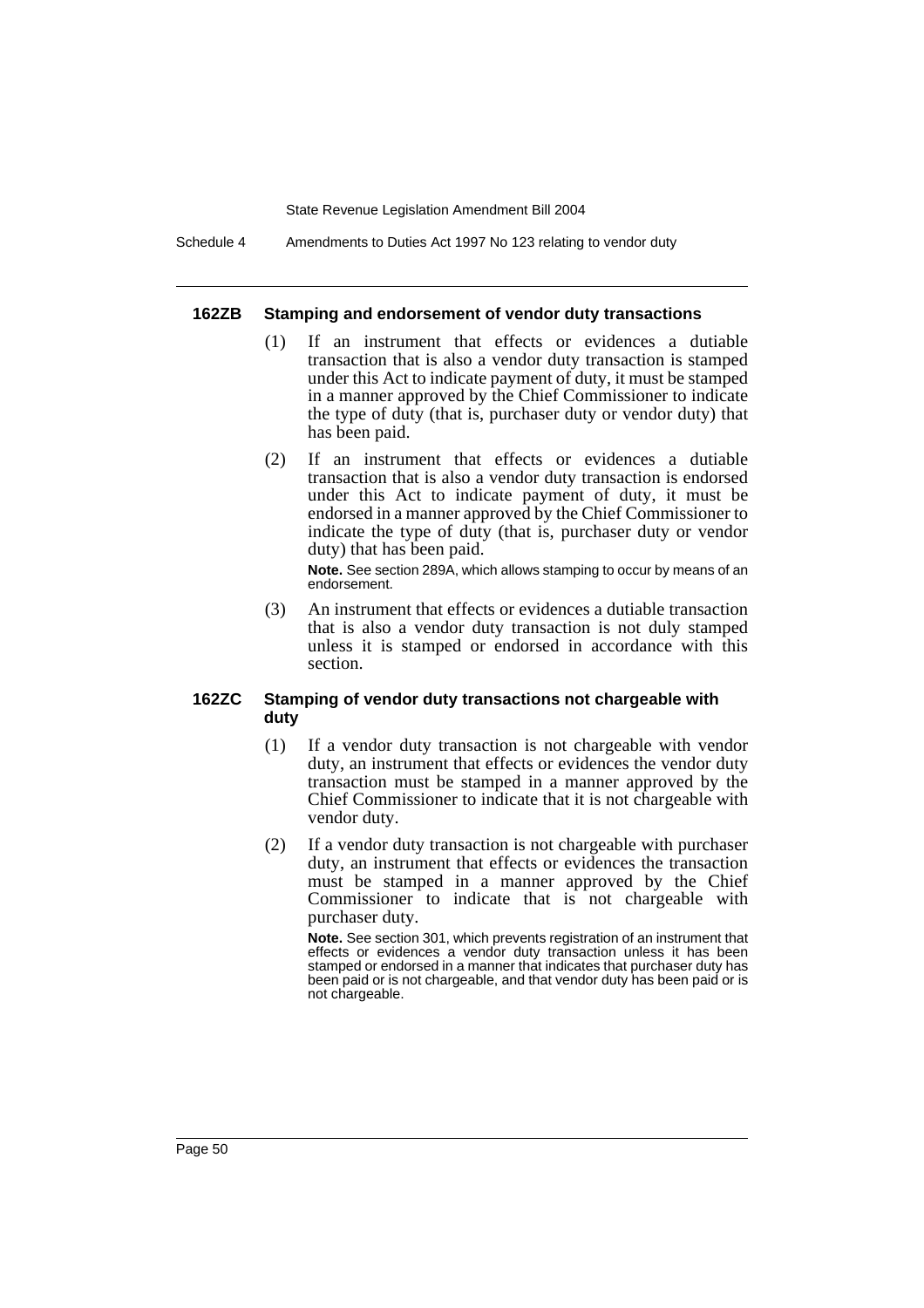Amendments to Duties Act 1997 No 123 relating to vendor duty Schedule 4

# **162ZD What is purchaser duty?**

For the purposes of this Part, *purchaser duty* is the duty (if any) payable in respect of a dutiable transaction under Chapter 2.

## **162ZE Duplicates or counterparts**

The duty chargeable under section 271 in respect of a duplicate or counterpart of an instrument is not payable in respect of any duplicate or counterpart of an instrument that effects or evidences a vendor duty transaction.

## **[4] Section 288 Stamping of instruments**

Insert at the end of section 288:

**Note.** In relation to vendor duty transactions, see Part 6 of Chapter 4.

### **[5] Section 293 Reassessments—failed instruments**

Omit the note at the end of the section. Insert instead:

**Note.** See Part 5 of Chapter 2 for refunds of duty under Chapter 2 on failed instruments and Part 4 of Chapter 4 for refunds of vendor duty on failed instruments.

#### **[6] Section 301 Registration of transactions and instruments**

Insert at the end of the section:

- (2) In the case of a dutiable transaction that is also a vendor duty transaction, the transaction or instrument referred to in subsection (1) must be stamped or endorsed, in accordance with Chapter 4, in a manner that indicates:
	- (a) that purchaser duty has been paid in respect of the transaction or that the transaction is not chargeable with purchaser duty, and
	- (b) that vendor duty has been paid in respect of the transaction or that the transaction is not chargeable with vendor duty.

**Note.** See Part 6 of Chapter 4.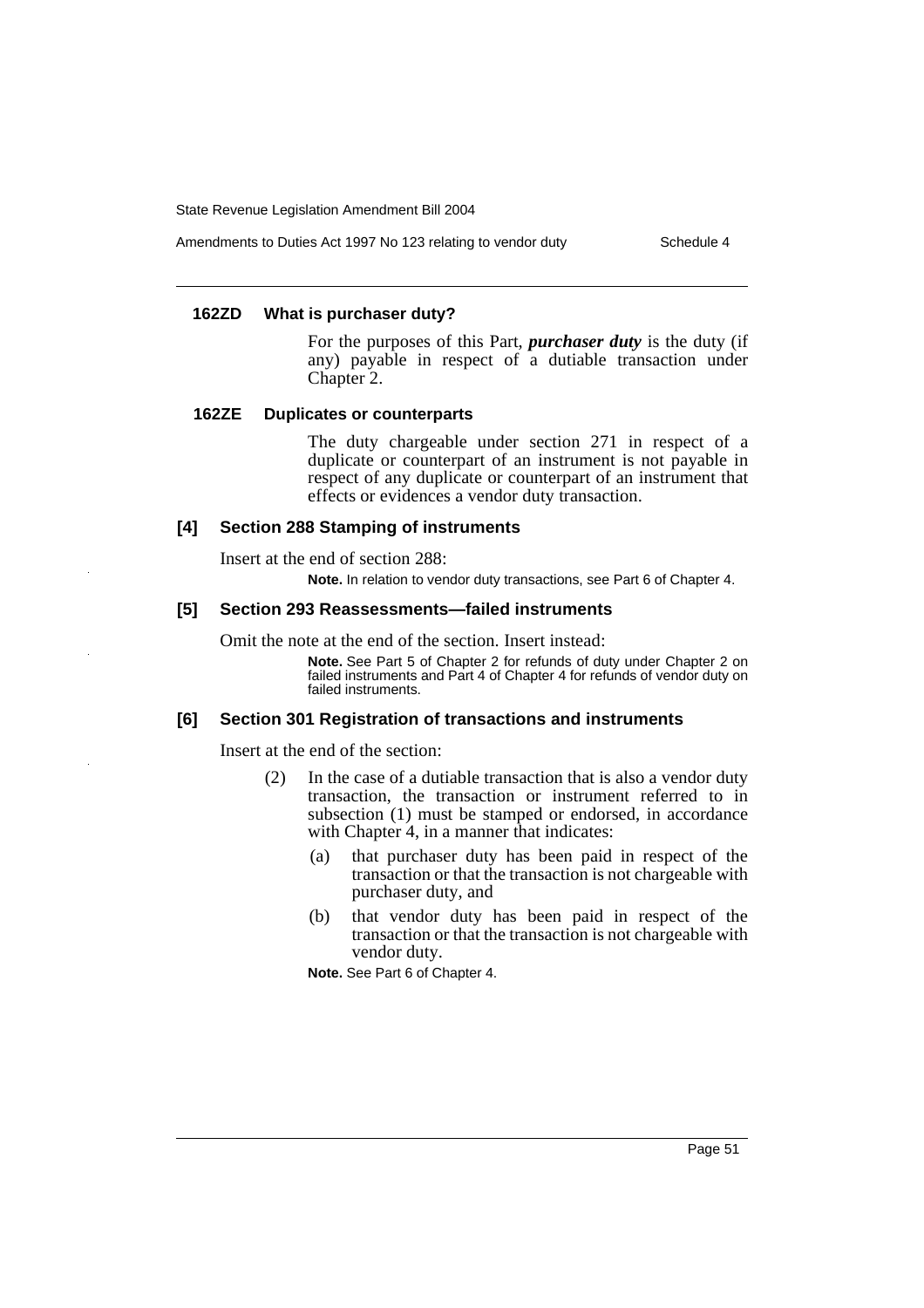Schedule 4 Amendments to Duties Act 1997 No 123 relating to vendor duty

#### **[7] Schedule 1 Savings, transitional and other provisions**

Insert at the end of the Schedule with appropriate Part and clause numbers:

## **Part State Revenue Legislation Amendment Act 2004—provisions consequent on introduction of vendor duty**

#### **Application of vendor duty**

- (1) The duty charged by Chapter 4, as inserted by the *State Revenue Legislation Amendment Act 2004*, is charged on vendor duty transactions that occur on or after the commencement of Schedule 4 to that Act, except as provided by this Part.
- (2) It does not matter that the vendor acquired an equitable or legal interest in the land-related property the subject of the vendor duty transaction before that commencement.
- (3) Vendor duty is not chargeable in respect of a transfer of landrelated property made in conformity with an agreement for sale or transfer of the land-related property first executed before the commencement of Schedule 4 to the *State Revenue Legislation Amendment Act 2004*.
- (4) Vendor duty is not chargeable in respect of a vendor duty transaction that results from the exercise of an option for the sale or purchase of land-related property, if the option was granted before the date the Bill for the *State Revenue Legislation Amendment Act 2004* was introduced in the Legislative Assembly.
- (5) Section 25, insofar as it allows the aggregation of vendor duty transactions for the purpose of Chapter 4, does not apply to a vendor duty transaction that occurred before the commencement of Schedule 4 to the *State Revenue Legislation Amendment Act 2004*.

**Note.** See Part 2 of Chapter 4, which allows vendor duty transactions to be aggregated under that Chapter in the same manner as they can be aggregated under Chapter 2.

#### **Application of exemptions from vendor duty**

(1) A reference in Chapter 4 and Schedule 2 to the use or occupation of a building or land extends to any use or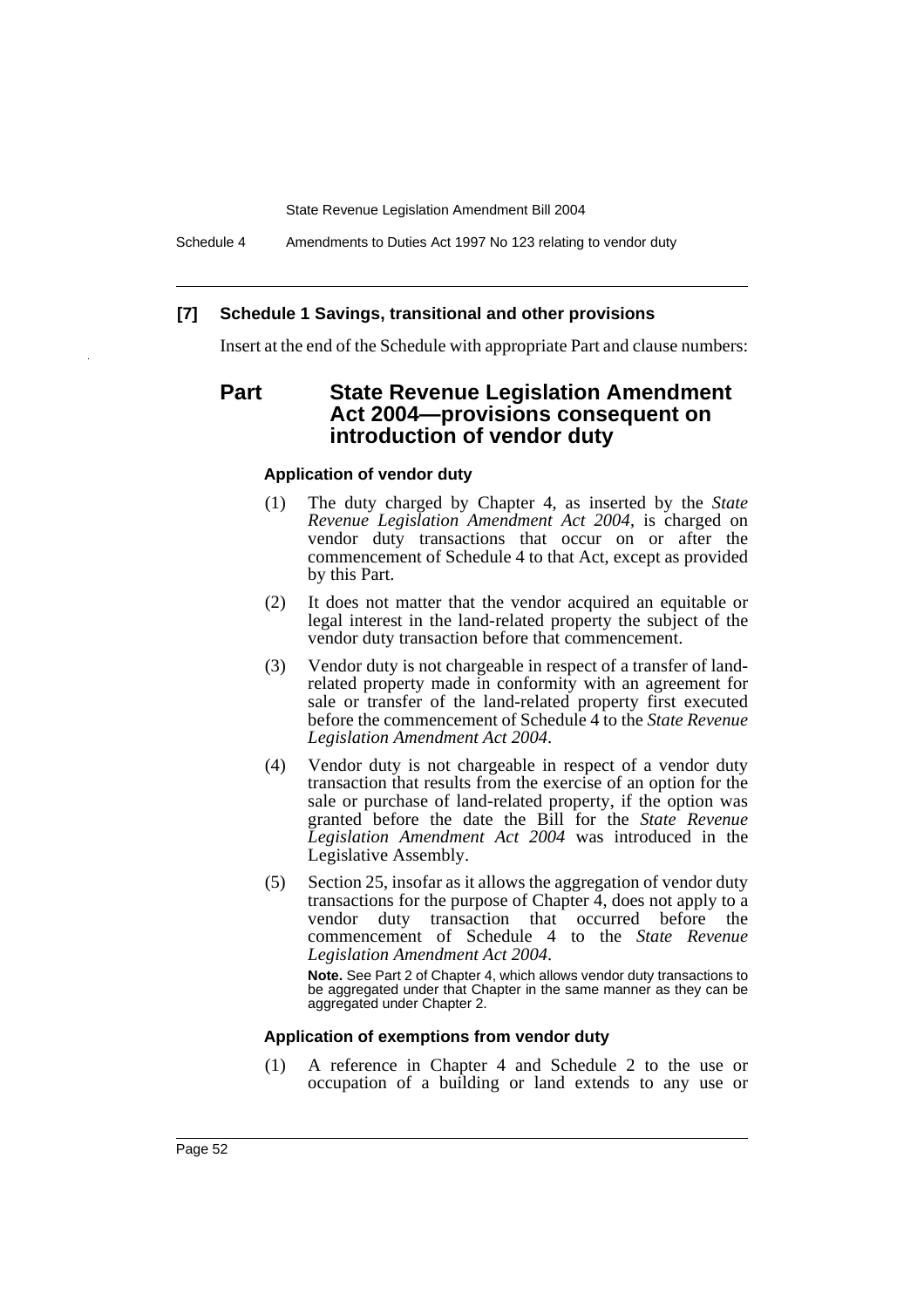occupation occurring before the commencement of that Chapter (as inserted by the *State Revenue Legislation Amendment Act 2004*).

- (2) A reference in Chapter 4 to any works carried out by or on behalf of the vendor in respect of a vendor duty transaction extends to works carried out by or on behalf of the vendor before the commencement of that Chapter (as inserted by the *State Revenue Legislation Amendment Act 2004*).
- (3) A reference in Division 4 of Part 5 of Chapter 4 to the completion of construction of a new building or a substantially new building is, if construction was completed within 12 months before the commencement of Chapter 4, taken to be a reference to the date of commencement of Chapter 4 (as inserted by the *State Revenue Legislation Amendment Act 2004*).
- (4) A reference in clause 6 of Schedule 2, as inserted by the *State Revenue Legislation Amendment Act 2004*, to the date of the death of a deceased person is, if the person died before the commencement of that Schedule, taken to be a reference to the date of commencement of that Schedule.

## **[8] Schedule 2**

Insert after Schedule 1:

## **Schedule 2 Principal place of residence exemption—concessions and restrictions**

(Section 162E)

## **Part 1 Preliminary**

## **1 Definitions**

(1) In this Schedule:

*excluded residential occupancy*—see clause 2.

*principal place of residence exemption* means the principal place of residence exemption referred to in Division 1 of Part 5 of Chapter 4.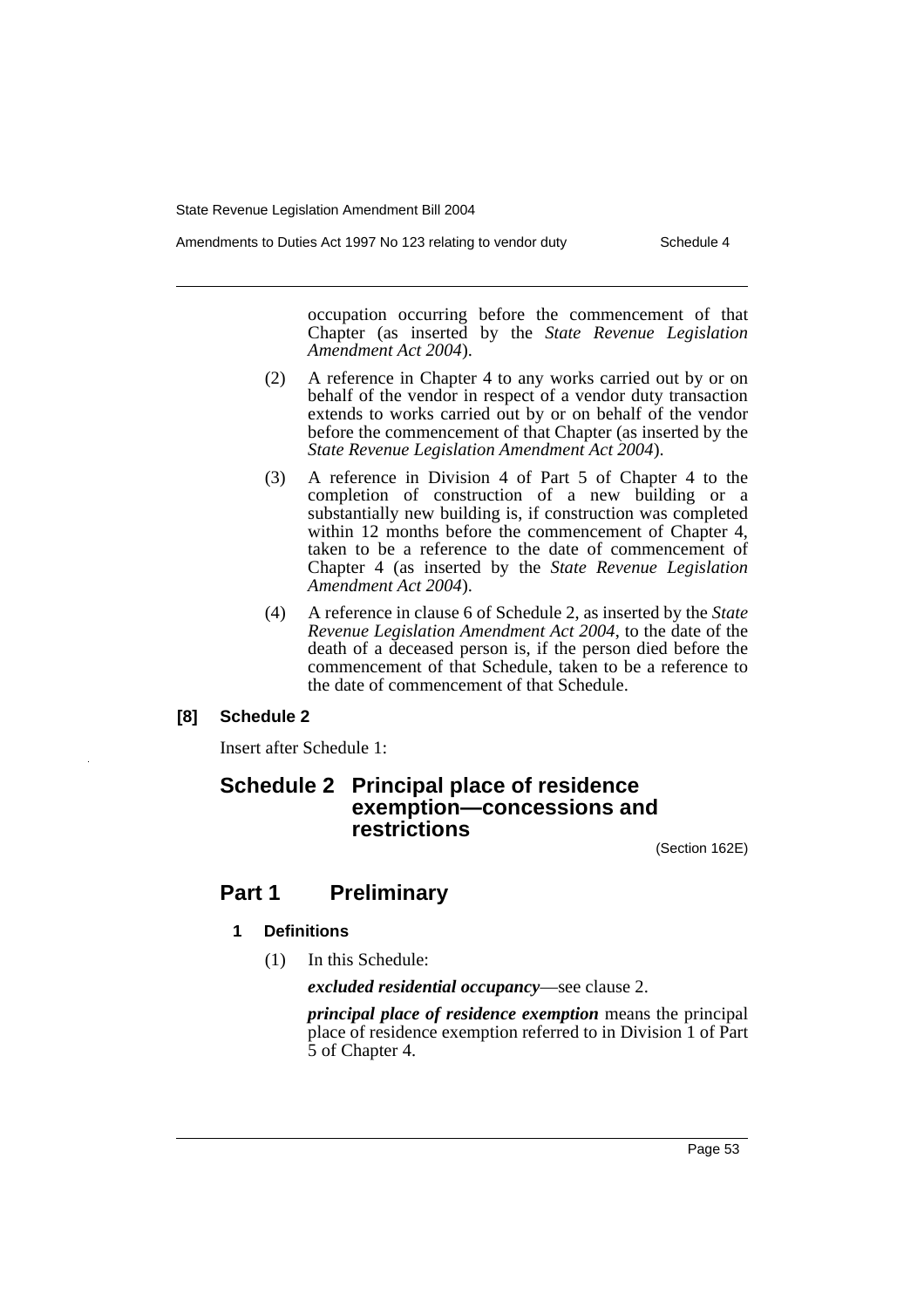Schedule 4 Amendments to Duties Act 1997 No 123 relating to vendor duty

(2) Expressions used in this Schedule have the same meaning as they have in Division 1 of Part 5 of Chapter 4.

## **Part 2 Concessions**

### **2 Concession for land on which there is one other residential occupancy**

- (1) For the purposes of the principal place of residence exemption, if a building or buildings used or occupied for residential purposes contains or contain a residential occupancy other than that of the vendor, the use of the building or buildings for the purpose of that other residential occupancy may be disregarded if:
	- (a) the residential occupancy is an excluded residential occupancy, and
	- (b) the building contains or buildings contain (out of a total of all rooms in the building or buildings) not more than one of those excluded residential occupancies (not including the occupancy of the vendor).
- (2) For the purpose of this Schedule, each of the following residential occupancies is an *excluded residential occupancy*:
	- (a) one room,
	- (b) one suite of rooms (not being a flat) each room of which all occupants of the suite are entitled to occupy,
	- (c) one flat,
	- (d) one suite of rooms (not being a flat) each room of which all occupants of the suite are entitled to occupy, and one room,
	- (e) one flat and one room,
	- (f) 2 rooms, each of which is separately occupied.
- (3) Accordingly, land does not cease to be residential land for the purposes of the principal place of residence exemption merely because there is on the land one, but not more than one, such excluded residential occupancy, even if income is derived from the residential occupancy.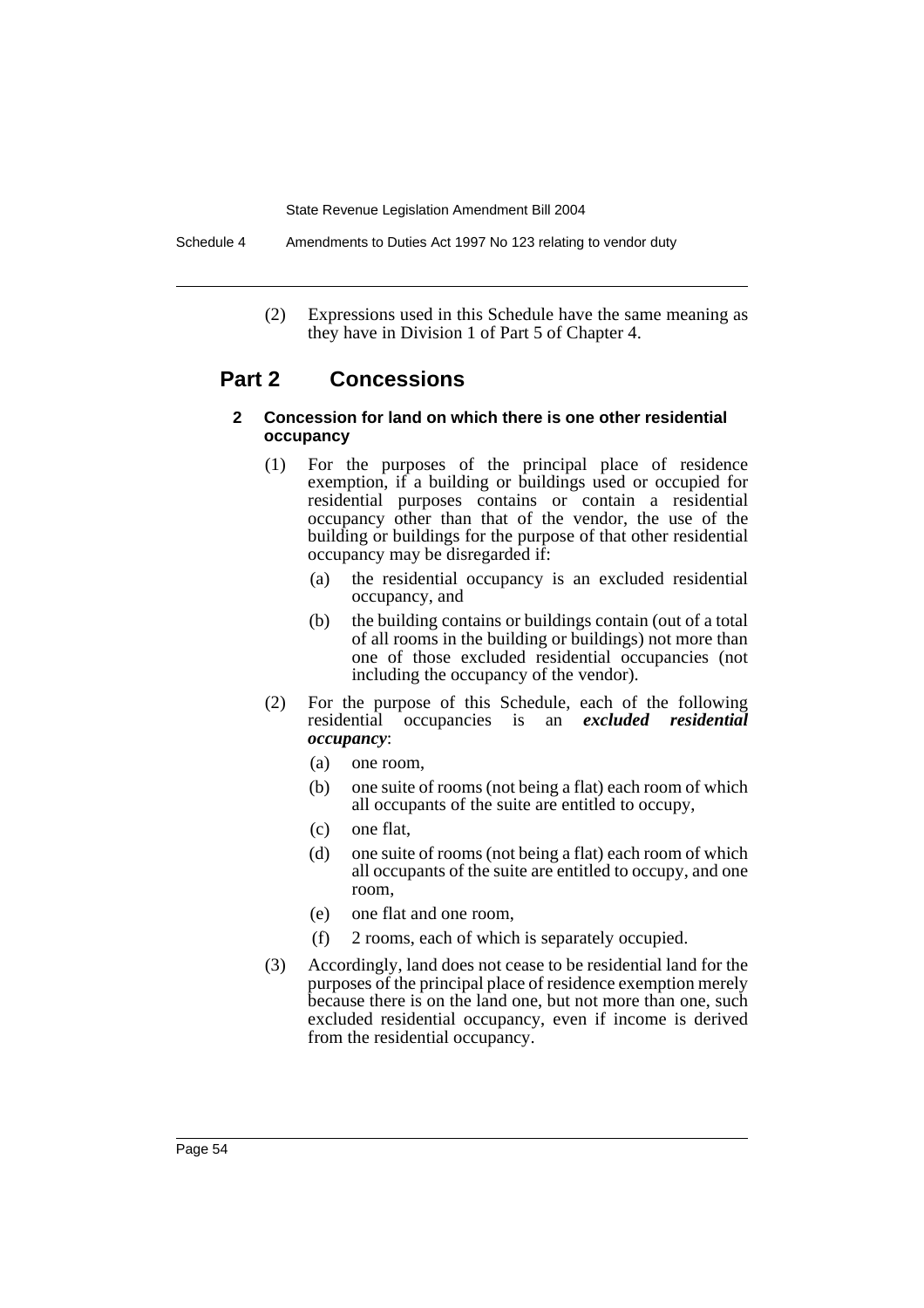## Amendments to Duties Act 1997 No 123 relating to vendor duty Schedule 4

#### **3 Concession for land used for incidental business purposes**

- (1) For the purposes of the principal place of residence exemption, if land is used and occupied by a person primarily for residential purposes but not more than one room is used primarily for business purposes, the use of the land for the purpose of the business may be disregarded if the business is primarily conducted elsewhere.
- (2) Subsection (1) applies even if income is derived from the use of the land for that purpose.
- (3) Except as provided by subclause (2), nothing in this clause affects, or is affected by, section 162C.

### **4 Concession for sale of former principal place of residence**

- (1) If the Chief Commissioner is satisfied that land to which a vendor duty transaction relates has been occupied by the vendor as his or her principal place of residence for a period ending within 6 months before the liability date, that use and occupation is taken, for the purpose of the principal place of residence exemption, to have continued until the liability date.
- (2) The *liability date*, in respect of a vendor duty transaction, is the date on which, but for this clause, a liability for vendor duty would arise in respect of the transaction.
- (3) This clause applies in respect of land only if the Chief Commissioner is satisfied that no income has been derived from the use or occupation of the land since the actual use or occupation of the land by the vendor ceased.

## **5 Concession for absences from former residence**

- (1) If the Chief Commissioner is satisfied that:
	- (a) land to which a vendor duty transaction relates (*the former residence*) has been used and occupied by the vendor as his or her principal place of residence for a continuous period of at least 2 years, and
	- (b) that period of use and occupation ended no more than 6 years before the vendor duty transaction occurred,

the vendor is taken, for the purpose of the principal place of residence exemption, to have continued to use and occupy the former residence as his or her principal place of residence during the period after that actual use and occupation ended.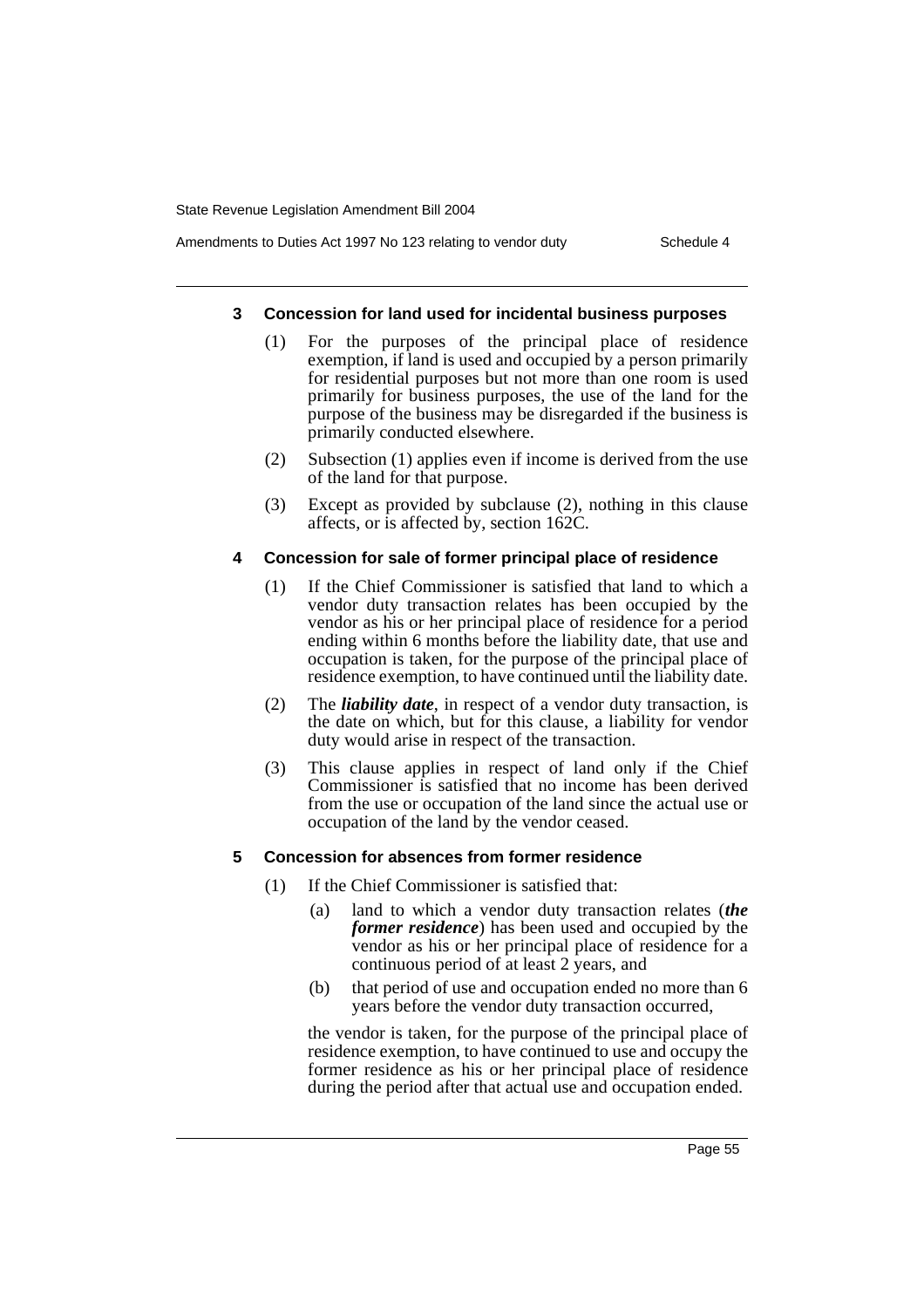Schedule 4 Amendments to Duties Act 1997 No 123 relating to vendor duty

- (2) The maximum period for which the vendor may be taken, under this clause, to continue to use and occupy the former residence as a principal place of residence is 6 years starting at the end of the most recent actual occupation period of at least 2 years.
- (3) An *actual occupation period* is a period during which the former residence was actually used and occupied by the vendor as a principal place of residence, and does not include any period for which the vendor may be taken, under clause 4 or this clause, to have used and occupied the former residence as a principal place of residence.
- (4) Despite the other provisions of this clause, the use or occupation of land by a person is not taken to continue during any period in respect of which the person used or occupied other land as a principal place of residence, if a vendor duty transaction in relation to that other land is not chargeable with vendor duty as a consequence of that person's use and occupation of the other land as a principal place of residence.
- (5) This clause is subject to clause 10 (which limits members of a family to one principal place of residence exemption).

## **6 Concession on death of resident**

- (1) If the vendor in respect of a vendor duty transaction is the legal personal representative of a deceased person, or a beneficiary under a will of a deceased person or on the intestacy of a deceased person, and the transaction relates to land that was used and occupied by the deceased person as his or her principal place of residence immediately before his or her death, the following provisions apply:
	- (a) the use and occupation of the land by the deceased person is taken to have continued, for the purpose of the principal place of residence exemption, as if the deceased person had not died,
	- (b) the principal place of residence exemption applies in respect of a vendor duty transaction relating to the land in the same way as it would apply if the deceased person were the vendor in relation to the transaction.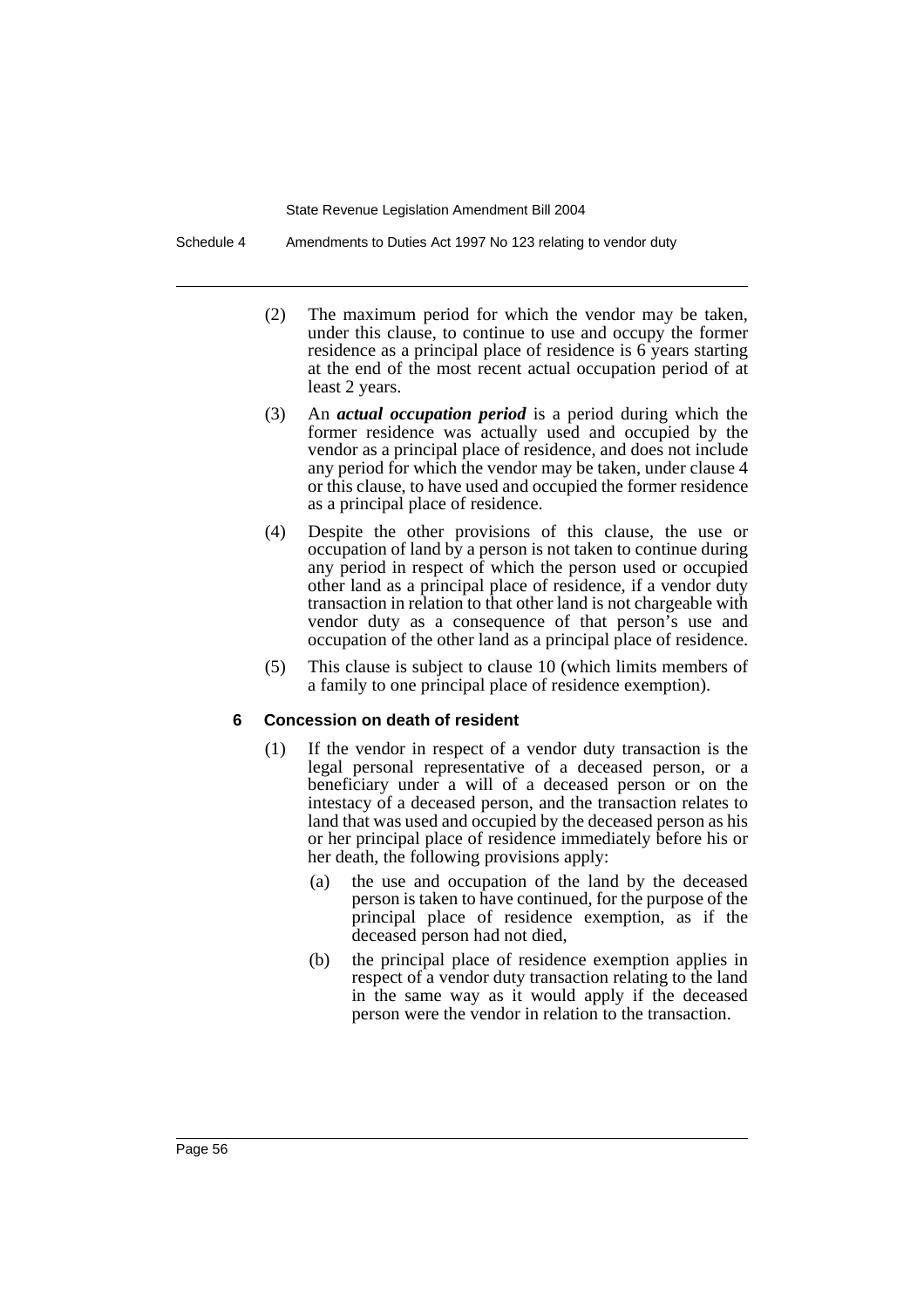- Amendments to Duties Act 1997 No 123 relating to vendor duty Schedule 4
	- (2) Subclause (1) operates only until whichever of the following happens first:
		- (a) a period of 12 months expires after the date of the deceased person's death,
		- (b) the deceased person's interest in the land vests in any person (other than the legal personal representative of the deceased person or beneficiary under a will of the deceased person or on intestacy of the deceased person).
	- (3) For the purposes of this section, if the deceased person is a registered proprietor under the *Real Property Act 1900* in respect of his or her interest in the land, the deceased person's interest in the land is taken to vest in another person when that other person is registered as the proprietor of that interest under that Act.

## **7 Concession for life estates following death of resident**

- (1) If a person who owns land dies and the land is used and occupied by another person pursuant to a life estate created by the will of the deceased person, the following provisions apply:
	- (a) the use and occupation of the land by the deceased person is taken to continue, for the purpose of the principal place of residence exemption, as if the deceased person had not died,
	- (b) the principal place of residence exemption applies in respect of a vendor duty transaction relating to the land in the same way as it would apply if the deceased person were the vendor in relation to the transaction.
- (2) Subclause (1) operates only until a period of 12 months expires after the termination of the life estate or, if the deceased person's interest in the land vests in another person after the termination of the life estate but before the end of that 12 month period, until the interest vests in that other person.
- (3) For the purposes of this section, if the deceased person is a registered proprietor under the *Real Property Act 1900* in respect of his or her interest in the land, the deceased person's interest in the land is taken to vest in another person when that other person is registered as the proprietor of that interest under that Act.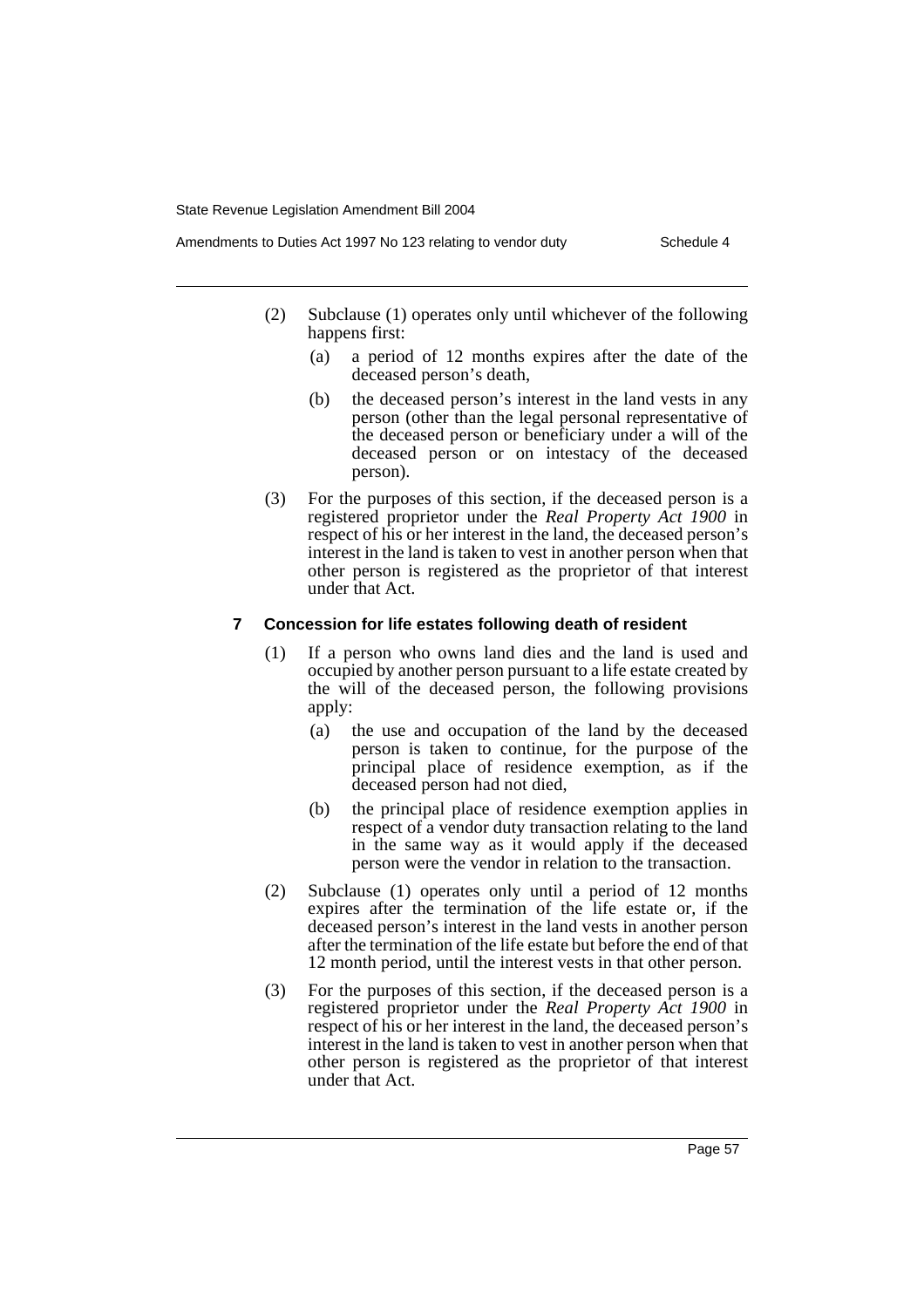Schedule 4 Amendments to Duties Act 1997 No 123 relating to vendor duty

### **8 Concession for couples who separate**

- (1) If the Chief Commissioner is satisfied that a person who uses and occupies land as his or her principal place of residence is the former spouse of the vendor in respect of a vendor duty transaction:
	- (a) the use and occupation of the land by the former spouse is taken, for the purpose of the principal place of residence exemption, to be the use and occupation of the land by the vendor, and
	- (b) the principal place of residence exemption applies in respect of a vendor duty transaction relating to the land in the same way as it would apply if the former spouse were the vendor in relation to the transaction.
- (2) For the purposes of this clause, a person is the *former spouse* of another person if the Chief Commissioner is satisfied that:
	- (a) the person is or was legally married to the other person and the marriage that has been dissolved or annulled, or in the opinion of the Chief Commissioner, has broken down irretrievably, or
	- (b) the person was in a de facto relationship with the other person and the Chief Commissioner is satisfied that the relationship has been terminated.
- (3) This clause does not prevent the principal place of residence exemption applying in respect of land actually used and occupied by the vendor as a principal place of residence even though other land is used and occupied as a principal place of residence by the vendor's former spouse.

## **Part 3 Restrictions**

## **9 Trustees**

The principal place of residence exemption does not apply to land if the person using and occupying the land as a principal place of residence is an owner of the land by reason of being a trustee.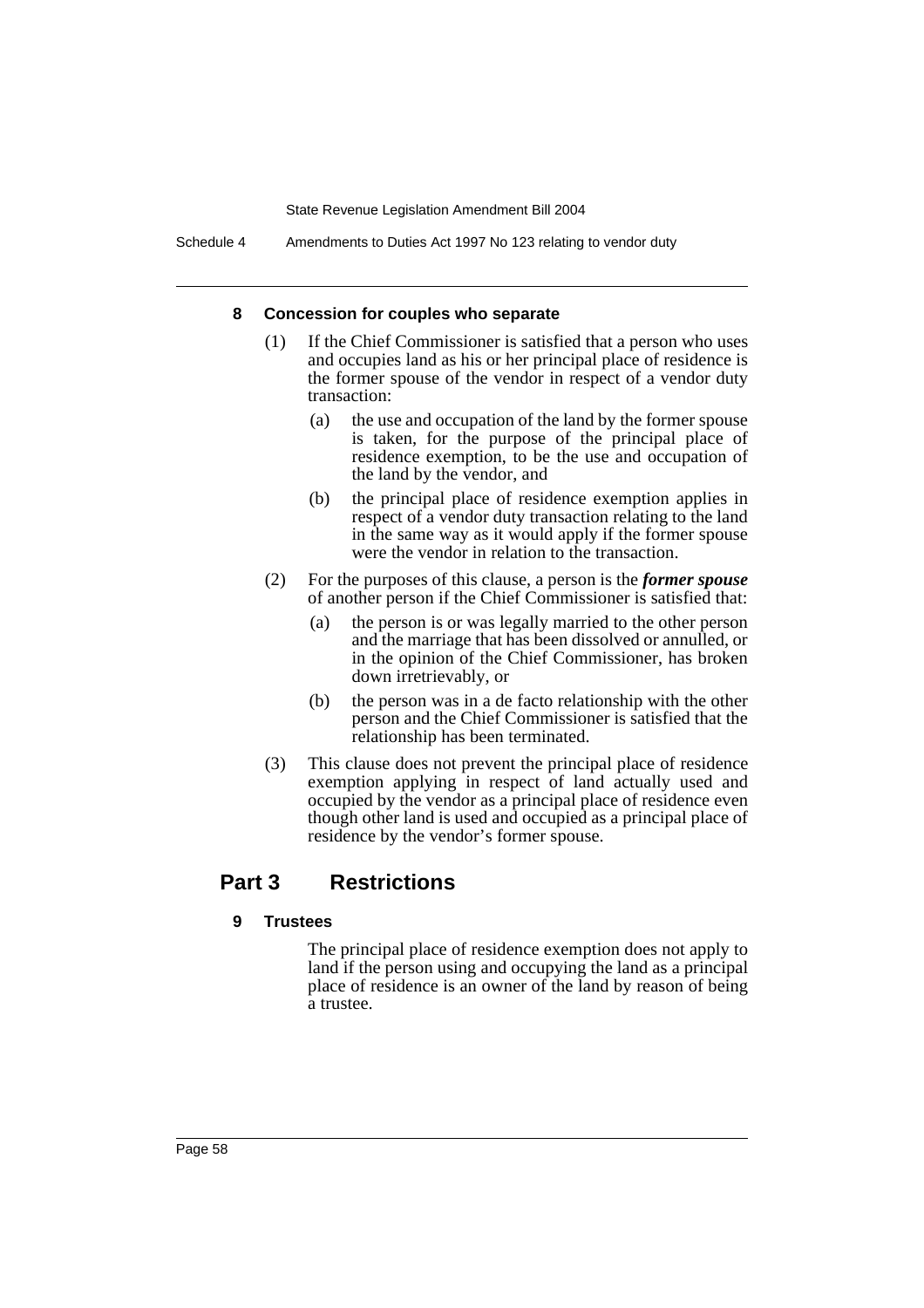#### Amendments to Duties Act 1997 No 123 relating to vendor duty Schedule 4

## **10 Only one principal place of residence for all members of same family**

- (1) For the purposes of the principal place of residence exemption, only one place of residence may be treated as the principal place of residence of all members of the same family.
- (2) Accordingly, if a vendor duty transaction is not chargeable with vendor duty in relation to land because of the use or occupation of the land by the vendor as a principal place of residence, the use or occupation of any other land by the vendor or any member of the vendor's family during the period of 2 years ending on the date on which, but for this Schedule, a liability for vendor duty would arise in respect of the vendor duty transaction, is to be disregarded.
- (3) For the purposes of this clause, a *family* consists of the following:
	- (a) a person and his or her spouse (if any),
	- (b) any dependent child or dependent step-child of the person and his or her spouse (or of either of them) who ordinarily resides with the person or his or her spouse.
- (4) A person is the *spouse* of another person if:
	- (a) they are legally married, or
	- (b) they are living together as a couple in a de facto relationship.
- (5) However, if the Chief Commissioner is satisfied that a person:
	- (a) is legally married to another person but not cohabiting with that other person, and
	- (b) has no intention of resuming cohabitation with that other person,

the person is not to be regarded as the spouse of that other person and if a dependent child or dependent step-child of the person has a joint interest in the principal place of residence of the spouse, that interest is to be disregarded.

(6) A person who is the child or step-child of another person is a *dependent child* or a *dependent step-child* if the person is under 18 years of age and is not legally married.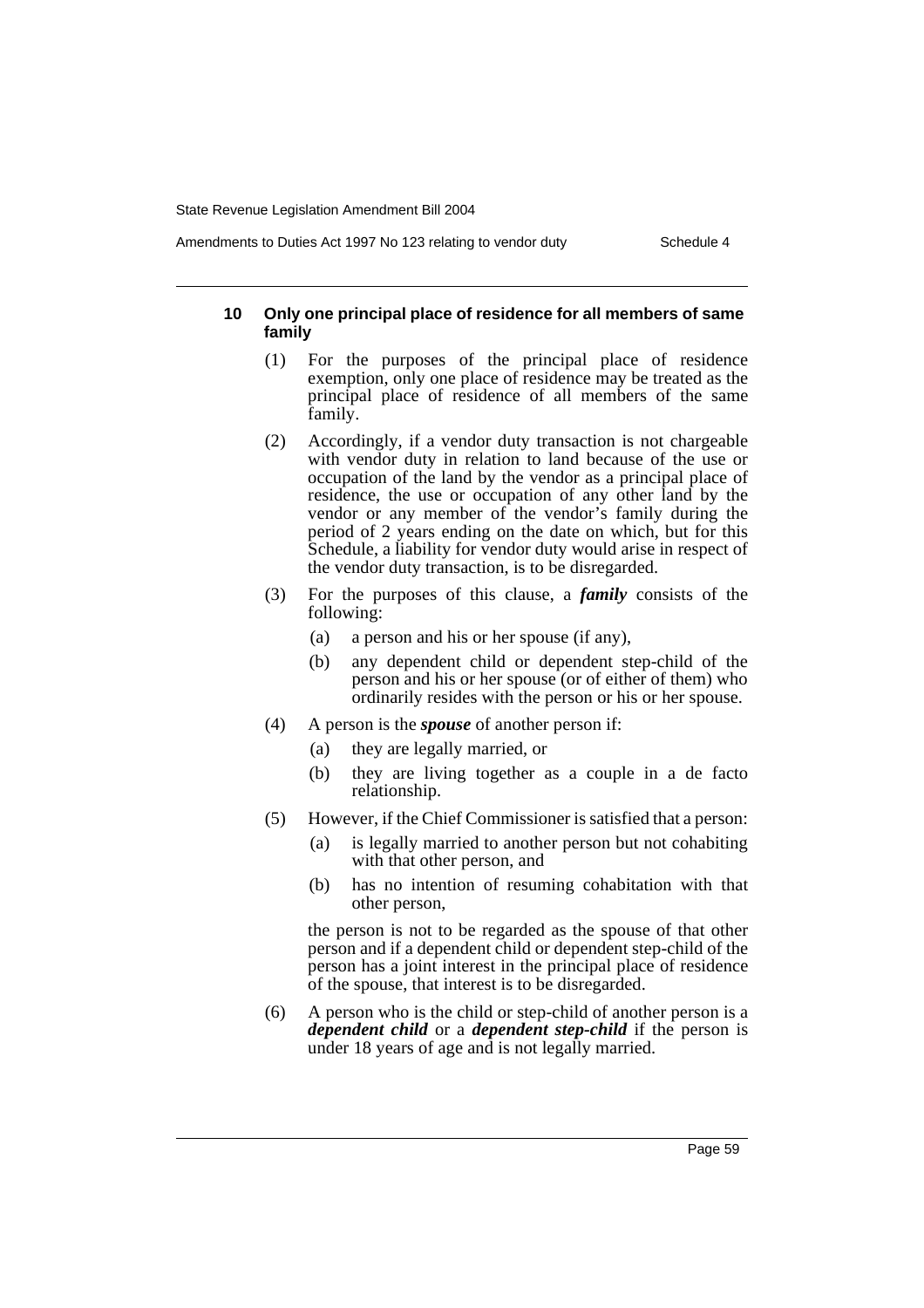Schedule 4 Amendments to Duties Act 1997 No 123 relating to vendor duty

## **[9] Dictionary**

Insert in alphabetical order:

*land-related property* has the meaning given by section 149. *vendor duty transaction* has the meaning given by section 146.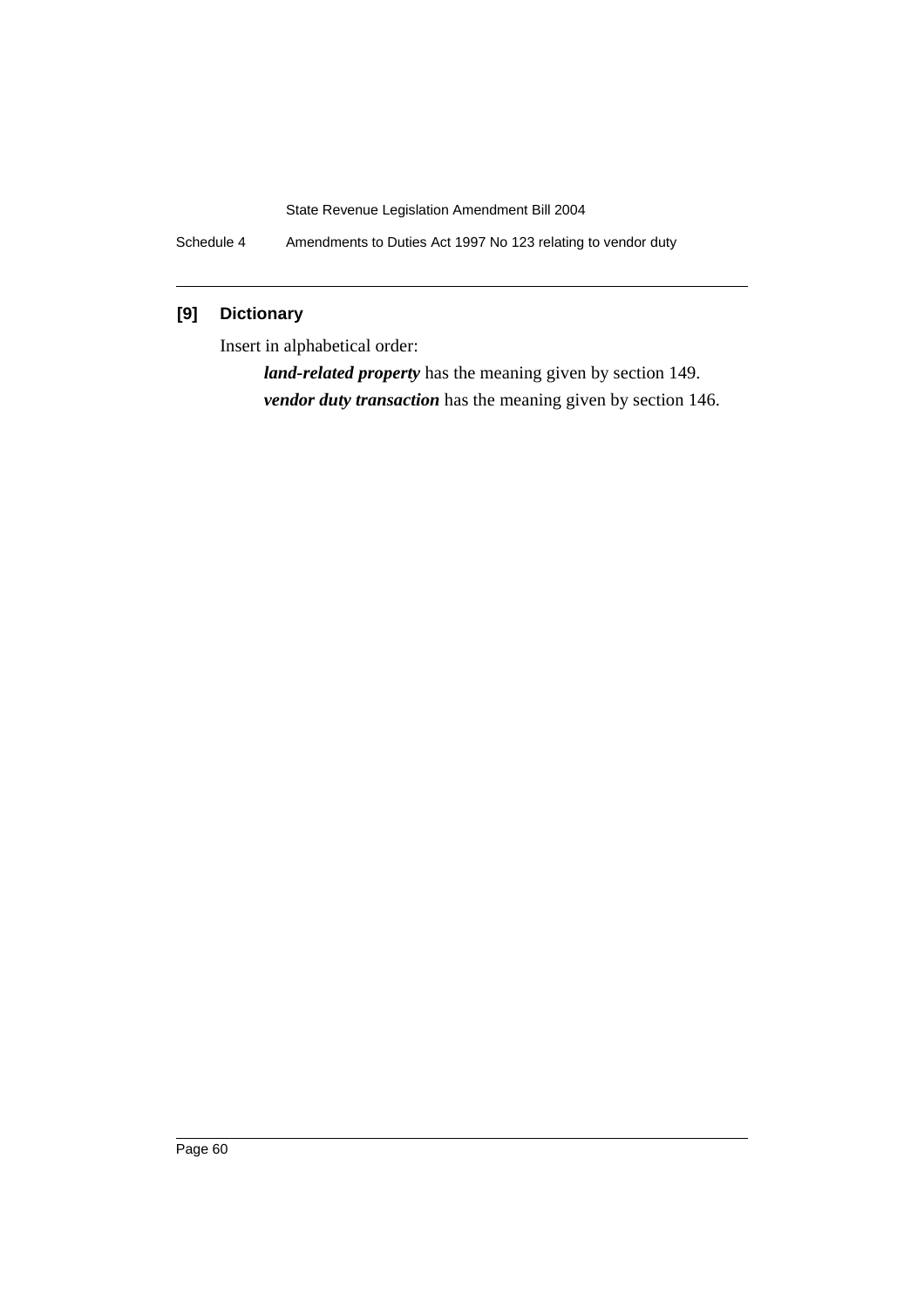Miscellaneous amendments **Schedule 5** and the schedule 5

## **Schedule 5 Miscellaneous amendments**

(Section 3)

## **5.1 Duties Act 1997 No 123**

### **[1] Section 108 Effect of uncompleted agreements**

Insert at the end of section 108 (2):

**Note.** A refund may be payable in relation to the rescission, annulment or other termination of an agreement referred to in subsection (2) (a) or the completion of an agreement referred to in subsection (2)  $(b)$ —see section 122A.

#### **[2] Section 109 Constructive ownership of land holdings and other property: linked entities**

Omit section 109 (2) (a) (iv).

#### **[3] Section 111 What are "interests" and "significant interests" in landholders?**

Omit section 111 (3). Insert instead:

- (3) An interest in a landholder is not counted for the purposes of this section if the interest concerned:
	- (a) is an interest in a unit trust scheme acquired before 10 June 1987, or
	- (b) is an interest in a private company acquired before 21 November 1986, or
	- (c) was acquired at a time when the landholder did not hold land in New South Wales.

## **[4] Section 114 What is a "relevant acquisition"?**

Insert "of other qualifying investors in relation to the scheme" after "associated persons" in section 114 (3).

## **[5] Section 119 Exemptions**

Insert at the end of section 119 (1) (i) (ii):

, or

(j) if the acquisition is a transfer of dutiable property in respect of which duty of \$10 is chargeable under section 54.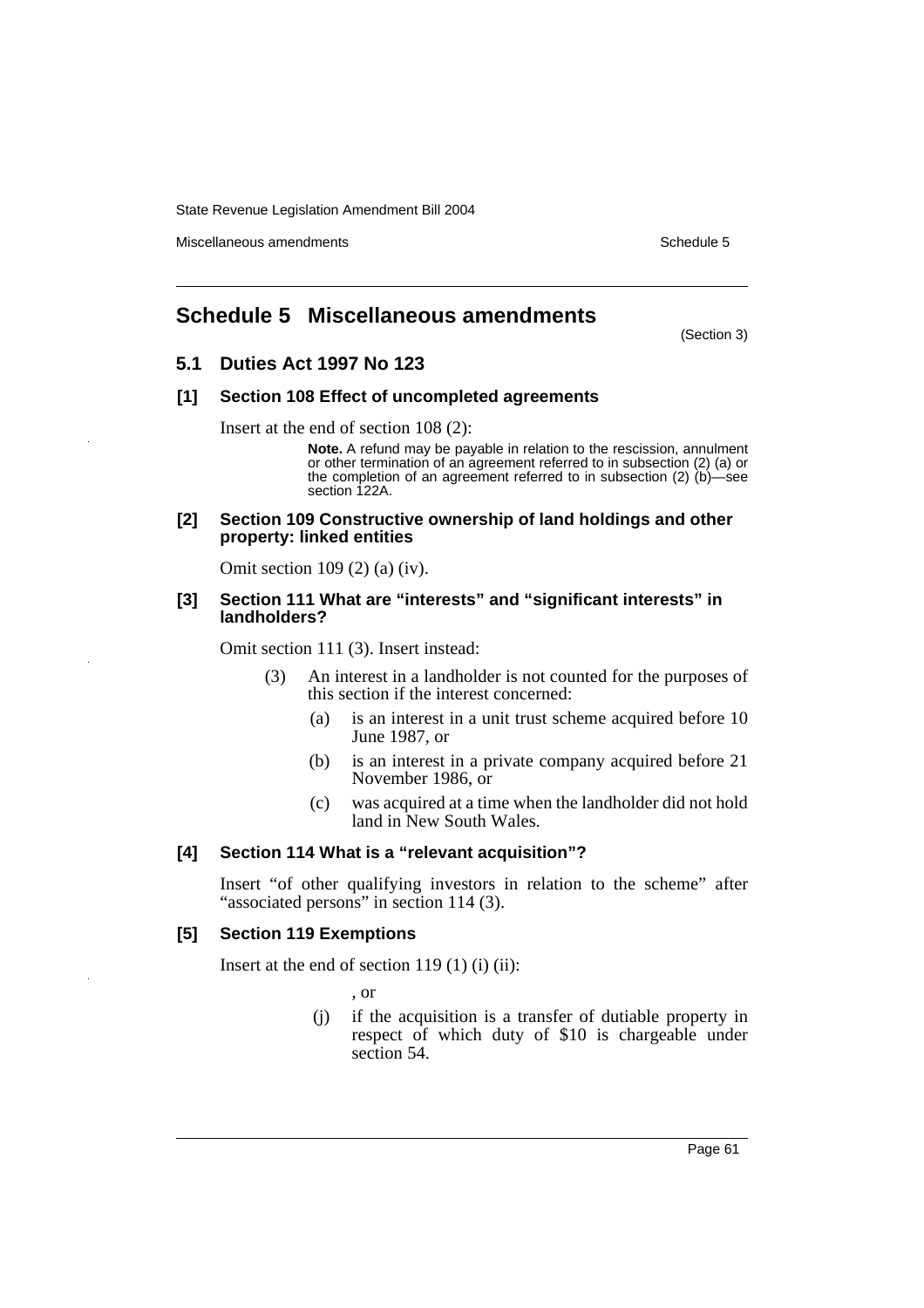Schedule 5 Miscellaneous amendments

## **[6] Section 122A**

Insert after section 122:

### **122A Agreements for disposal or acquisition of property other than land**

- (1) If, at the time of an acquisition of an interest by a person in a land rich landholder that necessitates the lodgment of an acquisition statement under Division 3, the landholder had agreed to dispose of property other than land, and the agreement has subsequently been rescinded, annulled or otherwise terminated without completion, the Chief Commissioner is to assess or reassess the statement as though the property the subject of the agreement was, at the time of the acquisition concerned, property of the landholder.
- (2) Subsection (1) does not apply unless the Chief Commissioner is satisfied that the rescission, annulment or other termination of the agreement is not part of a scheme or arrangement under which the object of the agreement has been or may be achieved in another way.
- (3) If, at the time of an acquisition of an interest by a person in a land rich landholder that necessitates the lodgment of an acquisition statement under Division 3, the landholder had agreed to acquire property other than land, and the agreement is subsequently completed, the Chief Commissioner is to assess or reassess the statement as though the property the subject of the agreement was, at the time of the acquisition concerned, property of the landholder.
- (4) In this section, a reference to a *landholder* includes a reference to a linked entity of the landholder.

## **[7] Section 179 Exemptions**

Omit "lessee, or" from section 179 (2) (b). Insert instead "lessee.".

## **[8] Section 179 (2) (c)**

Omit the paragraph.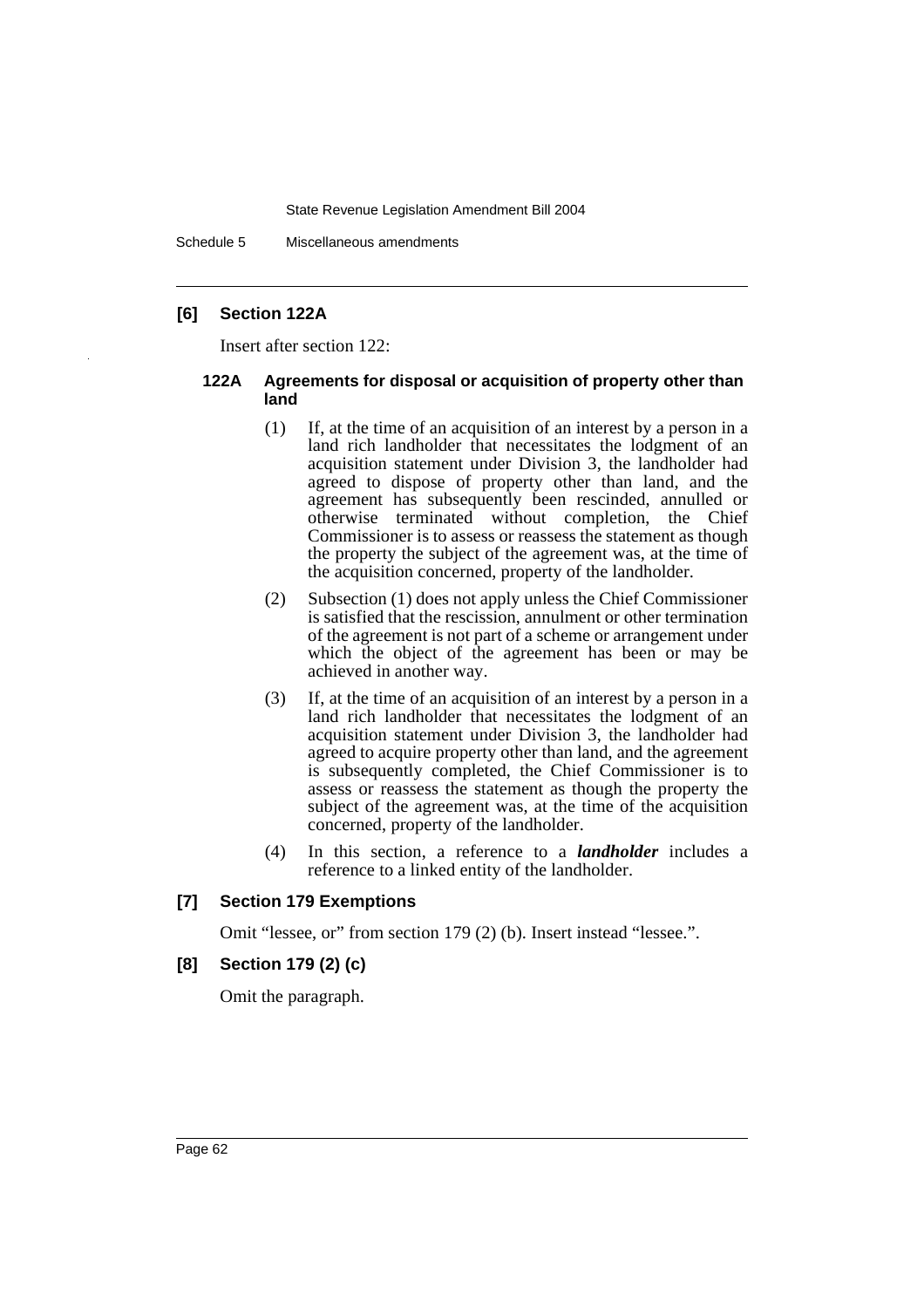Miscellaneous amendments **Schedule 5** and the schedule 5

## **[9] Section 179 (5)**

Insert after section 179 (4):

(5) For the purpose of applying the exemption provided for by this section, the cost of a lease is taken to include the amount of any premium paid or payable in respect of that lease (despite section  $166(2)$ ).

## **[10] Section 278**

Omit section 278. Insert instead:

### **278 Department of Housing and Aboriginal Housing Office tenants**

- (1) Duty under this Act is not chargeable on an agreement for the sale or transfer, or a transfer, of land, or a mortgage executed to finance or assist the purchase of that land (but only to the extent to which the amount secured by the mortgage is to finance or assist that purchase), or a mortgage in support of that mortgage, if the purchaser or borrower, or at least one of the purchasers or borrowers:
	- (a) is, at the date of the transaction or the date of the first execution of the instrument, an eligible tenant, and
	- (b) will obtain not less than 25% of the beneficial ownership of the land, and
	- (c) intends to occupy the land as his or her principal place of residence.
- (2) For the purposes of this section, a person is an *eligible tenant* if the person:
	- (a) is a tenant of the Department of Housing, or
	- (b) is a tenant under the Community Tenancy Scheme administered within that Department, or
	- (c) is a tenant of the Aboriginal Housing Office.
- (3) This section applies in respect of an agreement for sale or transfer, or a transfer, of land in respect of which an eligible tenant obtains less than 100% of the beneficial ownership of the land only if:
	- (a) the other purchasers are natural persons, and
	- (b) the Chief Commissioner is satisfied that each of those other purchasers is a member of the eligible tenant's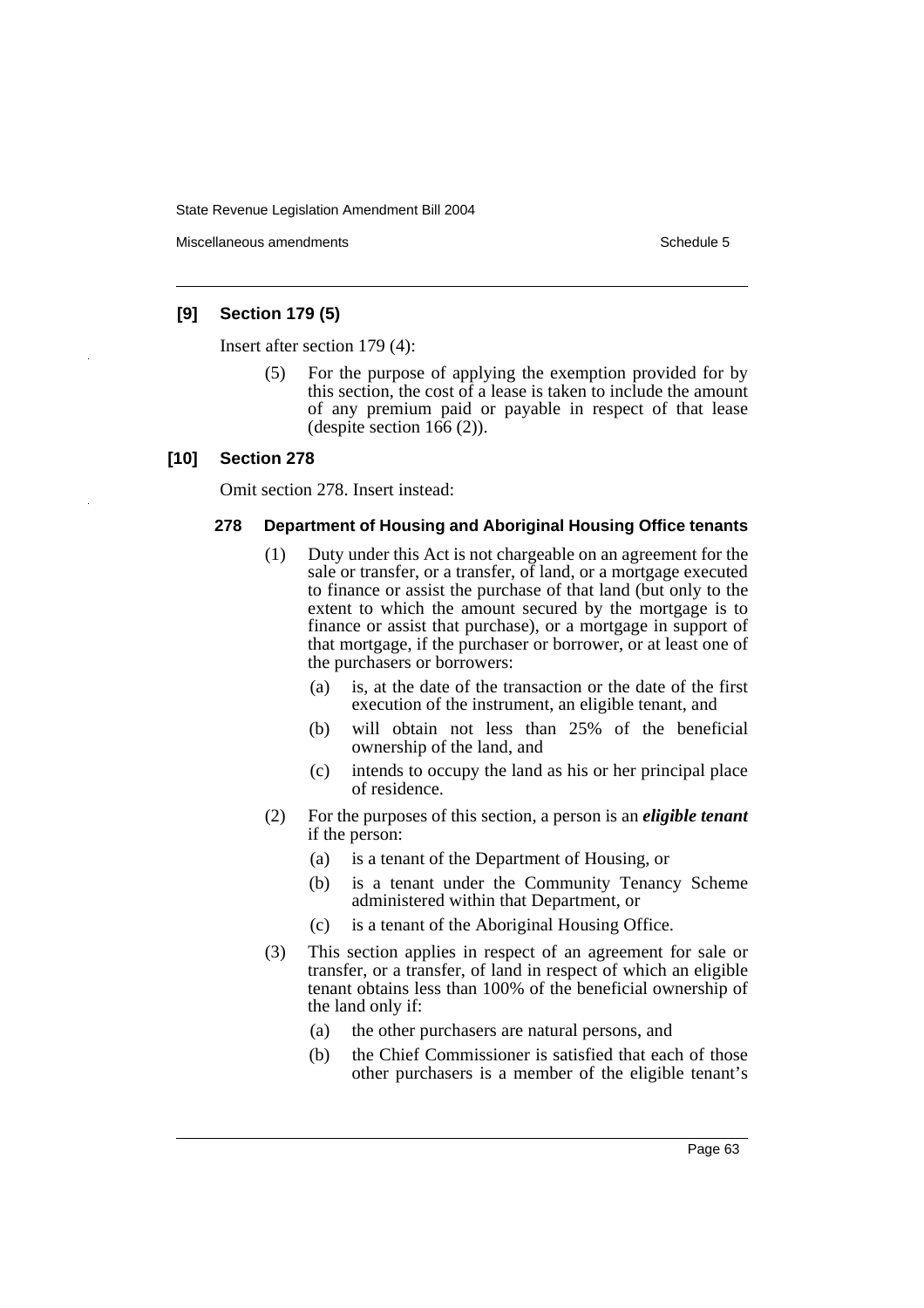Schedule 5 Miscellaneous amendments

family or a person who is genuinely assisting the eligible tenant to acquire the land as his or her principal place of residence.

- (4) For the purpose of subsection (3), the New South Wales Land and Housing Corporation is not considered to be a purchaser.
- (5) The exemption conferred by this section is conditional on the eligible tenant occupying the land concerned as his or her principal place of residence for a continuous period of at least 6 months, with that occupation starting within 12 months (or such longer period as the Chief Commissioner may approve) after completion of the agreement for sale or transfer, or transfer, of the land. This requirement is referred to as *the residence requirement*.
- (6) The Chief Commissioner may, if satisfied that there are good reasons to do so in a particular case:
	- (a) modify the residence requirement by approving a shorter period of occupation by an eligible tenant, or
	- (b) exempt an eligible tenant from compliance with the residence requirement.
- (7) If an eligible tenant fails to comply with the residence requirement, the eligible tenant must, within 14 days after the end of the period for compliance:
	- (a) give written notice of that fact to the Chief Commissioner, and
	- (b) pay to the Chief Commissioner the duty that would have been payable on the transactions or instruments concerned if they had not been exempt from duty under this section.
- (8) A person who fails to comply with subsection (7) is guilty of an offence.

Maximum penalty: 50 penalty units.

- (9) For the purposes of this section, a person is a member of an eligible tenant's *family* if:
	- (a) one is the spouse or de facto partner of the other, or
	- (b) the relationship between them is that of parent and child, brothers, sisters, or brother and sister.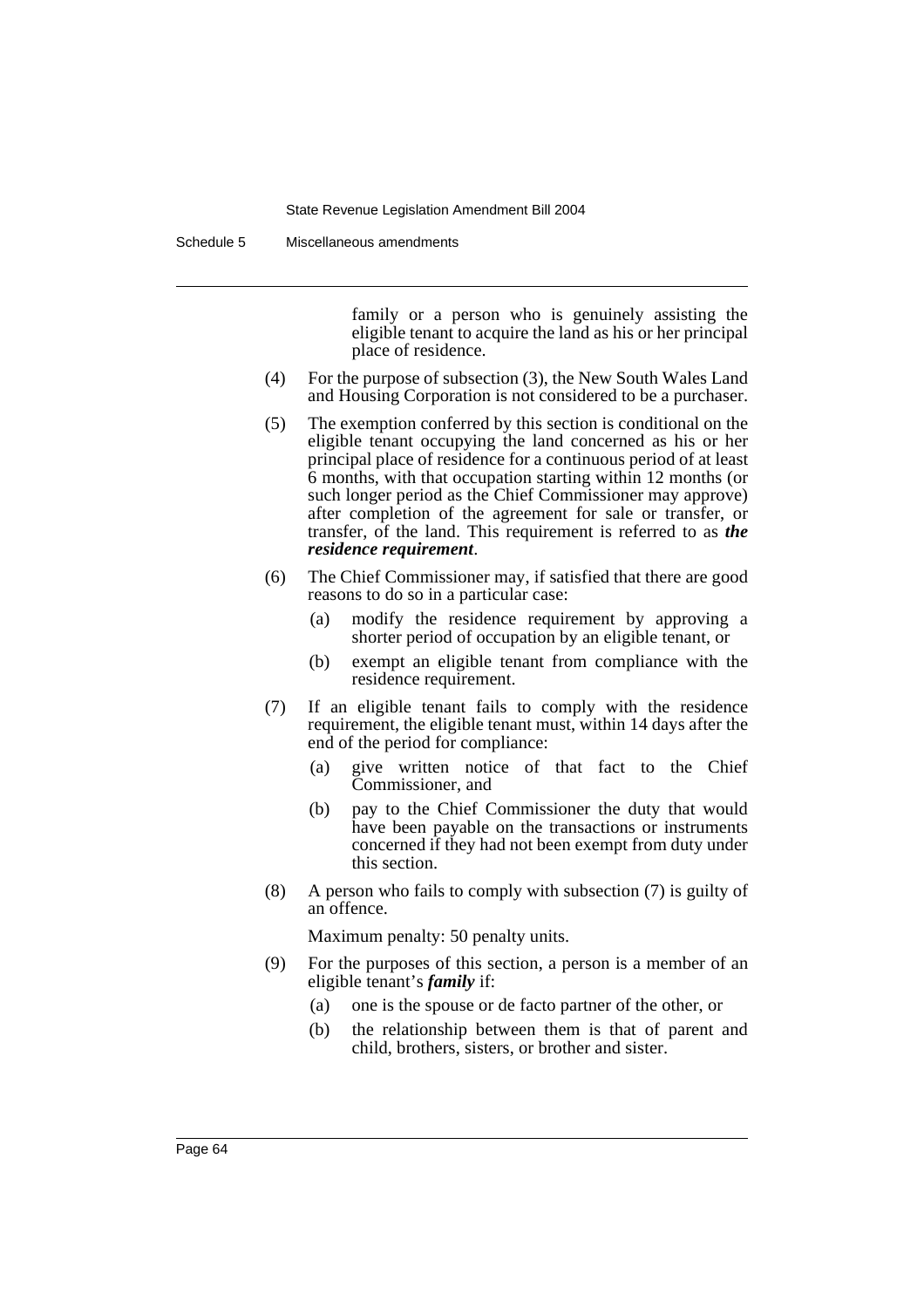Miscellaneous amendments **Schedule 5** and the schedule 5

## **[11] Schedule 1 Savings, transitional and other provisions**

Insert at the end of clause 1 (1):

*State Revenue Legislation Amendment Act 2004*

## **[12] Schedule 1**

Insert at the end of the Schedule with appropriate Part and clause numbers:

## **Part Provisions consequent on miscellaneous amendments made by State Revenue Legislation Amendment Act 2004**

## **Exemption for lease instruments**

- (1) Section 179 (5), as inserted by the *State Revenue Legislation Amendment Act 2004*, is taken to have effect as if it had commenced on 1 January 2004.
- (2) A lease instrument first executed on or after 1 January 2004 and before the date of assent to the *State Revenue Legislation Amendment Act 2004* in respect of which duty is chargeable because of section 179 (5) is taken (if the duty has not already been paid) to become liable to such duty on the date of assent to that Act (despite section 169 (1)).
- (3) The imposition, payment and recovery of duty under this Act before the date of assent to the *State Revenue Legislation Amendment Act 2004* is taken to have been validly done to the extent that it would have been validly done had section 179 (5) been in force at the time that it was done.

## **[13] Dictionary**

Insert "(within the meaning of the *Corporations Act 2001* of the Commonwealth)" after "subsidiary" in the definition of *associated person*.

## **[14] Dictionary, definitions of "error transaction", "private corporation", "residential mortgage" and "tenement"**

Omit the definitions.